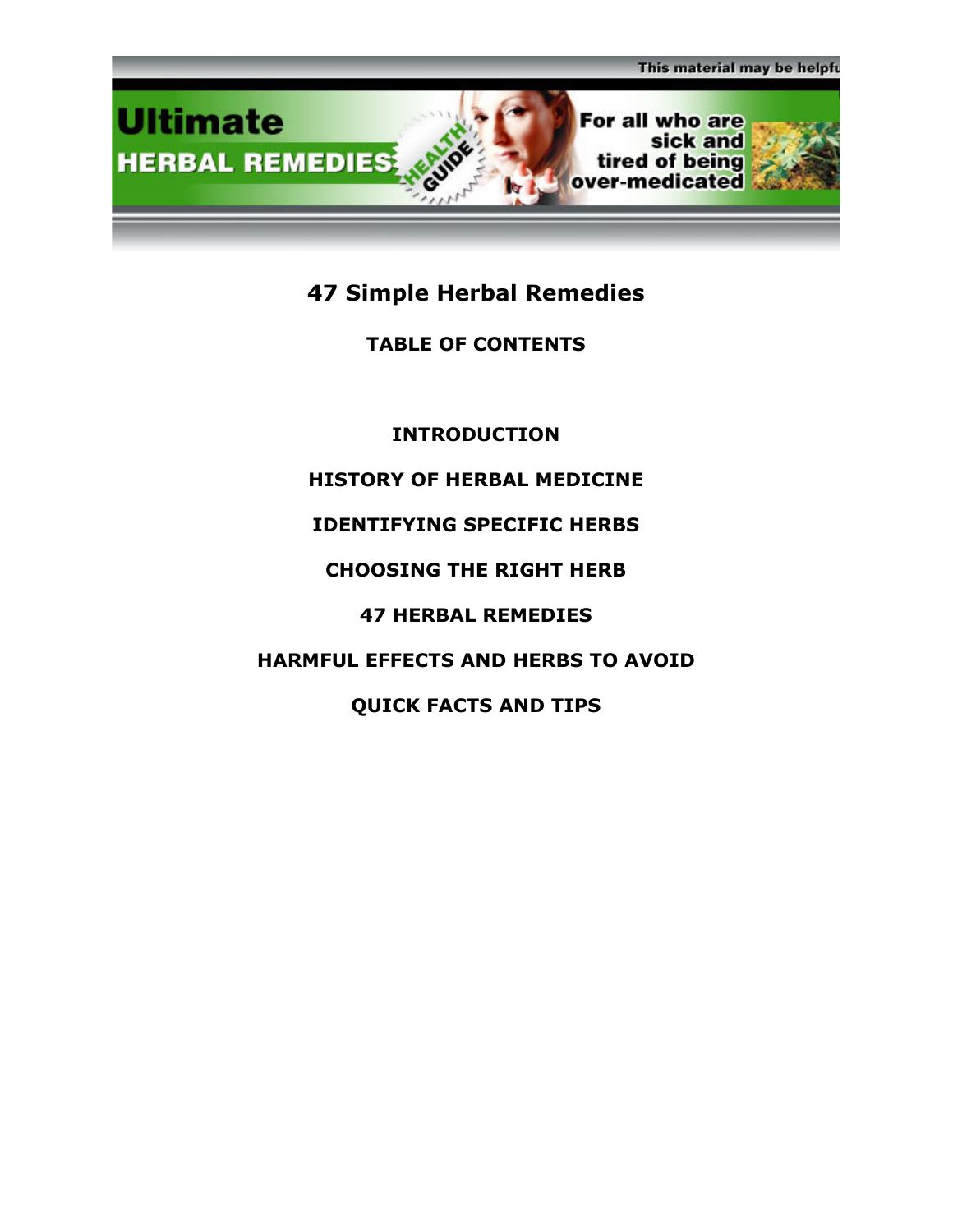

© Copyright 2005 All rights reserved. This eBook does not come with resale rights. It is for your own personal use only.

``````````````````````````````````````

DISCLAIMER: Note that the contents here are not presented from a medical practitioner, and that any and all health care planning should be made under the guidance of your own medical and health practitioners. The content within only presents an overview based upon research for educational purposes and does not replace medical advice from a practicing physician. Further, the information in this manual is provided "as is" and without warranties of any kind either express or implied. Under no circumstances, including, but not limited to, negligence, shall the seller/distributor of this information be liable for any special or consequential damages that result from the use of, or the inability to use, the information presented here.

Thank you.

````````````````````````````````````````````````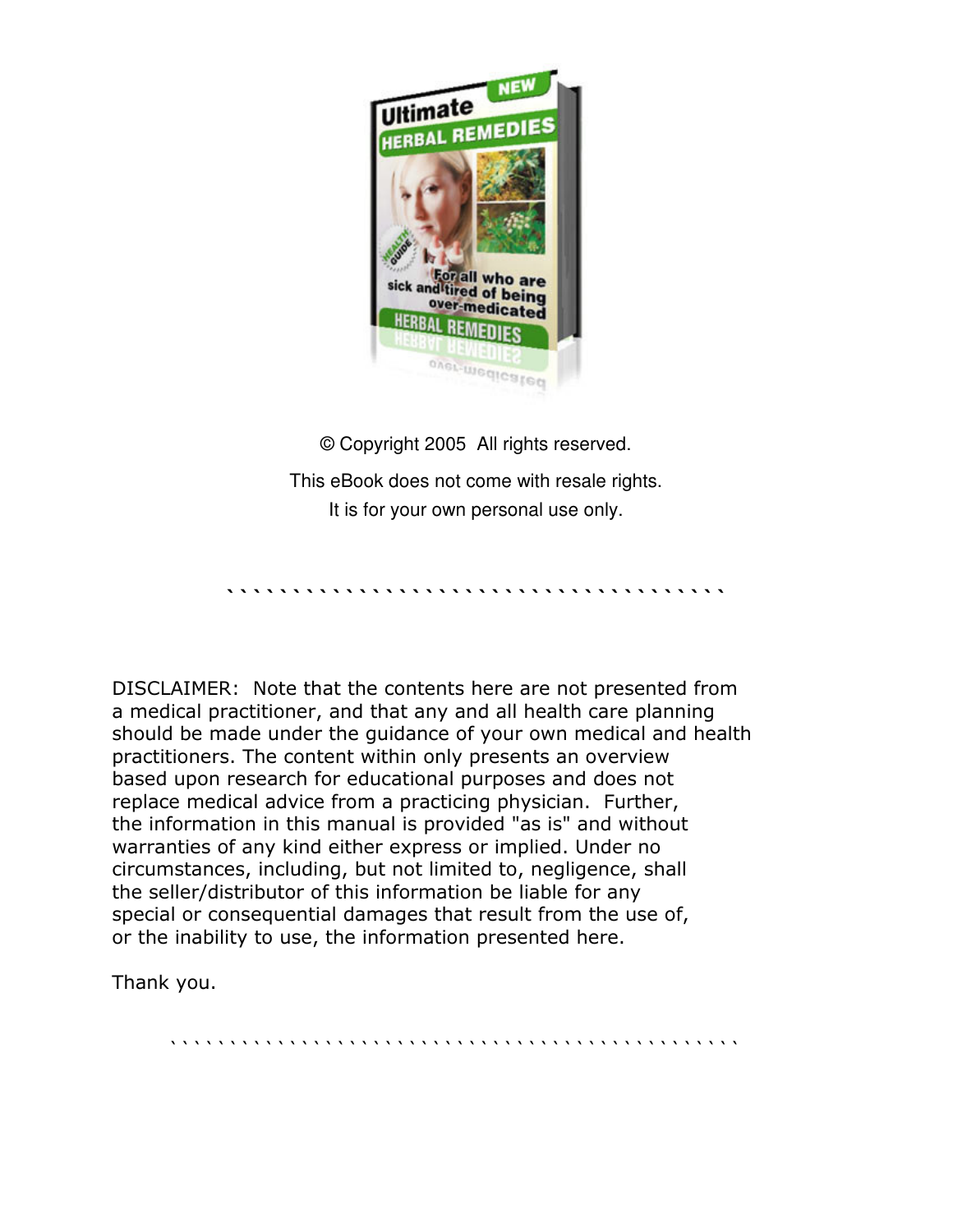#### INTRODUCTION

In recent years the issue of Alternative Healing has skyrocketed to the forefront of the medical field. A 2004 government survey concluded that more than one third of adults use alternative medicine and healing.

One facet of this burgeoning interest is Herbal Medicine. While it may seem "trendy" to some, Herbal Medicine has been around for thousands of years. In fact, many of the familiar pharmaceutical medications we use today were originally created from "natural" ingredients. Drugs like opium (from poppies), aspirin (from willow bark), digitalis (from foxglove) and quinine (from the cinchona tree.)

Interestingly, the synthetic version of "aspirin" is credited with the beginning of the pharmaceutical industry.

A chemist working for the Friedrich Bayer Company in Germany created the synthetic. The company registered the term "aspirin" as a trademark but Bayer lost the patent rights when the Allies seized and resold its foreign assets after World War I.

The right to use the term "aspirin" in the United States was purchased by Sterling Drug in 1918. But even before the patent expired in 1917, Bayer had been unable to prevent their formula from being copied. Hence, the term "aspirin" has been a generic term in the U.S. ever since.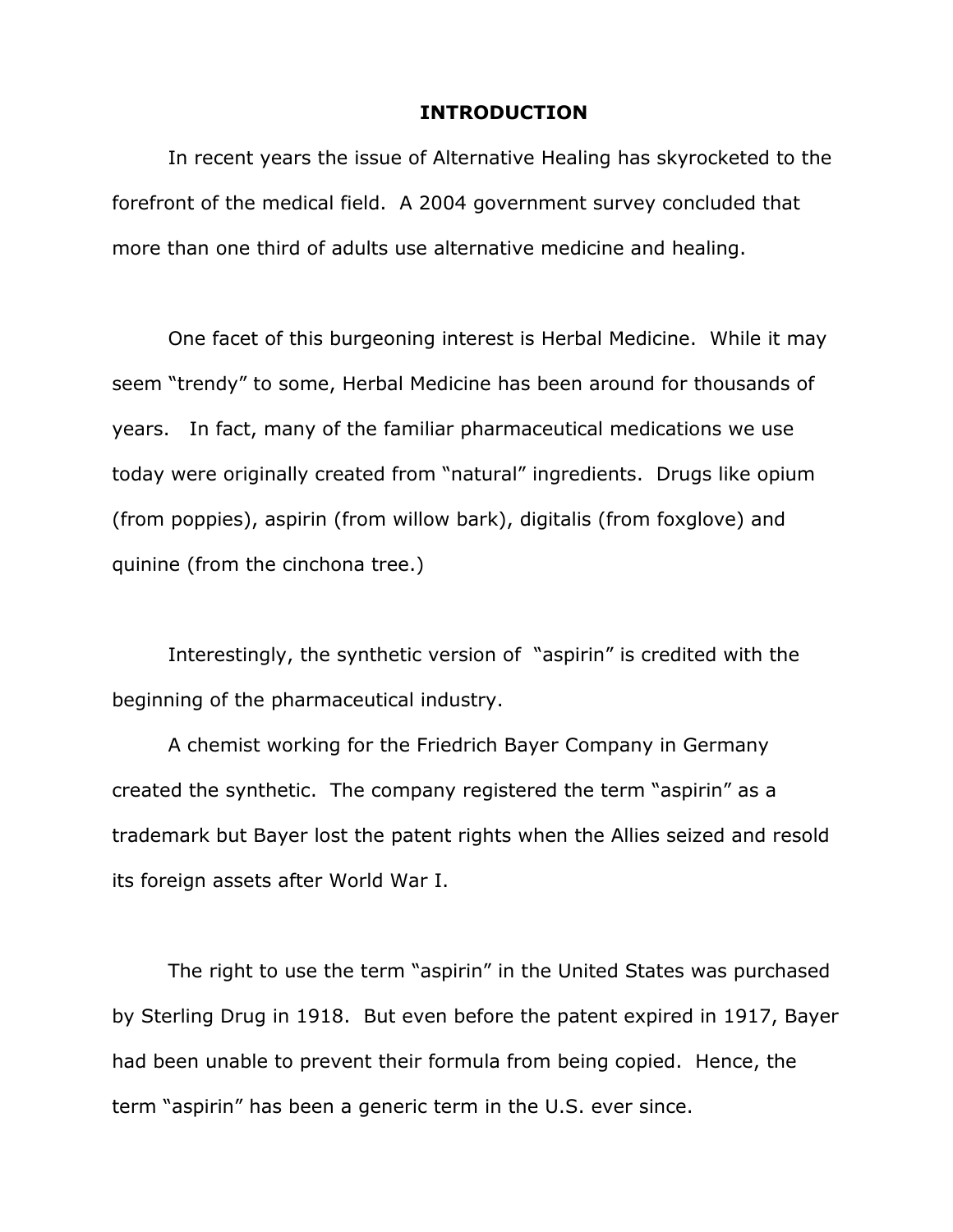It would be impossible to cover this topic adequately in one volume. What we will endeavor to do with this ebook is provide you with an overview of herbal remedies and subsequently give you an in-depth look at 47 simple herbal remedies to common, everyday ailments.

Please remember that there is no substitute for advice from a medical practitioner. The contents provided here should not replace a health and fitness program and is provided for educational purposes only. You should consult your own medical practitioner before embarking on any program that affects your health and well being.

#### HISTORY OF HERBAL MEDICINE

Herbal Medicine is the use of botanicals (plants) either singularly or in combination to prevent and treat certain ailments and illnesses.

People native to different geographical locations have long used plants and plant extracts to cure specific maladies. Sometimes referred to as "folk" medicine, it is generally recognized that there are three schools of research one can follow with regard to the history of these treatments.

There is the study of medicines based on Greek, Roman and medieval sources which is largely used by Western schools of thought, Ayurvedic which comes from India and the Eastern tradition of Chinese Herbal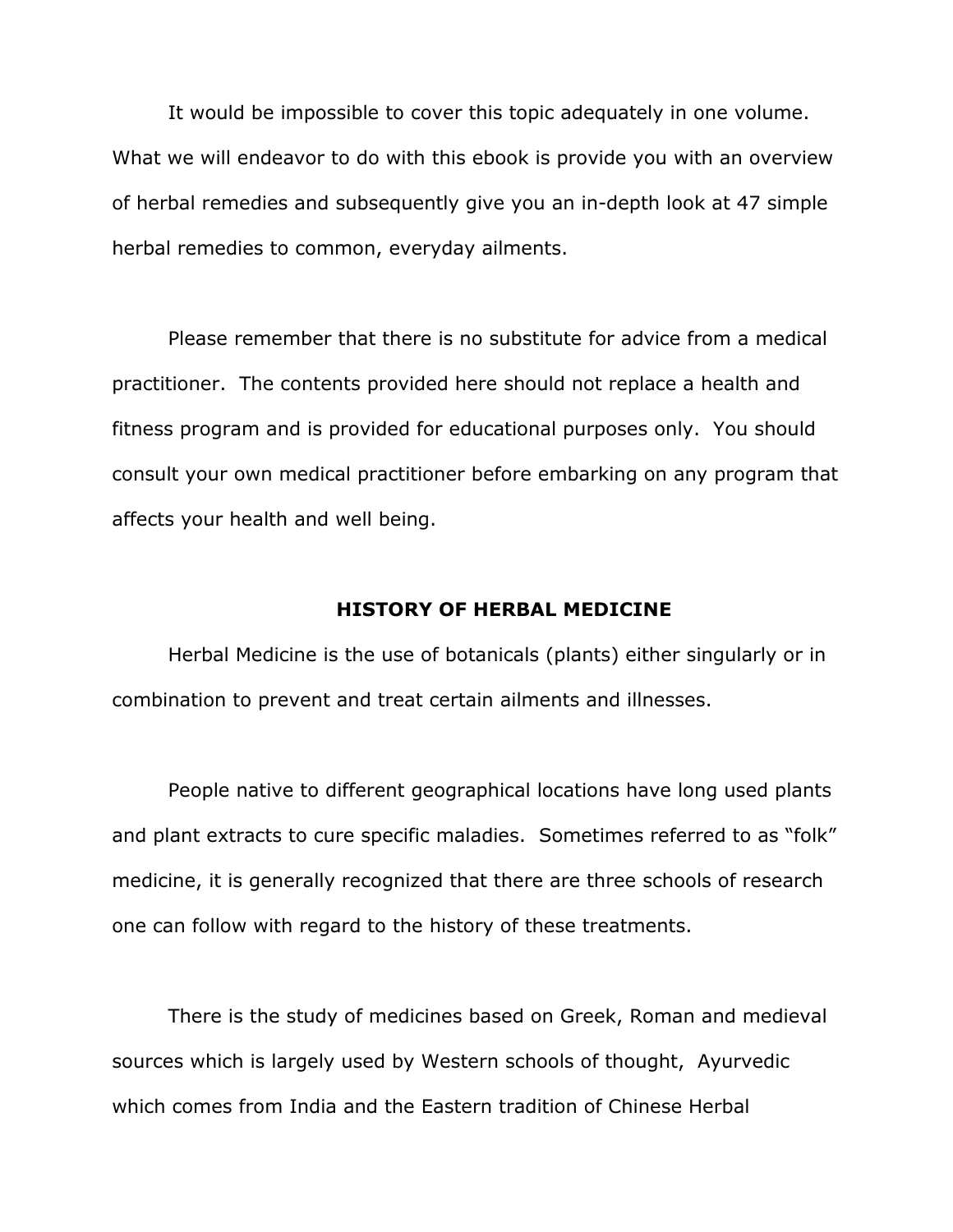Medicine. Rather than separation, these different schools of thought provide more commonality than division.

It stands to reason that most ancient peoples used plants that were native to their geographical location which provides sound reasoning as to why different schools of thought exist.

All three of these modalities at one time included both philosophical and spiritual aspects along with the scientific knowledge that existed within a specific time frame. While we are not here to render opinion, one fact does remain. The same study that determined one third of Americans used alternative therapies, the same number surveyed showed a dramatic increase in positive results to more than 60% when "prayer" was included in the mix.

Ayurvedic loosely translates to "knowledge of life." Dating back to more than 6,000 years ago, Ayurvedic Medicine practiced not just Herbal Medicine, but some of the earliest surgical procedures as well as inoculation. Over the years Ayurvedic Medicine became increasingly more symptomatic as opposed to treating the root cause of disease which originally was steeped in strengthening the immune system.

With all our so-called advancements in the medical field, it's interesting that physicians are still treating "effect" rather than "cause." The old adage that, "an ounce of prevention is worth a pound of cure" could not be more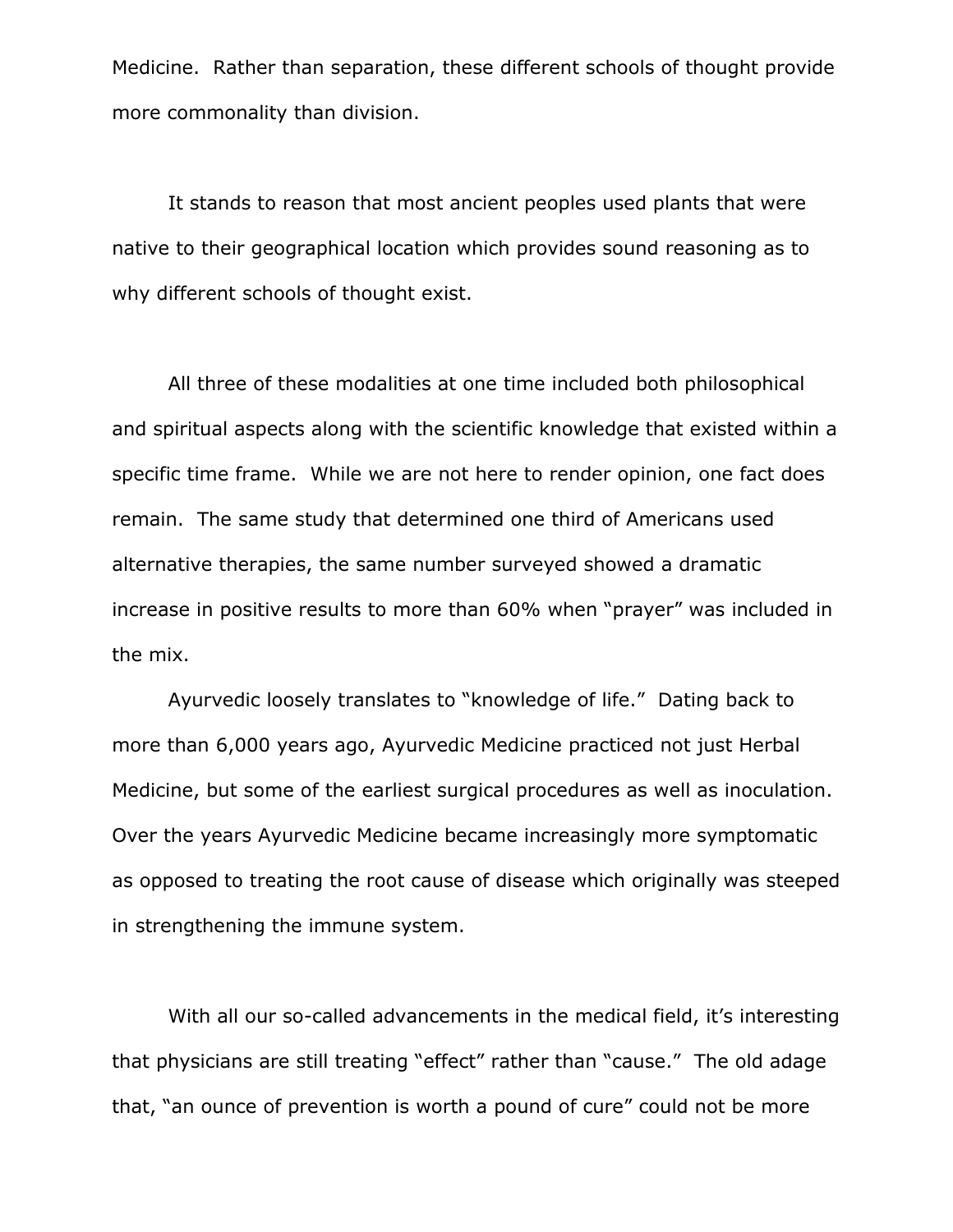true. This is especially true when it comes to natural remedies.

Most natural remedies are botanical. Singularly or in combination, the numbers of herbs available is astounding. We will barely scratch the surface in this guide and we encourage further research and study.

While this is a presentation on "herbs," we have included other natural, organic contents. Many of the combinations include both herbs and other sources such as tree bark, alfalfa and rhubarb.

Because there are so many botanicals and combinations, we are using the most common and should not be construed as the ONLY use for a specific herb.

Additionally, please note that we use the "common names" throughout, as opposed to the more confusing, latin words.

Let's get right to it, shall we?

#### IDENTIFYING SPECIFIC HERBS AND THEIR USES

#### Agar Agar

An algae from seaweed, it is a gelatinous natural thickener and is a natural laxative.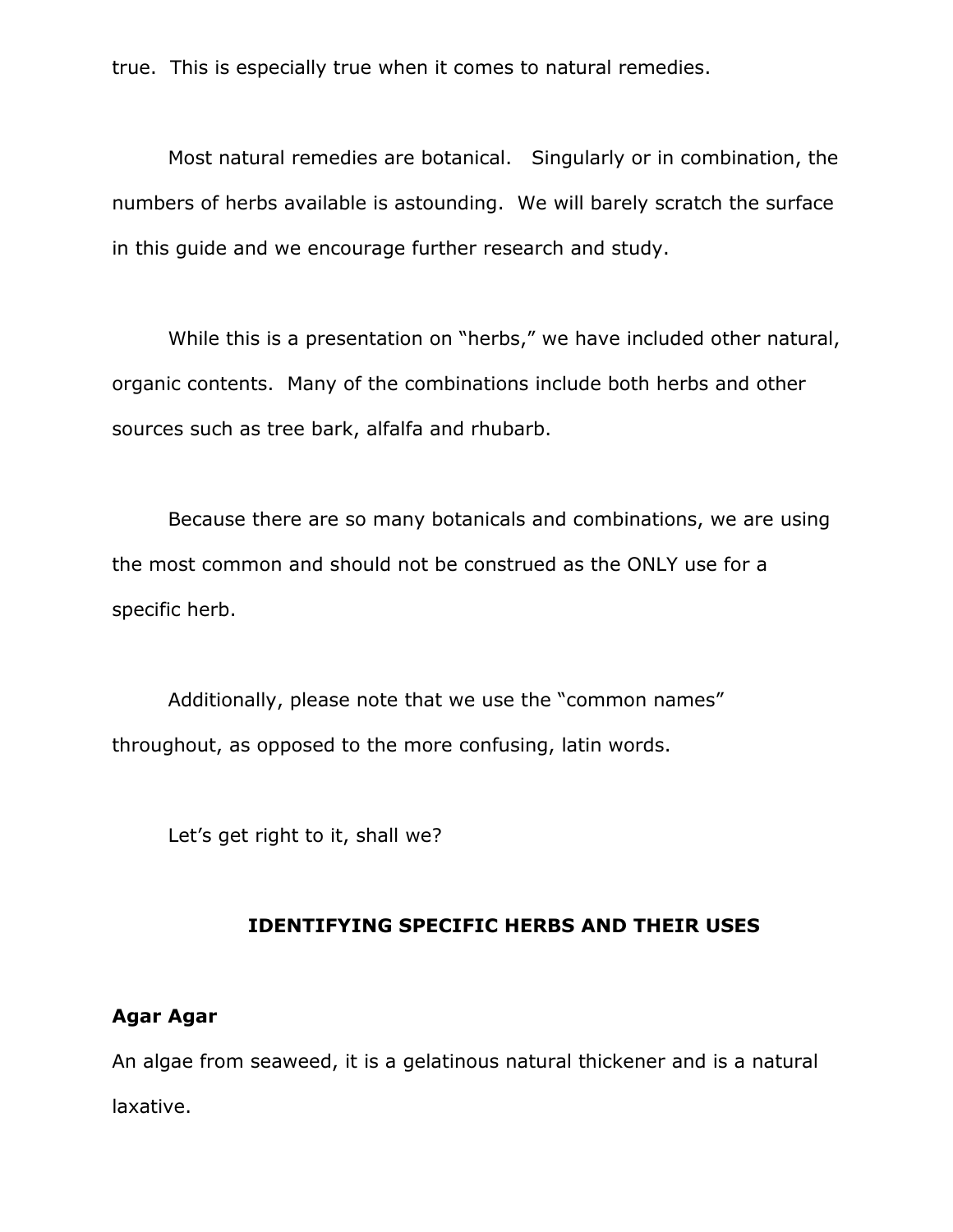## Agrimony

A valuable remedy for the digestive system it stimulates the digestive and liver secretions. It is also the herb of choice for appendicitis. Also treats incontinence, sore throats and laryngitis. As a salve it will aid in healing wounds and bruises.

## Alder Tree

Use leaves for swelling. Especially helpful in easing pain of swollen breast or burning and aching feet. Should be avoided if pregnant.

## Alfalfa

A highly nutritive herb, good for the pituitary gland, it alkalizes the body rapidly and detoxifies the liver. Essential in rebuilding decayed teeth and helps with arthritic and rheumatic pain.

## Aloes

Such as Aloe Vera, are good for burns. While this is a well known treatments, what you may not know is that aloes are also helpful in treating cancer and stomach ailments.

## Angelica

Use both the root and seed. Roots and leaves are used medicinally, the stems and seeds are used in confectionery. This herb is a useful expectorant for coughs, bronchitis and pleurisy, especially when they are accompanied by fever, colds or influenza.

## Aniseed

Use the dried fruit. The strong oil in Aniseed provides the basis for its internal use to ease griping, intestinal colic and flatulence. It also has an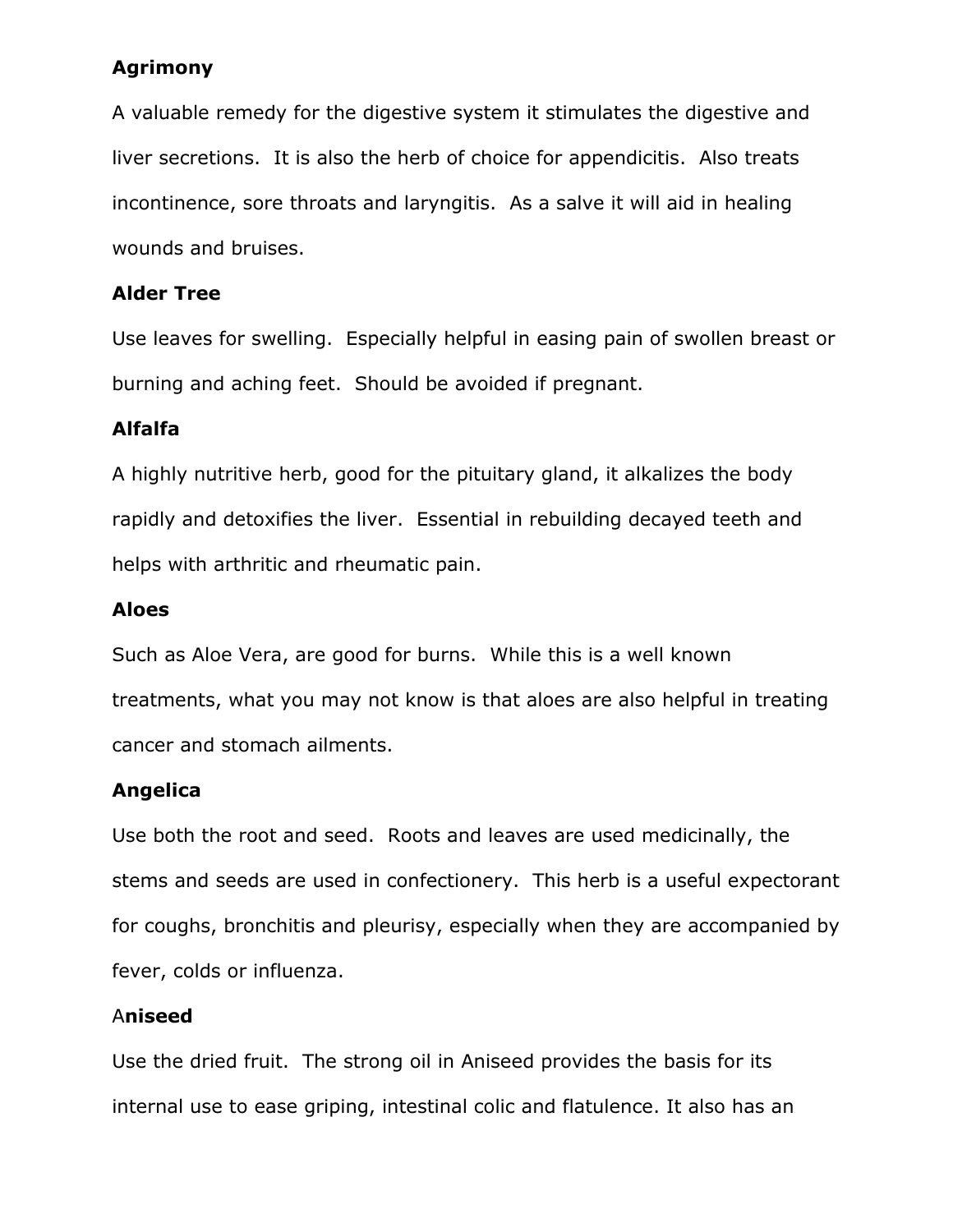expectorant and anti-spasmodic action and may be used in bronchitis, in tracheitis where there is persistent irritable coughing, and in whooping cough. The oil itself can be the base for an ointment to help control lice and the oil can be used directly in the control of lice.

## Apple Tree

Use the bark to create a tonic that will treat gravel in the bladder and also aid in reducing fever.

## Arnica

Not to be taken internally, this is an excellent treatment for bruises and sprains. Will also help relieve rheumatic pain as well as pain and inflammation of phlebitis.

## Arrowroot

Use as a demulcent and nutritive food for urinary and bowel affections in infants and invalids in convalescence.

## **Astragalus**

Widely used in Chinese Medicine, it boosts the immune system. Use for anything from the common cold to cancer.

## Balm

Also known as Lemon Balm, Sweet Balm or Melissa. Using the green leaves and flowers, balm is a natural deterrent to perspiration, will also bring boils to a head, is useful for stings and toothache as well as flatulence and digestion.

## Balm of Gilead

Also known as Poplar buds and Balsam Poplar. Bark and leaves are used to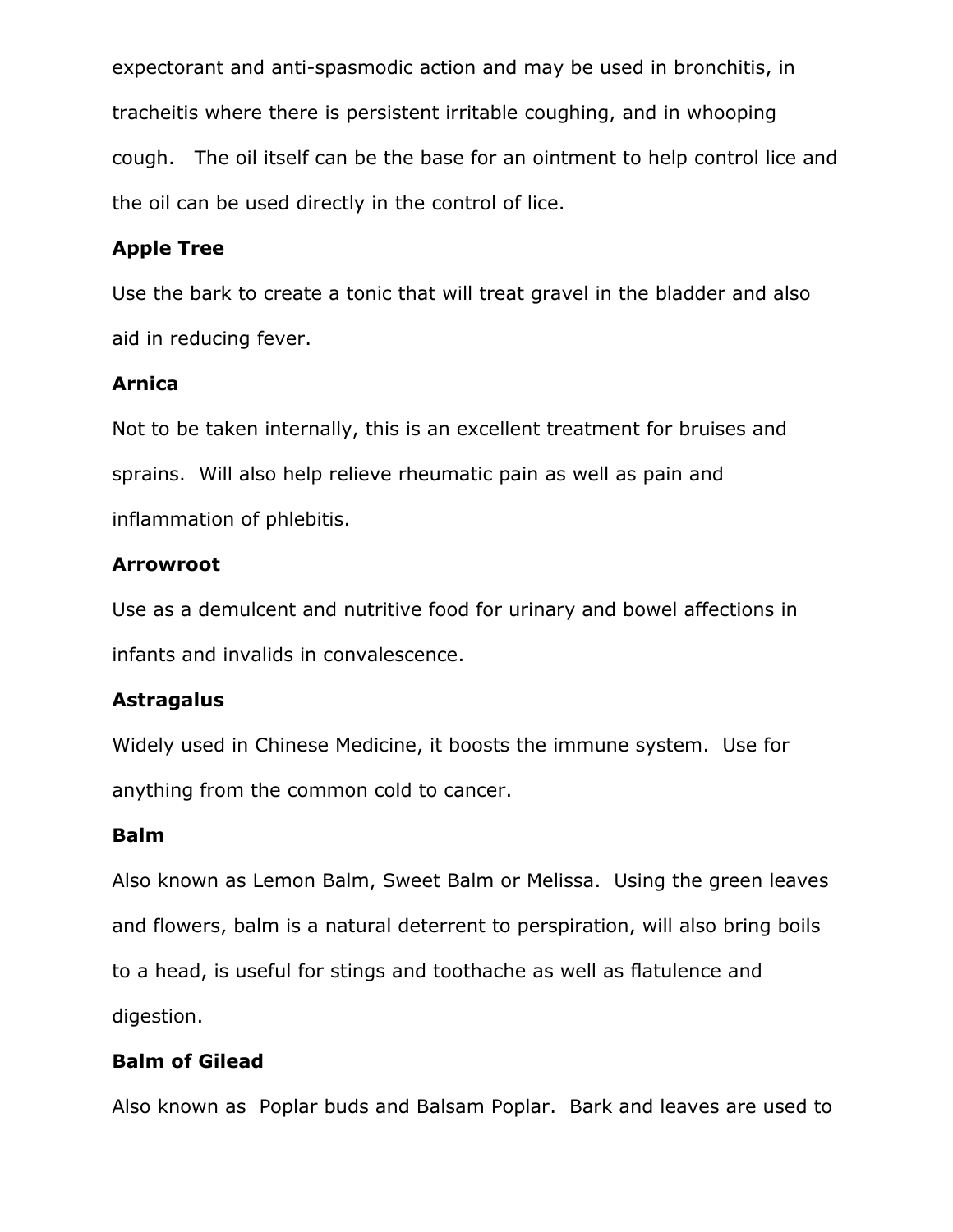alleviate discomfort of cough colds, lung trouble and kidneys. Secondary, the buds can be used as a tea for gargling making it an excellent remedy for sore throats, coughs and laryngitis.

### Balmony

Also known as Bitter Herb, Snake Head, Turtle Head or Turtle Broom. Good for the liver, stomach and used in the treatment of eczema. Also used in treatment of gall stones, inflammation of the gall-bladder and in jaundice. It stimulates the appetite, eases colic, dyspepsia and biliousness and is helpful in debility.

### Barberry

Use to correct liver function and promote the flow of bile. Also effective for the inflammation of the gall bladder due to gall stones.

#### Basil

Yes this is the same basil that you use in cooking. Create a tea from the dried herb to treat nausea.

#### Bay

Create a tonic from the leaves for strength. Also aids in digestion and cramps.

#### Bayberry

Also known as Candleberry, Waxberry and Wax Myrtle. Use bark, leaves and flowers. For treatment of sore throat, piles, bleeding of the stomach, lungs, bowels and very effective as a douche.

#### Bee Pollen

Good for allergies. Excellent as an energy food. Aids in radiation sickness,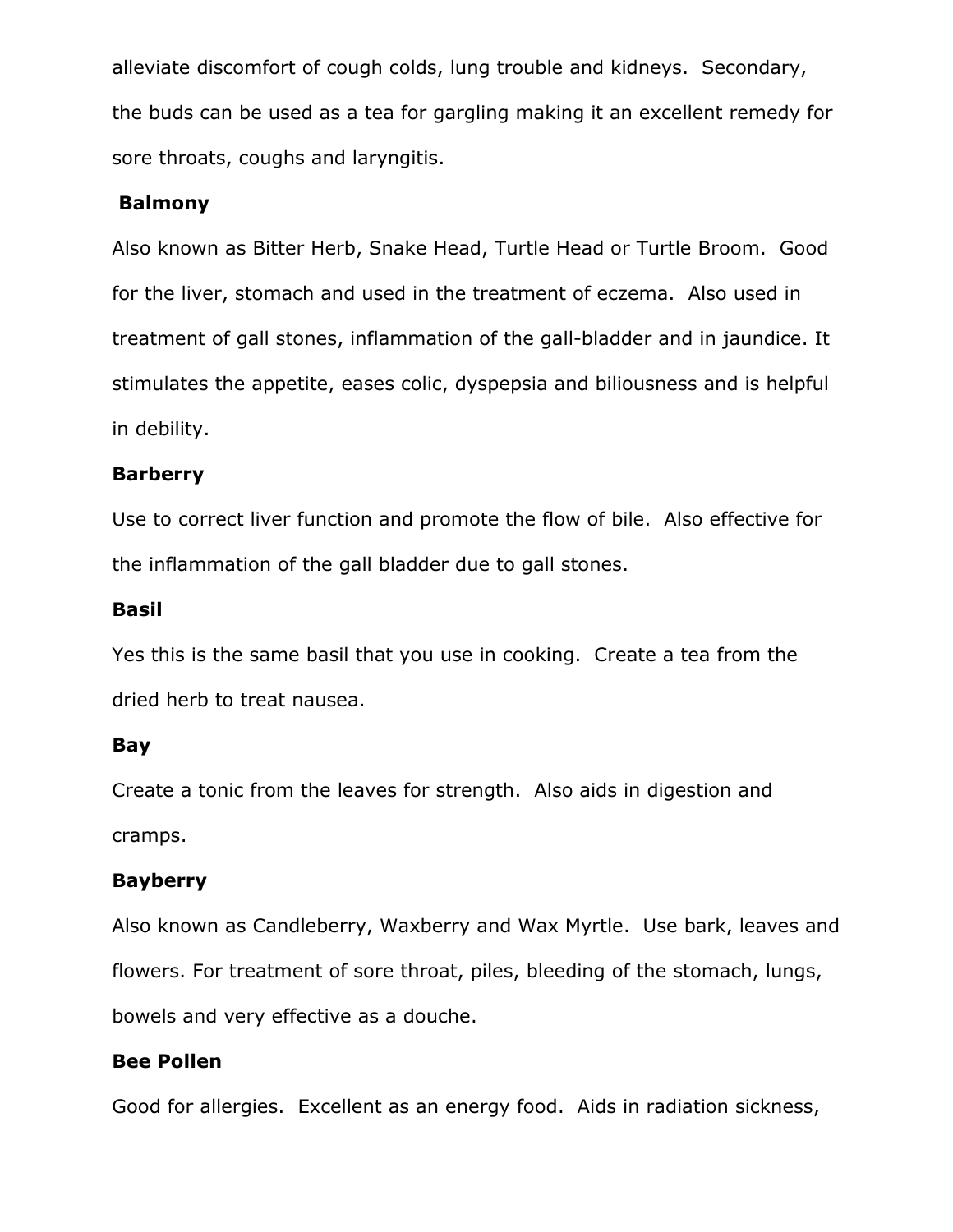the kind people get when they undergo radiation therapy for cancer.

# Beet Root (Red)

A liver and spleen cleanser. It reactivates a sluggish liver. Should be taken in small amounts.

## Bergamot

Useful for soothing the stomach and flatulence.

## Betony

Useful as a blood purifier, also effective for epilepsy, jaundice and colic.

## Birch

Leaves are an effective treatment for cystitis and other urinary infections.

Also good for gout, arthritic pain and rheumatism.

## Bitter Root

Use the root for fever, liver problems, bowels, gallstones diabetes and ailments involving mucous membranes.

## Bitter Sweet

Use root and twig for purifying blood, treating ailments of the liver,

pancreas, spleen, glandular organs, piles, jaundice, burns skin and fever.

## **Blackberry**

Use the bark of the root and rhizome. A safe, gentle remedy that can be used for diarrhea, dysentery and externally for skin eruptions and burns.

## Black Catechu

Effective treatment for diarrhea, dysentery and as a local application for sore mouths and gums.

## Black Cohosh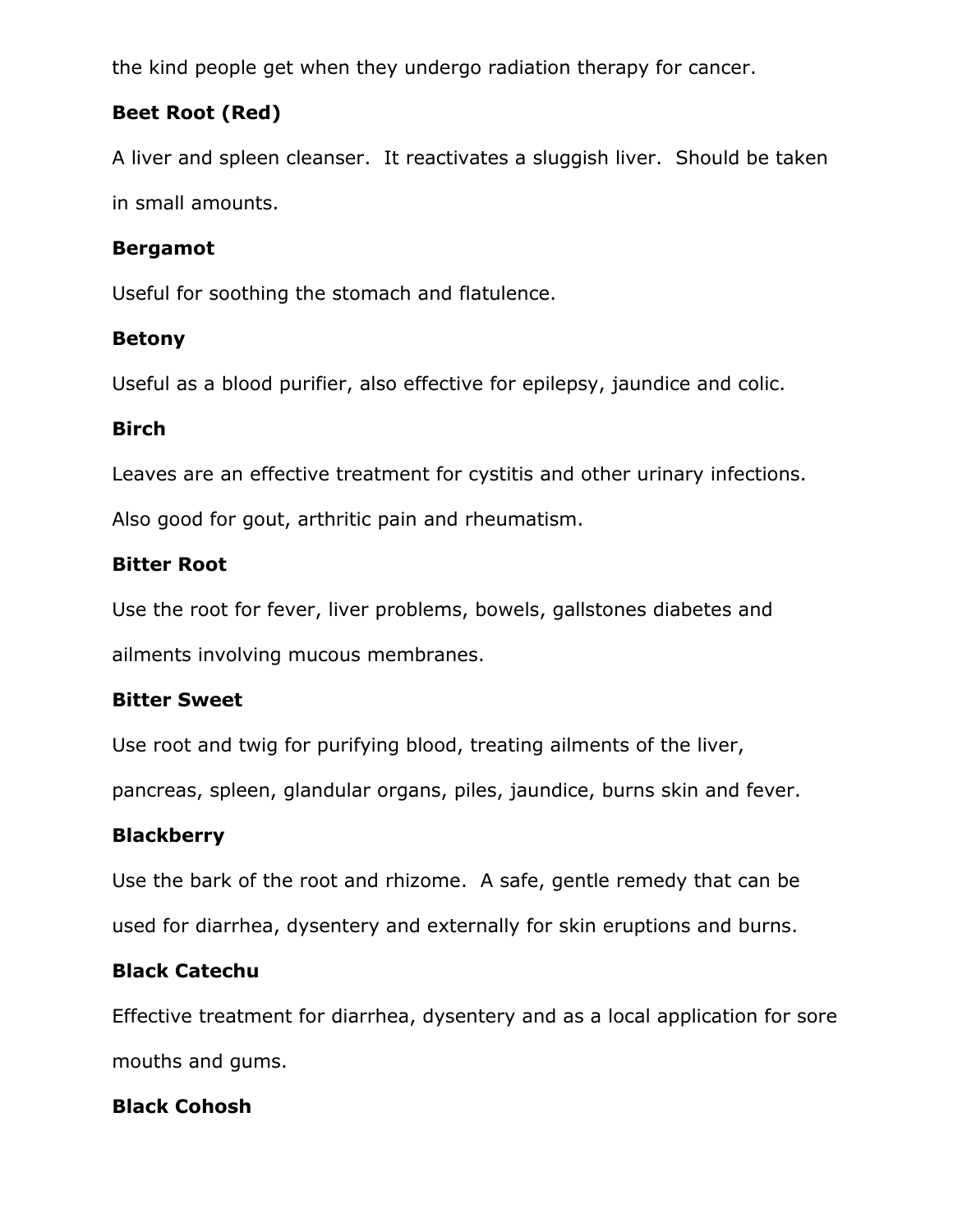Also known as Black Snakeroot, Bugbane, Rattleroot, Rattleweed, Squawroot. The dried root is the part used. This is a powerful relaxant as well as being extremely effective with easing painful menstrual cramps. Ovarian cramps will be relieved as well as bringing on a delayed menstrual cycle. It is also effective in the treatment of arthritis, osteo-arthritis, rheumatic pain and neurological pan. In small doses, appetite and digestion are greatly improved and is very beneficial for the nervous system in general.

#### Black Haw

Used the dried root. A powerful relaxant for the uterus, is used to assist in threatened miscarriage as well as false labor pains. Also good for reducing blood pressure

#### Black Root

Relieves liver congestion, jaundice and for an inflamed gall-bladder..

#### Black Walnut Hulls

Expels parasites and tape worms. Rich in manganese which is important for nerves, brain and cartilage. Also used for many kind so skin diseases.

#### Blessed Thistle

Excellent for hormone balance. Helps in all types of female disorders. Good for migraine headaches by improving on taking oxygen to the brain.

#### Blood Root

Also known as Red Root, Red Indian Paint and Tetterwort. The part of the plant that is used is the dried rhizome (root). It is effective for the treatment of bronchitis easing the bronchial muscles. Also proven effective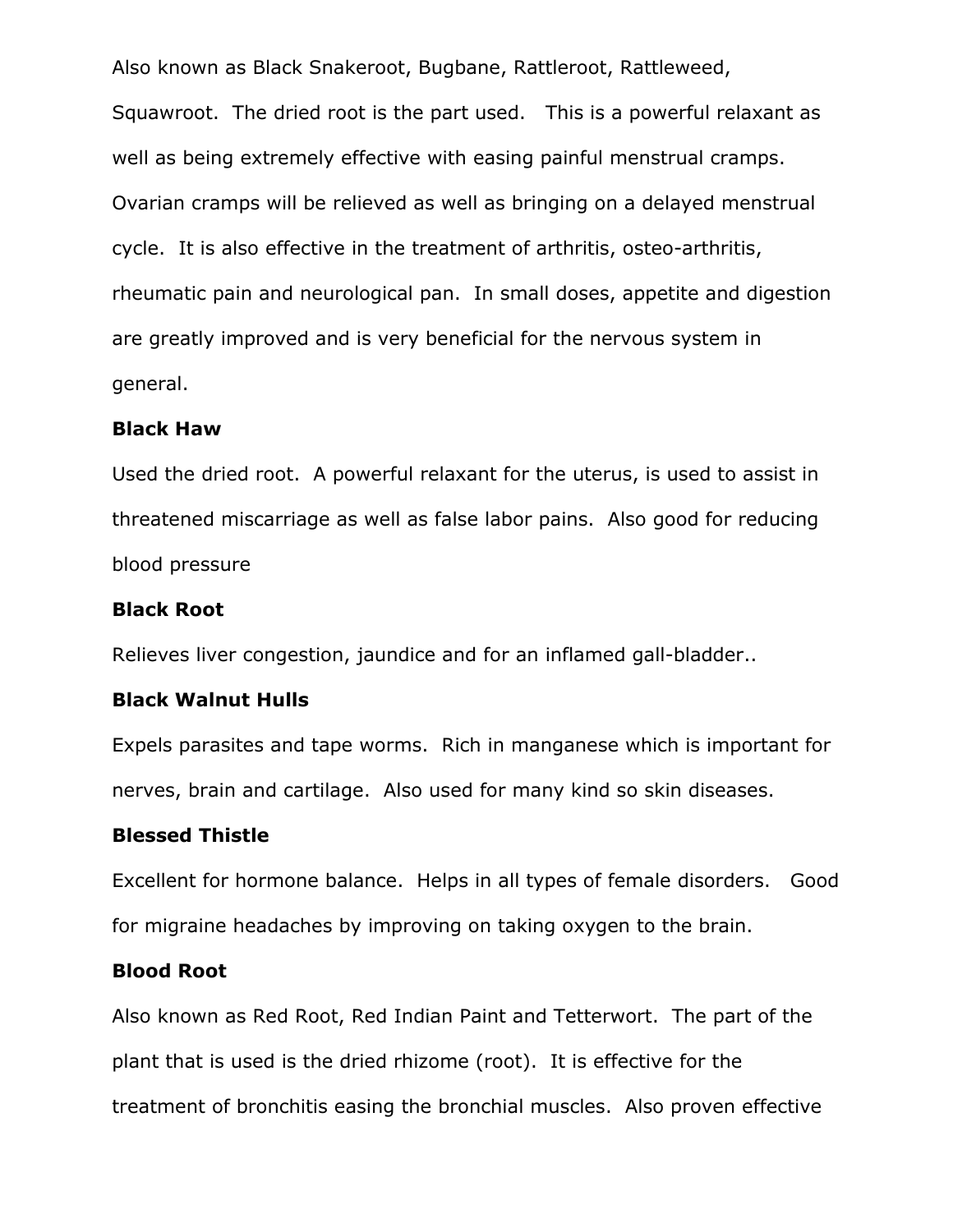for the treatment of asthma, croup and laryngitis.

#### Blue Cohosh

Also known as Papoose Root or Squawroot. Use the root and rhizome. Interesting that the secondary names pertain to women and children. This is an excellent tonic for the uterus and may be used wherever there may be a weakness. Because it has a anti-spasmodic action, it will ease false labor pains. When labor does ensue, using Blue Cohosh shortly before birth will help in an easy delivery.

### Blue Flag

The part of this plant to use is the root. It is active for cancer, rheumatism, blood impurities, skin, liver and a good laxative.

### Bogbean

Useful for treatment of rheumatism, osteo-arthritis and rheumatoid arthritis. Also has a stimulating effect on the walls of the colon and digestive juices.

#### Boneset

Boneset is one of the best remedies for the relief of symptoms that come with the flue. It will quickly relieve the aches and pains as well as help to reduce fever.

#### Borage

Effective treatment for kidneys, ringworm, mouth sores and the blood. It is highly recommended after any treatment with cortisone or steroids as it will revive and renew the adrenal glands over time.

#### Buchu

Use the leaves to treat urinary ailments as well as kidney, bladder,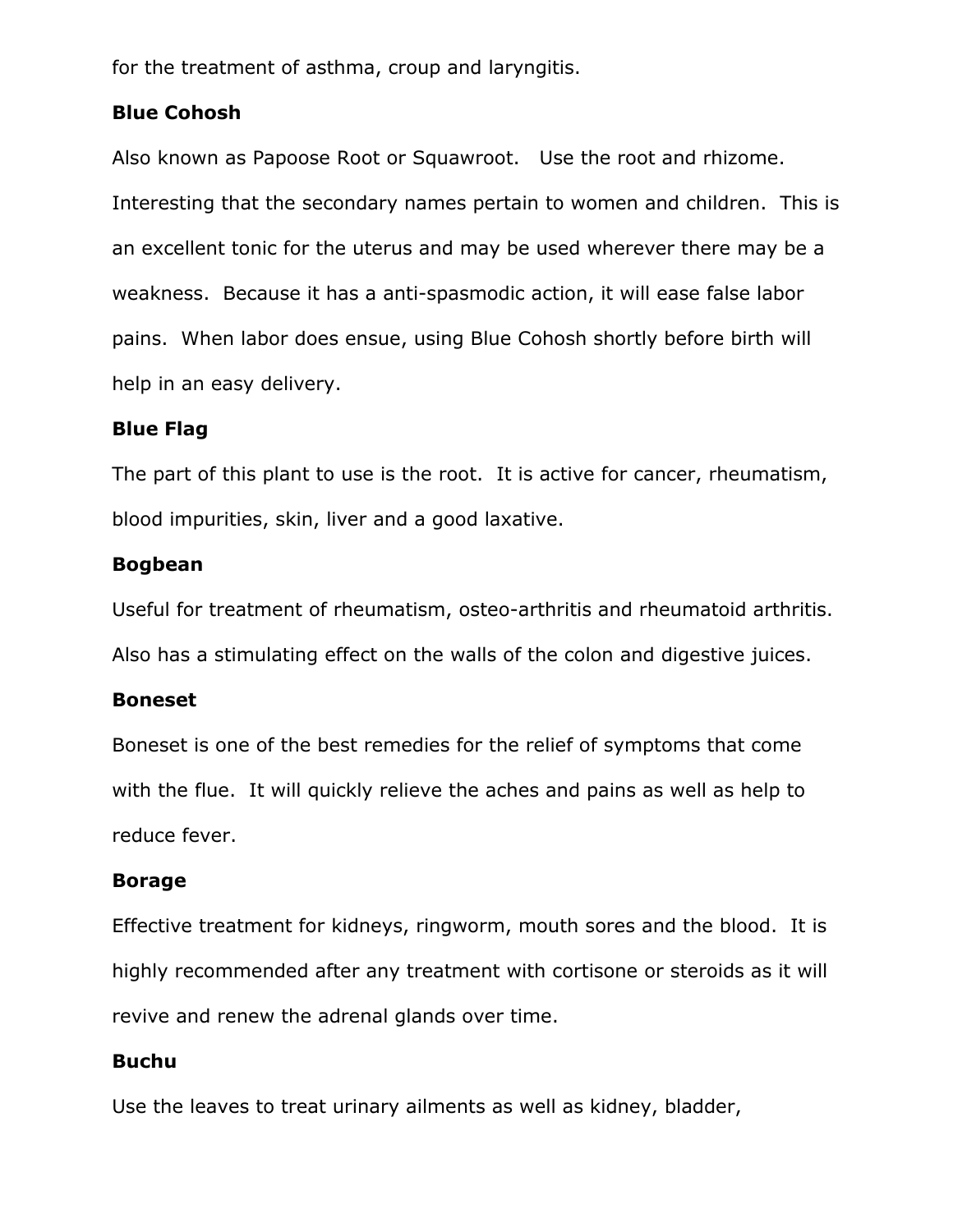perspiration and prostate illness.

#### Bugleweed

Bugleweed is specific for over-active thyroid glands where there is tightness of breath, palpitations and shaking. Good for the central nervous system.

#### Buckthorn Bark

Acts as a mild, yet reliable and effective laxative. It also works again gout and dropsy.

#### Burdock

Also known as Lappa and Beggars Buttons. The part of the plant that is used is the rhizome. This is a bitter herb, but very effective for the treatment of skin diseases such as dry and scaly skin and when used over a long period of time can be helpful in the treatment of psoriasis.

#### Butternut

Also known as Butternut, White Walnut, Lemon Walnut, Oilnut. It influences, with great energy, the liver, small intestines, colon and rectum, causing and increased manufacture and elimination of bile, as well as increased activity of the glands of the intestinal tract.

#### Calamus

Use the root to treat fever, stomach ailments, sores, burns, ulcers. Also known to destroy a taste for tobacco!

#### Calendula

You probably know this as Marigold. Use the whole flower tops or just the petals. One of the best herbs for treating local skin problems and may be used wherever there is an inflammation on the skin.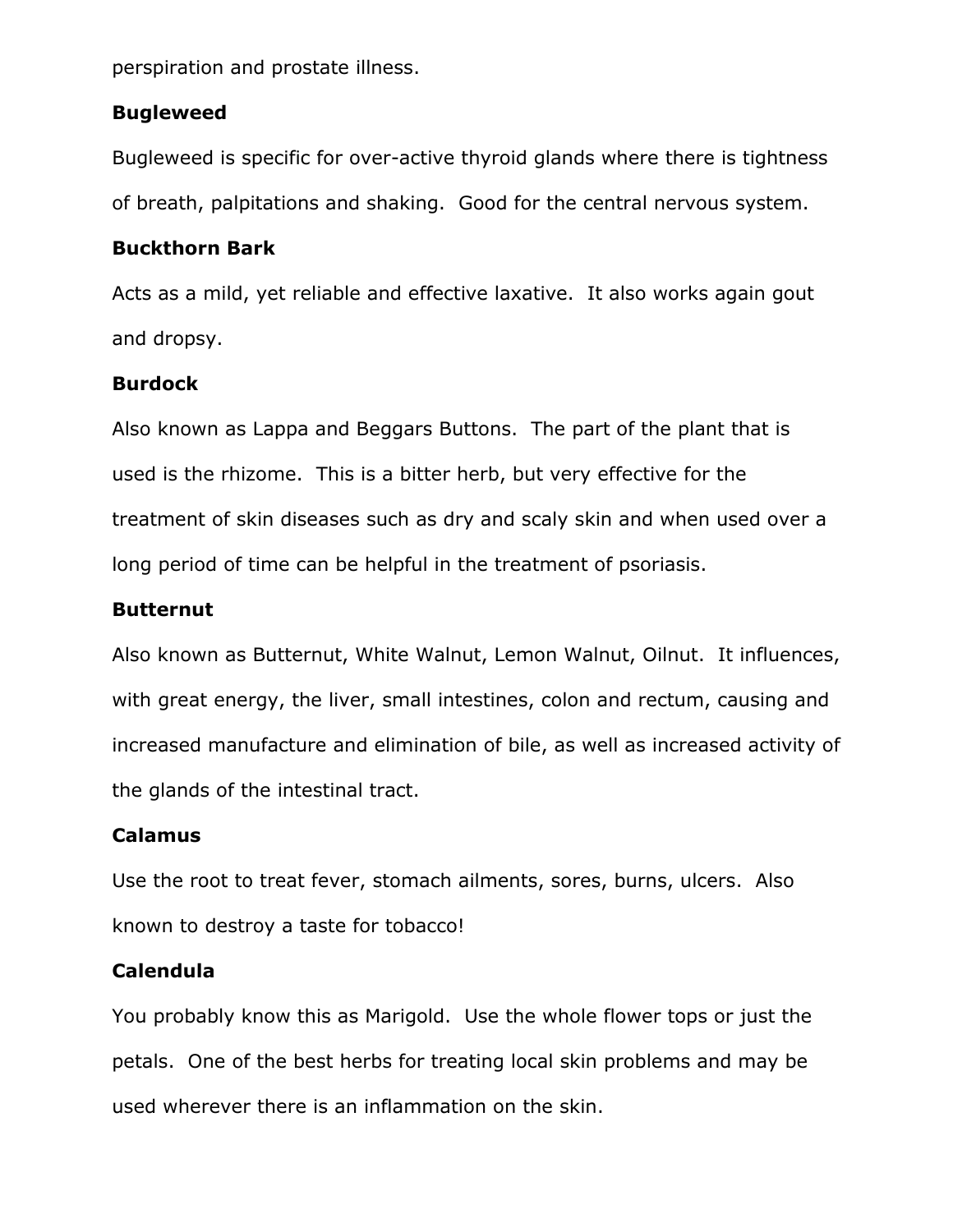## California Poppy

Use dried aerial parts. A non-addictive alternative to the Opium Poppy. Used as a sedative for children where there is over-excitability and sleeplessness.

### Caraway

The part of this to use is the seeds. A calming herb that will help to ease flatulence. This use is particularly helpful in children. It also stimulates the appetite and because it is also an astringent it will help laryngitis, bronchitis and bronchial asthma.

## Cascara Sagrada

Also known as Sacred Bark, Chittem Bark, and Cascara. The part to use is the bark after aging. Best use is for chronic constipation.

## Catnip

Also known as Catmint and Catnep. This is a traditional cold and flu treatment. Can also use it to drive your cat crazy!

## Cayenne

Also known as Capsicum, Chili or Chili Pepper, Hot Pepper and Tabasco Pepper. This is an effective treatment for pleurisy, kidney problems, skin and colds.

## Celery Seeds

Use dried ripe fruits to use as an anti-inflammatory, anti-rheumatic, diuretic or anti-spasmodic. Great for treating rheumatism, arthritis and gout.

## Chamomile

The total list of benefit and treatments for Camomile is huge. Just a few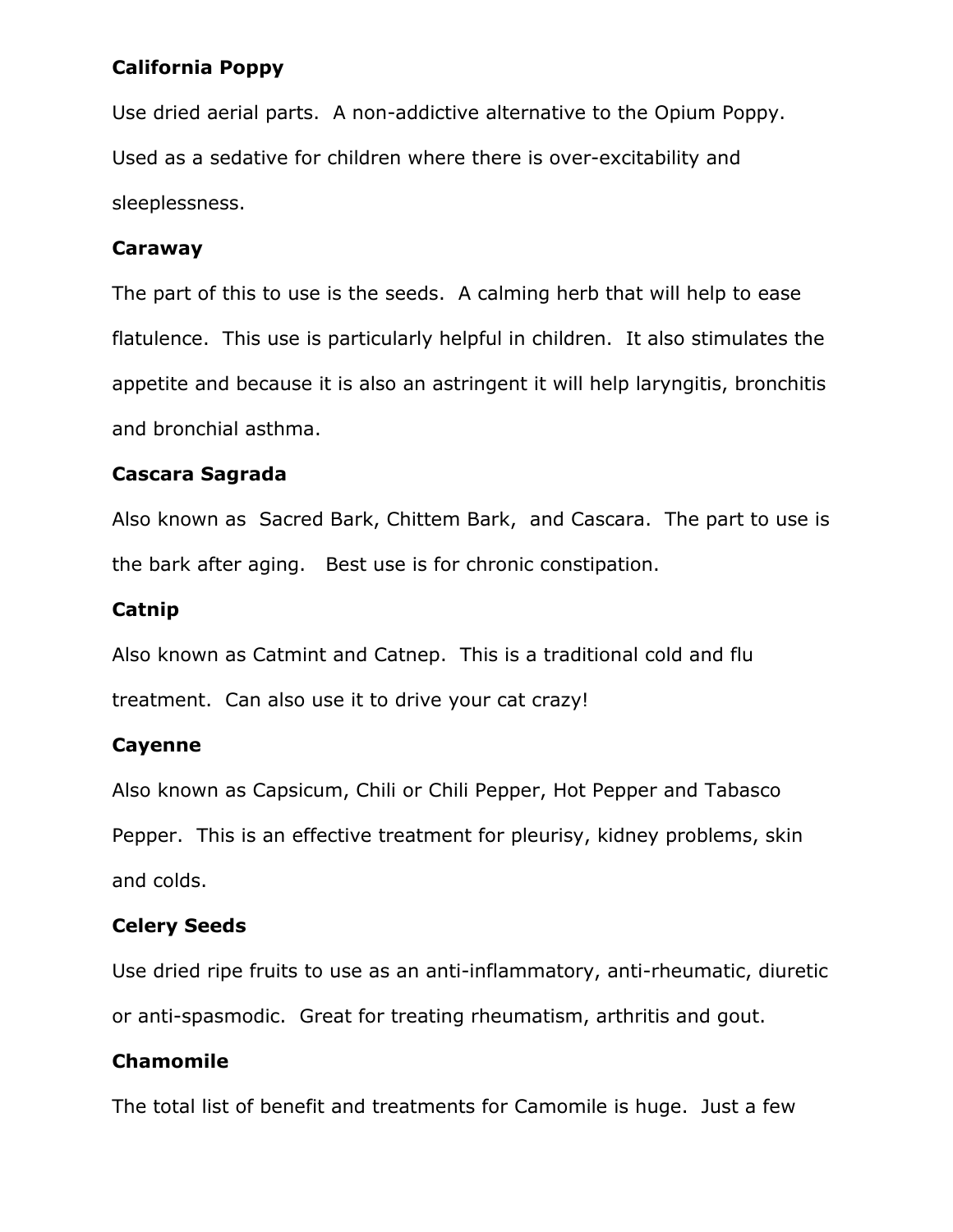come to mind, insomnia, anxiety, menopausal depression, loss of appetite, dyspepsia, diarrhoea, colic, aches and pains of 'flu, migraine, neuralgia, teething, vertigo, motion sickness, conjunctivitis, inflamed skin. This may seem too good to be true, but it reflects the wide range of actions in the body.

## Chapparal

Very useful in cases of acne, arthritis, chronic backache, skin conditions of warts and blotches. Also one of the best cancer herbs.

### Cherry

Use the bark to treat phlegm in the throat, tuberculosis, coughs, bronchitis, heart and blood pressure.

### Chestnut

Use inner bark and leaves to treat colds and liver ailments.

## Cinnamon

Makes a great antiseptic and use to treat colds.

## **Coltsfoot**

Also known as Coughwort, Horsehoof and Foals Foot. Use the dried flowers and leaves. There are useful levels of zinc in the leaves of this herb, which has been known to have anti-inflammatory results. Use for coughs, bronchitis, whooping cough and asthma.

## **Comfrey**

Also known as Knitbone. Comfrey has high levels of allantoin which is a healing chemical that stimulates cell growth. This makes it wonderful for internal and external use. Works well for gastric ailments including duodenal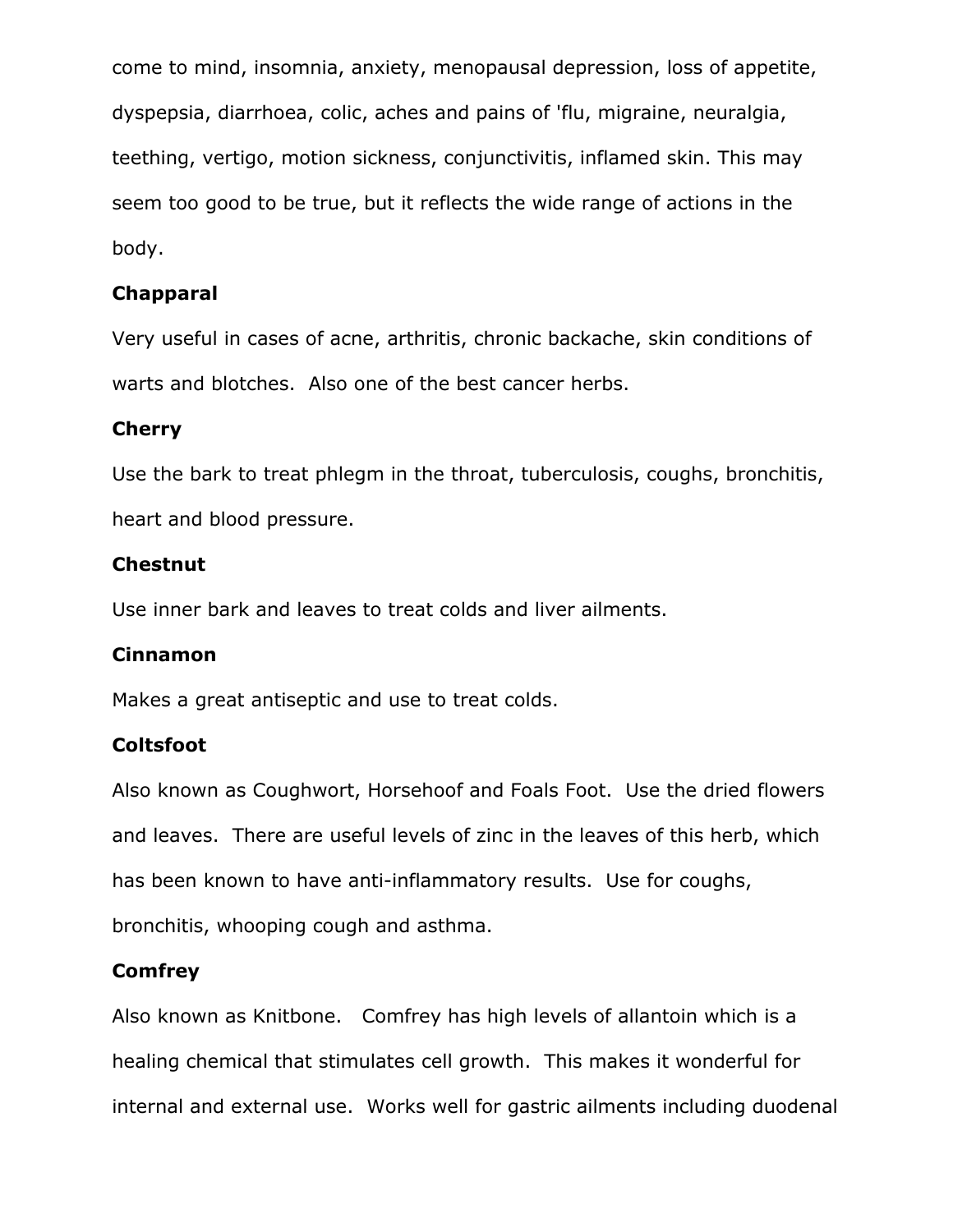ulcers and colitis. Is also beneficial for bronchitis.

## Coriander

Excellent for stomach trouble, prostrate and any urinary ailments.

## Corn Silk

Use the stigmas from the female flowers to use as a diuretic, antiinflammatory or tonic. Corn Silk will help in any irritation of the urinary system.

## Damiana

Excellent strengthening energy to nerves and limbs, Damiana has a reputation as a great sexual rejuvenator, particularly in lethargy of the sexual organs. Whether that old wives tale is true or not, it does have a definite positive effect on the central nervous system and the hormonal system as well as a being useful as an anti-depressant.

## Dandelion

User either the root or leaf. Useful as a powerful diuretic, it is a good source for potassium. Help in fighting anemia, also used for fever, liver, skin and urinary ailments.

## Devils Claw

Very effective in arthritis as well as liver and kidney problems.

## Dill

It is the seeds that are used for treatments. An excellent remedy for flatulence and colic, it also helps to sooth the nerves.

## Echinacea

Also known as Purple Coneflower, this is probably one of the most widely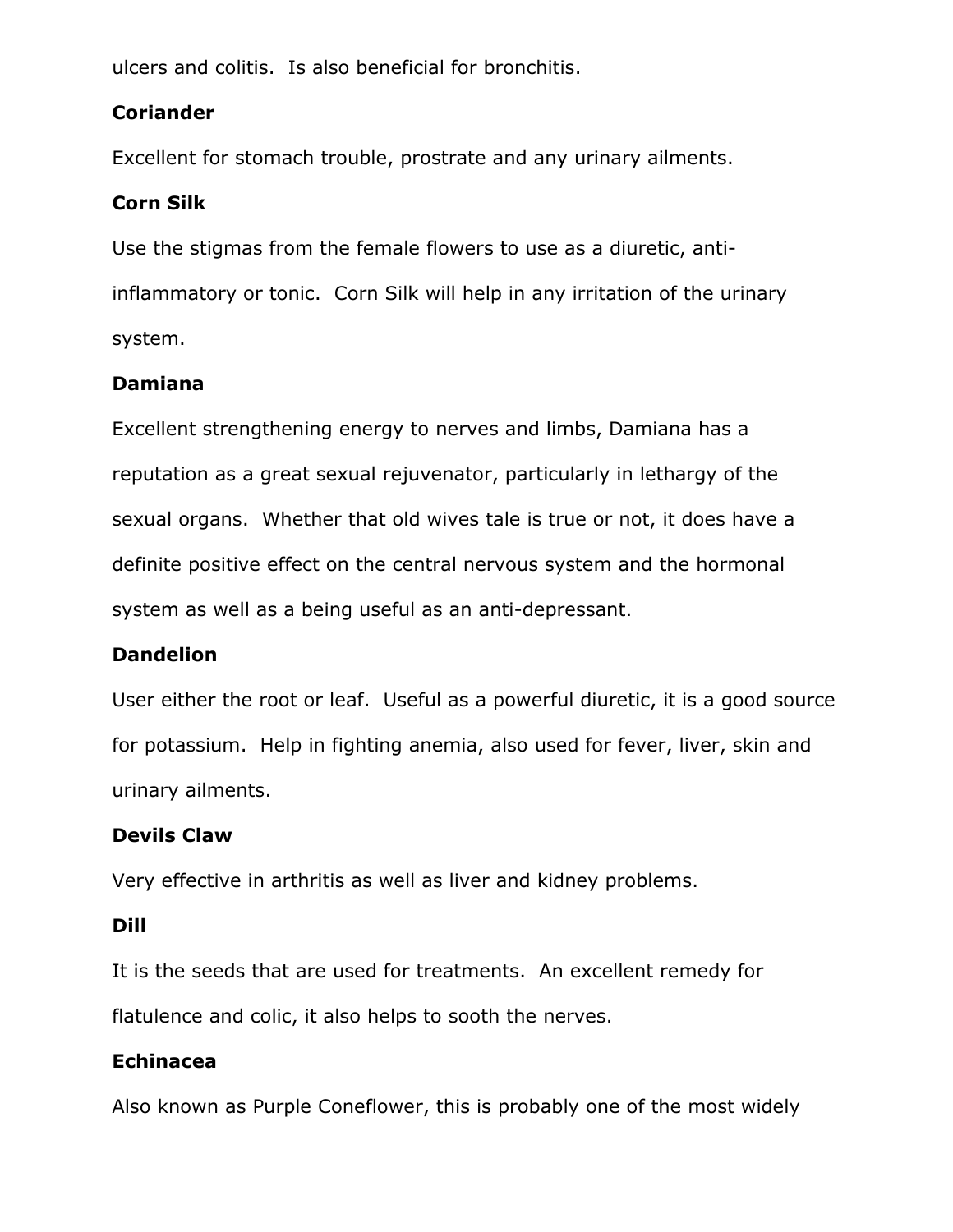recognized herbal treatments available today. While most people know it's usefulness for fighting colds flue and infections, it is an excellent blood cleanser. It also clears up carbuncles, boils and blood poisoning.

### Elecampane

Treatment for coughs, asthma, bronchitis, tuberculosis, mucous, kidney and bladder stones.

## Eucalyptus

Also known as Blue Gum. The leaves and bark are used. Excellent treatment for fever, bronchitis and asthma.

## Eyebright

This is the main herb for protecting and maintaining the health of the eye.

Acts as an internal medicine for the constitutional tendency to eye weakness.

Will also remove cysts that have been caused by chronic conjunctivitis.

## Fennel

Use the seeds. Excellent for obesity because it helps take away the appetite. Aids indigestion when uric acid is the problem. Is also good for gas acid stomach, gout and colic in infants.

## Fenugreek

Use the seed. Excellent treatment for swellings, fever, blood poison prevention and as a tea for sore throat.

## Feverfew

Use the leaves to treat migraine headaches, arthritis, dizziness and tinnitus.

## Flaxseed

For treatment of sore throat and mucous membranes.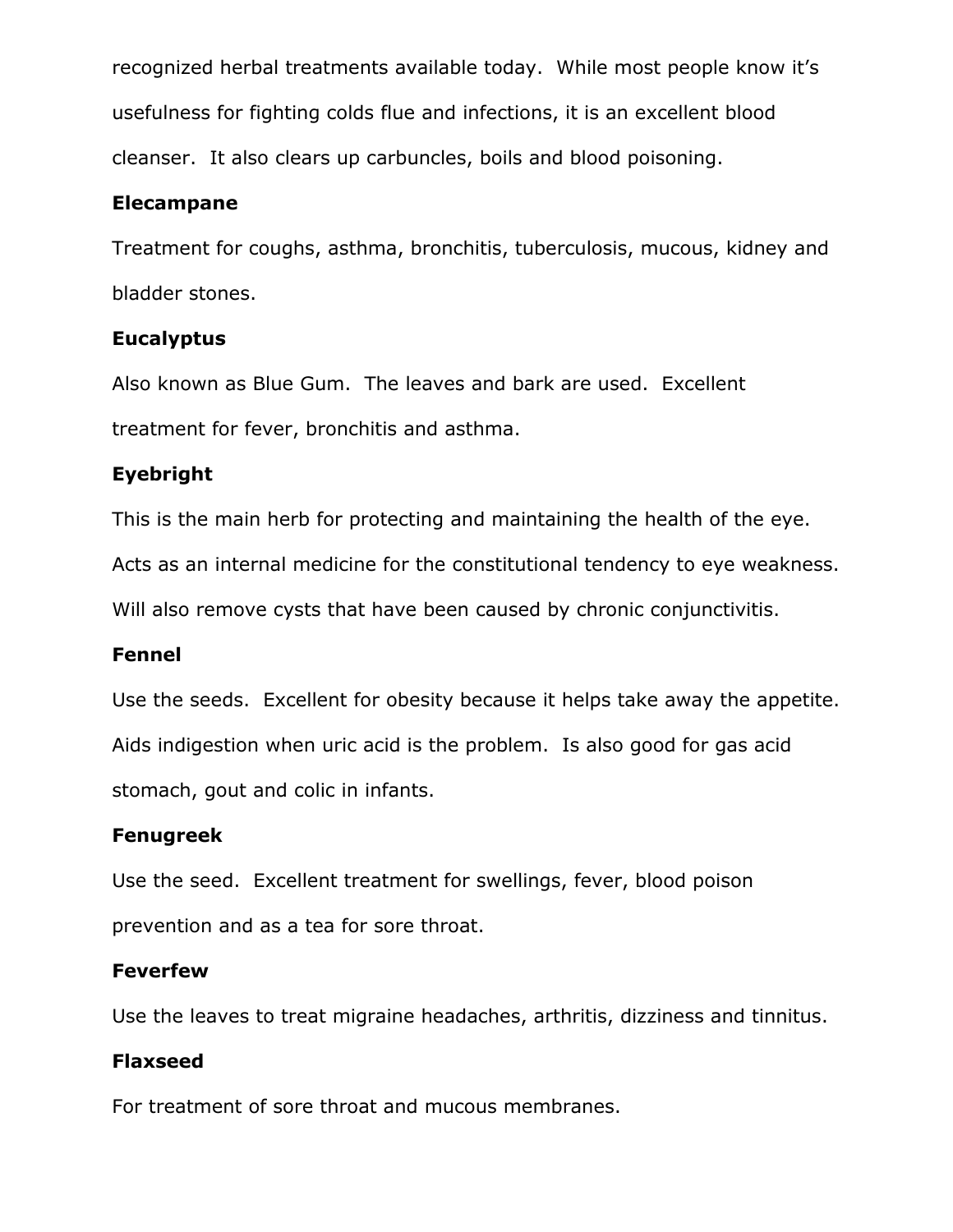## Fo-Ti

Excellent for mental depression. Has been used to help memory.

#### Garlic

Garlic is one of the few herbs that have universal recognition and uses. It stimulates the activity of the digestive organs. It is used to emulsify the cholesterol and loosen it from the arterial walls. Proven useful in asthma and whooping cough, it is also valuable in intestinal infections and effective in reducing high blood pressure.

### Gentian Root

An excellent tonic and blood purifier. Treats the liver, worms, fever and colds. It is also very effective for snake bites due to it's equality with quinine.

#### Ginger

Useful in all painful spasms of the bowels and stomach. Taken hot, it is excellent for suppressed menstruation. A catalyst from the pelvic area down.

#### Ginseng

The root is used. Excellent for low blood pressure. Increases the capillary circulation of the brain and also helps with nervous exhaustion. Useful for chest troubles, colds stomach and lungs.

#### Golden Seal

Use the root. A powerful agent used in treating ulcers, diphtheria, tonsillitis and spinal meningitis. It is one of the best substitutes for quinine. It acts as an insulin.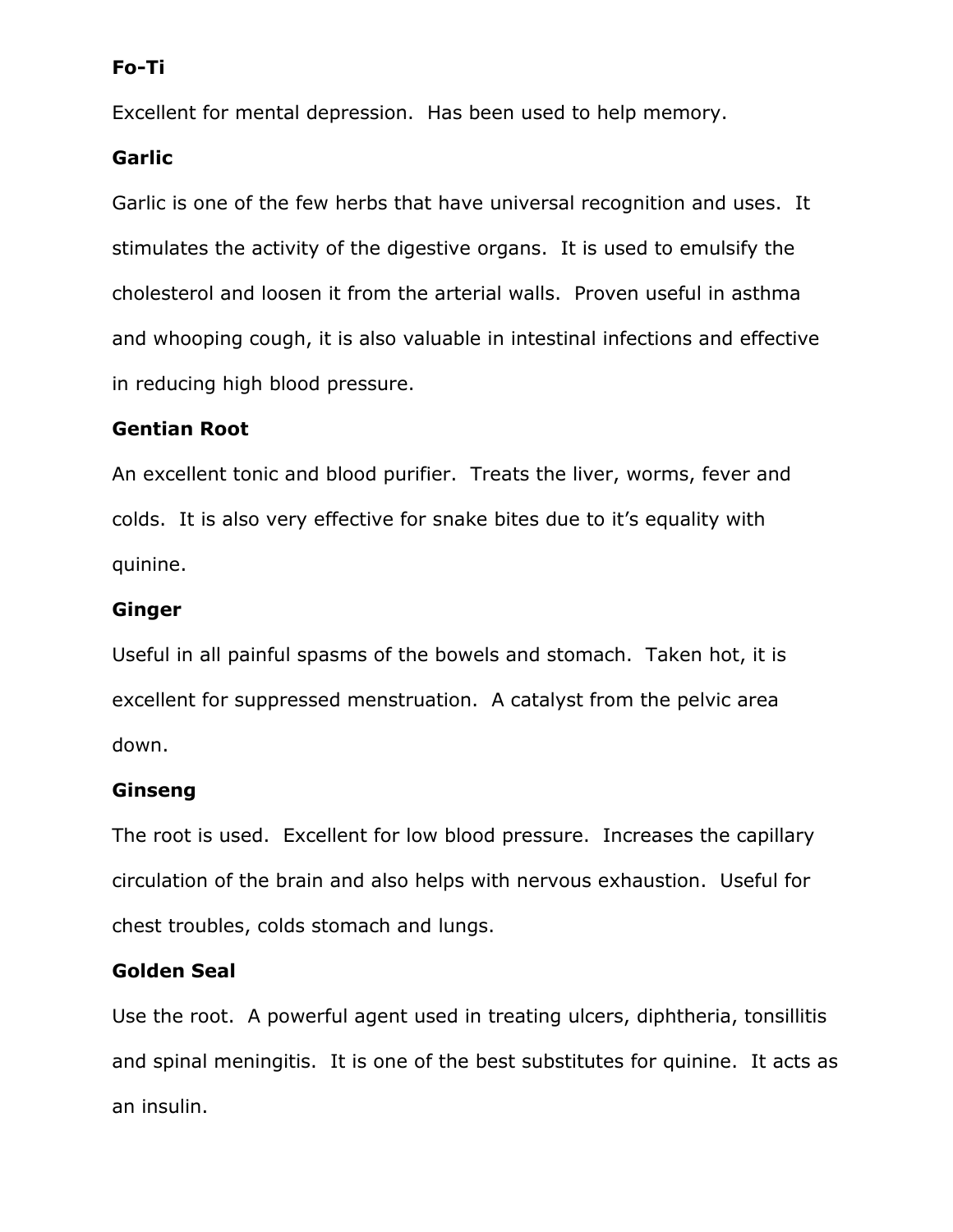## Gotu Kola

Contains remarkable rejuvenating properties. Is known as "The Secret of Perpetual Youth." It strengthens the heart, memory and brain.

## Hawthorne

Known as the heart herb. It is used to dilate the coronary blood vessels in a mild way and restore the heart muscle wall.

## Henna

Use the leaves and root. Effective treatment for the liver and skin infections.

### Hops

Has a remarkable relaxing effect on the central nervous system. It is also effective for anemia and restoring the appetite.

## Horehound

A stimulant, use to treat colds coughs and sore throat.

## Horsetail

Contains a great deal of silica, which helps keep the elasticity in the skin.

Also an effective diuretic and helps with kidney stones.

## Hydrangea

Use dried roots, rhizomes. The greatest use for Hydrangea is for treating enlarged prostate glands. It is also effective for urinary infections like cystitis, including stones.

## Hyssop

A body cleanser it is also effective for nervousness and recovering from colds.

## Juniper Berries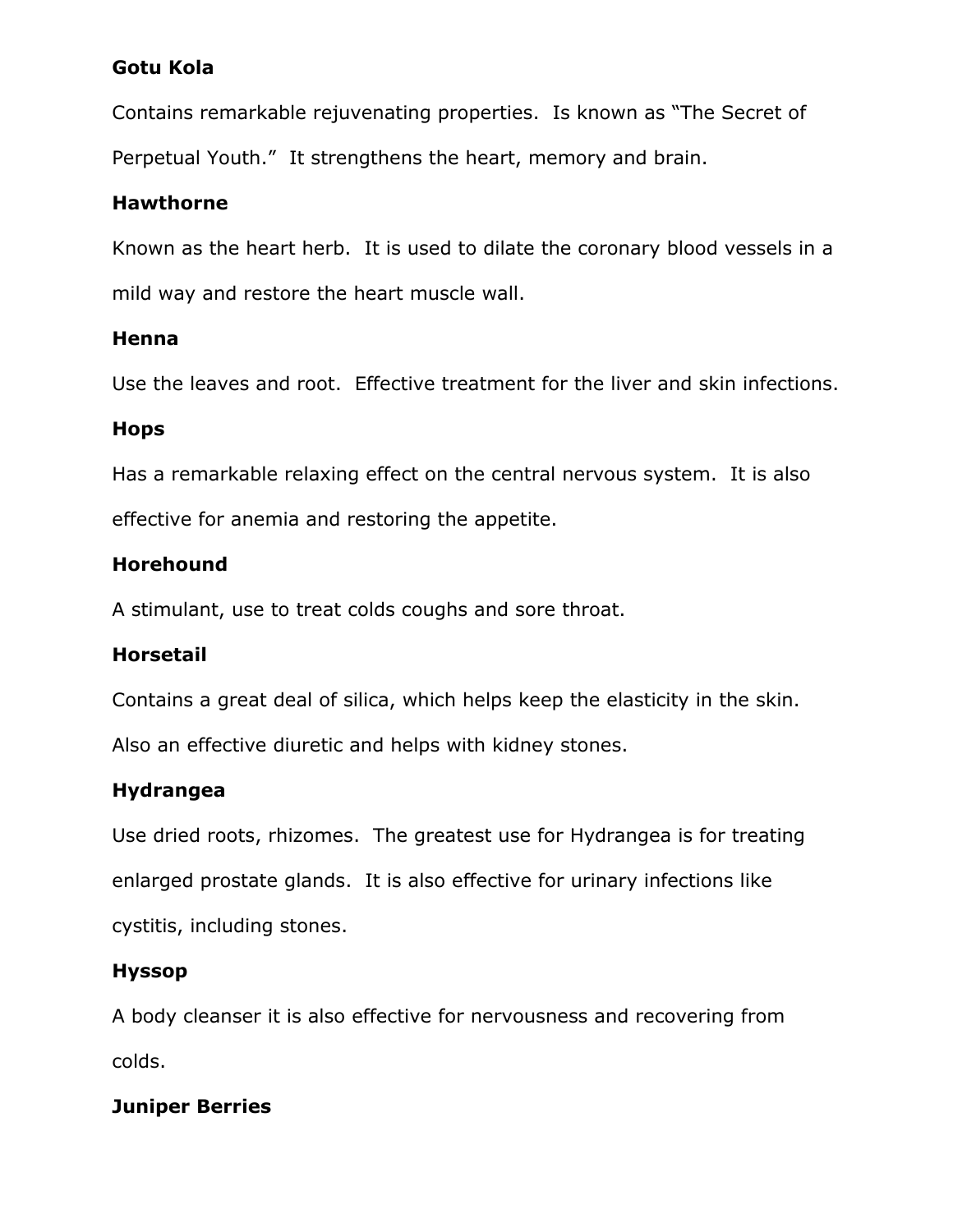Excellent for kidney and bladder problems relating to pancreas and adrenal glands. Works well for dropsy and leucorrhea.

### Kelp

As we mentioned earlier, we will include descriptions that are not necessarily herbs. This is one of them. Kelp is excellent for the thyroid gland and goiters. Has a remedial and normalizing action on the sensory nerves. Good for nails and hair and cleanses radiation from the body.

## Knapweed

Effective treatment for internal bleeding and swollen glands.

## Lavendar

Use the flowers. This is a beautiful herb and is widely used. Many do not realize that it is an effective treatment for headaches related to stress. Also good for depression.

## **Liquorice**

Natural cortisone. Used for hypoglycemia, adrenal glands and stress. Also for coughs and chest complaints, gastric ulcers and throat conditions.

#### Lobelia

The most powerful relaxant. Reduces palpitations of the heart. Strengthens muscle action. Fine treatment for fevers, pneumonia, meningitis, pleurisy, hepatitis and peritonitis.

## Marshmallow

Excellent to bathe sore and inflamed eyes. Also good for lung trouble, hoarseness, catarrh, diarrhea and dysentery and all kidney diseases. Also good for a vaginal douche.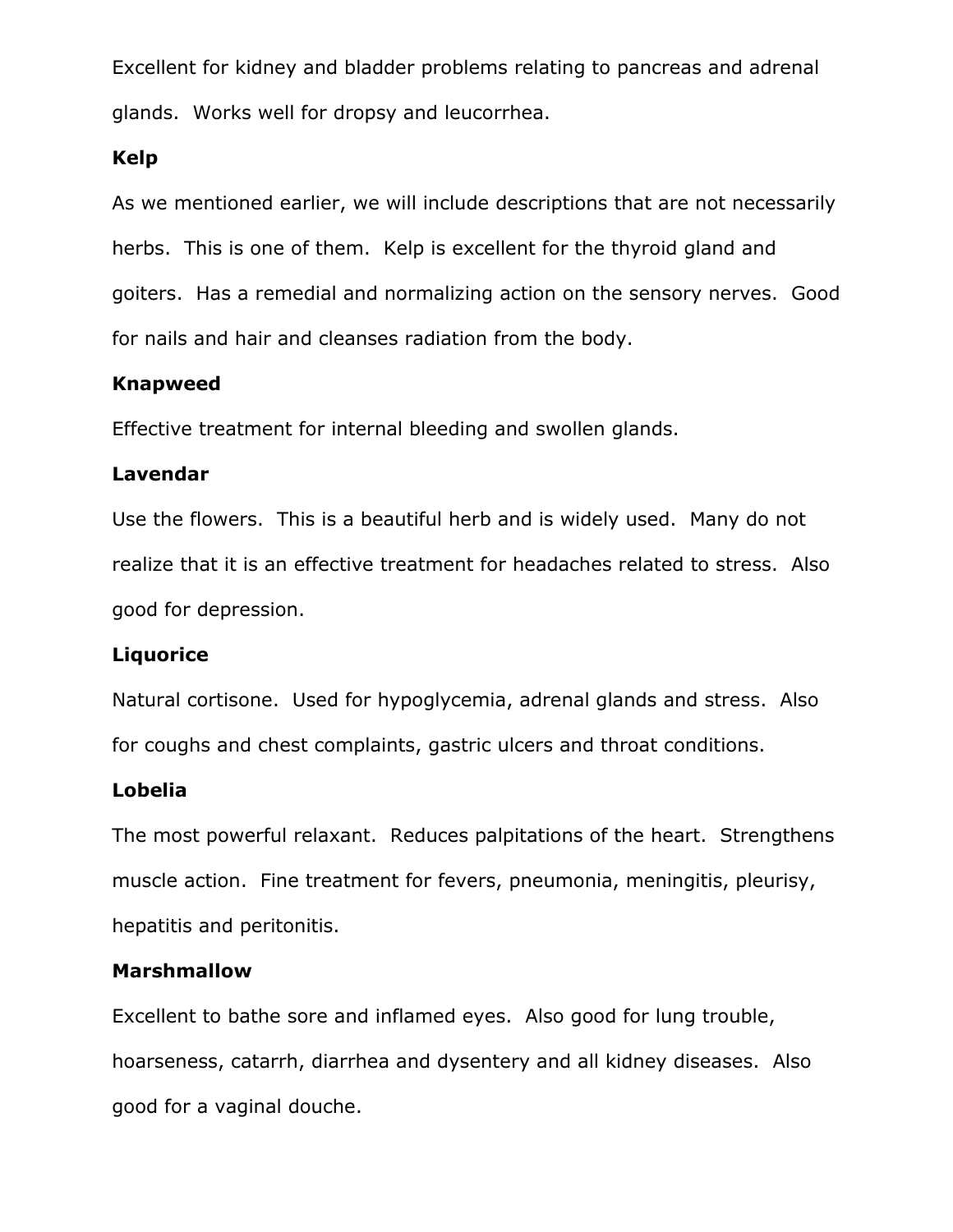#### Milkweed

Can be used to increase the secretion of bile from the liver and gall-bladder.

Use as a liver tonic and useful for gallstones, stomach and urine.

## Marigold

Use the flowers. Good for the skin, and the heart.

## Marjoram

Effective for the treatment of nervous disorders. Also good for the digestion.

### Mugwort

Effective treatment for the stomach and for gout.

#### Mullein

Very effective use for respiratory conditions like hard coughing, bronchitis and hay fever.

### Myrrh Gum

Valuable for bronchial and lung diseases. Excellent for pyorrhea. Removes halitosis or bad breath when taken internally. Excellent remedy for ulcers, piles and hemorrhoids.

#### Nettle

The Nettle is another one of those "universal" plants. They are found all over the world and they strengthen the entire body. Rheumatism, arthritis, eczema, nosebleeds, arteries, lessen blood pressure are just a few applications. Nettles contain calcium, chlorine, iron, potassium, silicon, sodium and sulphur.

## Oregon Grape

Use the root and rhizome. Similar to both Golden Seal and Barberry. Main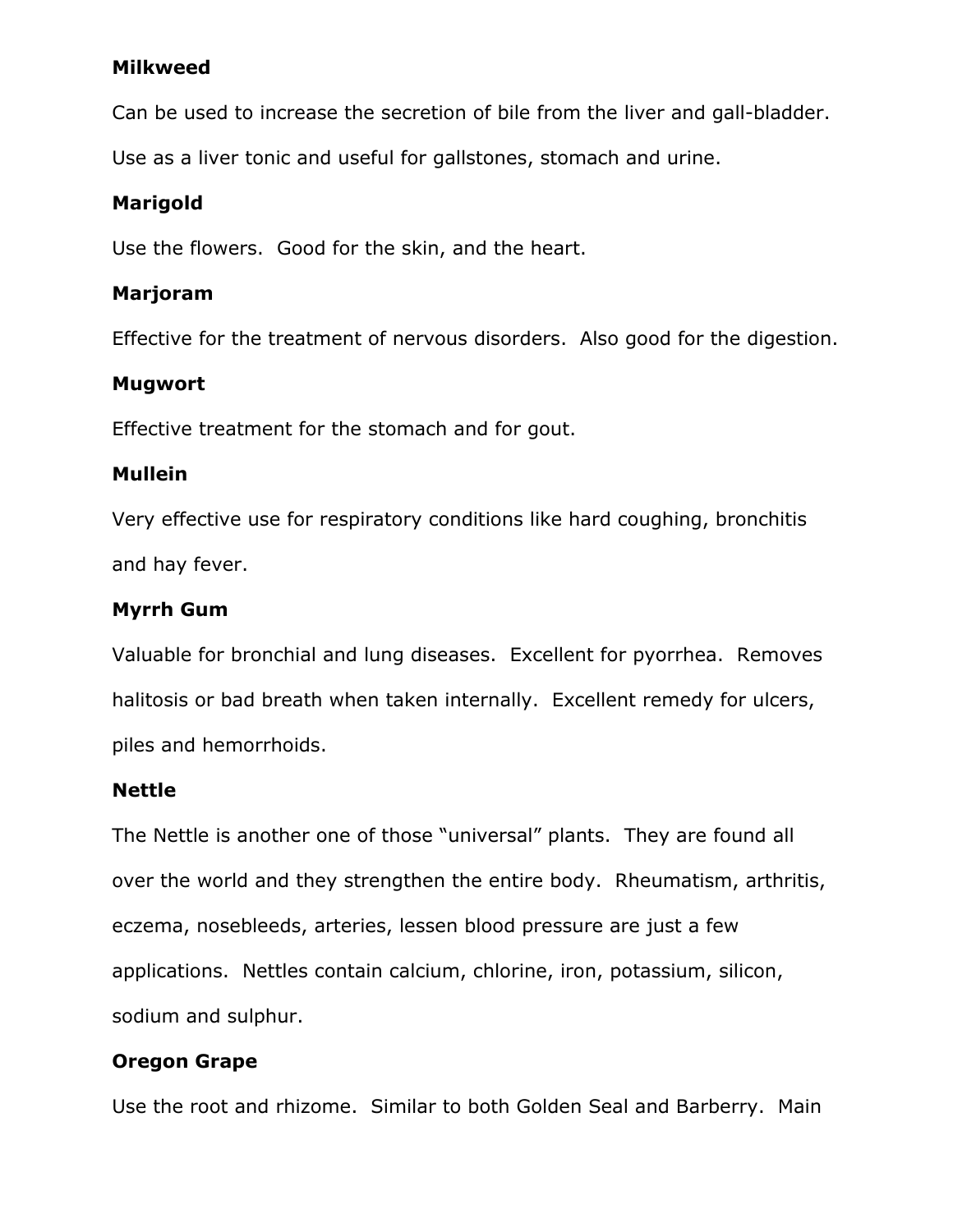use is in the treatment of chronic, scaly skin conditions such as psoriasis and eczema. Also effective for the liver, gall bladder and as a laxative for chronic constipation.

## Pansy

Pansies contain Vitamins A, B and C, niacin, chlorine, iron, magnesium, potassium, silicon, and trace minerals. Effective for treatment of the bladder and kidneys.

## Papaya

Aids digestion. Effective in relieving allergies by its ability to denaturize proteins.

## Parsley

Known to be rich in Vitamin B and potassium, and tumerous cells cannot multiply in potassium. An excellent diuretic and one of the most excellent herbs for gallbladder as it expels gallstones.

## Passion Flower

Used as a sedative. Gives a calming effect helping headaches, neuralgia, hysteria and high blood pressure caused by mental attitude.

## Pennyroyal

This is a valuable remedy for women during menopause. It should not be used by pregnant women because it will bring on suppressed menstruation. Also good for fevers, colds and phlegm in chest and lungs.

## Peppermint

Combats flatulence, it is used to relieve colic, nausea and the desire to vomit. Also good for travel sickness.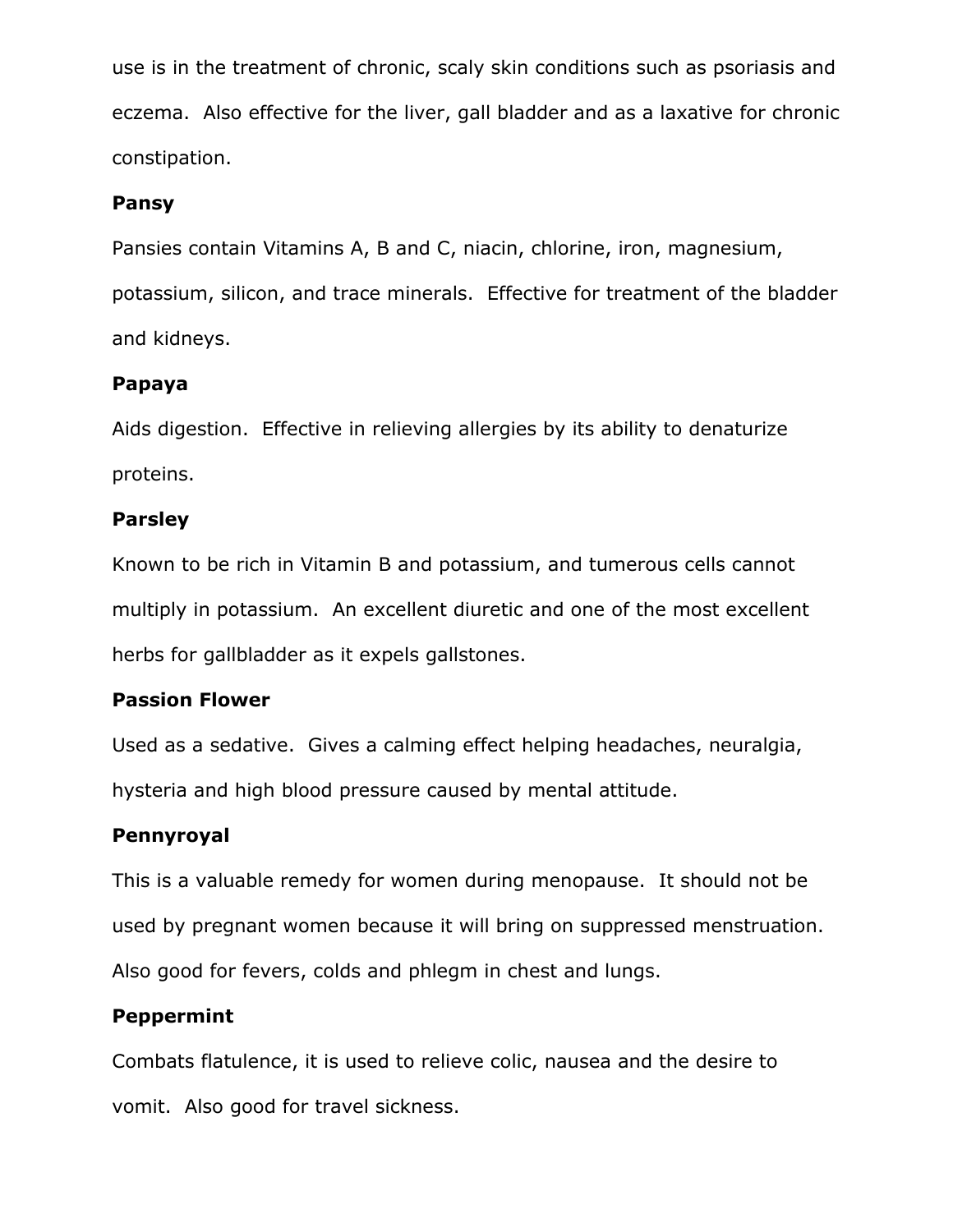## **Plaintain**

Will stop bleeding from wounds, treats eczema and burns. Also good for coughs and mild bronchitis.

## Pleurisy Root

Effective against respiratory infections where it assists expectoration. Use to treat pleurisy, pneumonia and influenza (flu).

## Psyllium

Excellent colon cleanser, cleans out compacted pockets on the colon.

Creates bulk and relieves auto-intoxication.

## Raspberry

As a tea, it is excellent for morning sickness in pregnancy. An aid to preventing miscarriage, it strengthens the uterine walls prior to giving birth.

## Red Clover

A good blood purifier. It is an antidote to cancer, containing lime, silica and other earthy salts. Relaxing to nerves and entire system.

## Rhubarb Root

Very good to increase the muscular action of the bowels. Also will relieve headaches.

## Rose Hips

Contains a great deal of vitamin C, ranging from 10 to 100 times greater than any other known food. Therefore, it is used as an infection fighter. Also helps with physical stresses and pollution. Also contains Vitamins, A, B1, B2, E, K, P, niacin, calcium, iron, phosphorous.

## Rosemary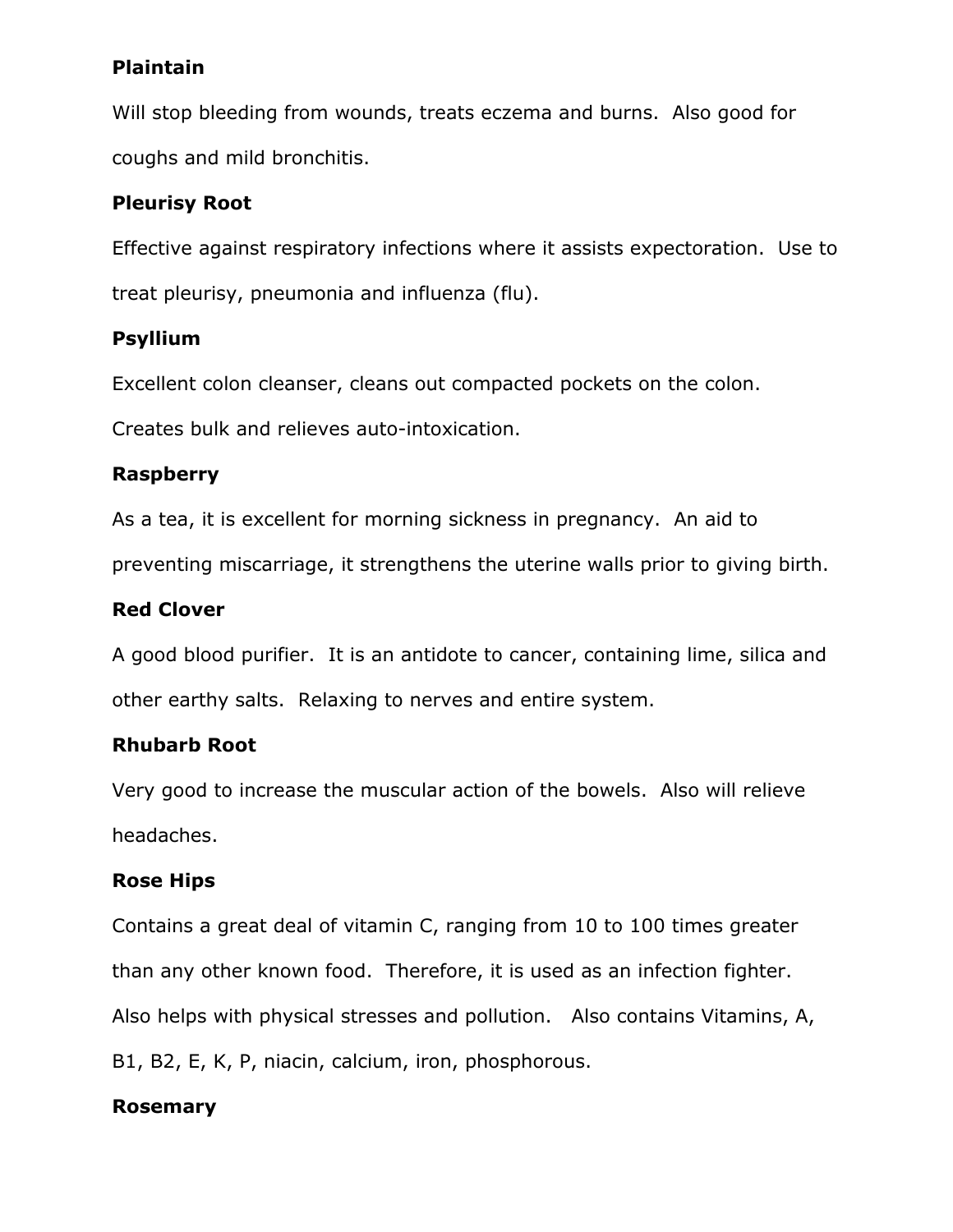Rosemary is a circulatory and nerve stimulant. Has a calming effect on the digestion as well as headache or depression.

## Rue

Effective treatment for nervousness, hysteria, worms, convulsions, joints and gout.

## St. Johns Wort

Taken internally, has a sedative and pain reducing effect. Use in treatment of neuralgia, anxiety, tension and similar problems. Good for menopausal irritations.

## Saffron

A natural hydrochloric acid (utilizes sugar of fruits and oils), thus helping arthritics get rid of the uric acid which holds the calcium deposited in the joints. Also reduces lactic acid build up. Good for measles, skin, scarlet fever and perspiration.

## Sage

Sage tea makes an excellent gargle for ulcerated throat or mouth. Stops bleeding of wounds and clean old ulcers and sores. Will expel worms. Good for spermatorrhea (involuntary sexual emissions.) Also for liver and kidney troubles.

## Sarsaparilla Root

Eliminates poisons from the blood and purifies the system from infections. Is dependably useful in rheumatism, gout, skin eruptions, ringworm, scrofula, internal inflammation, colds and catarrh.

## Sassafras Bark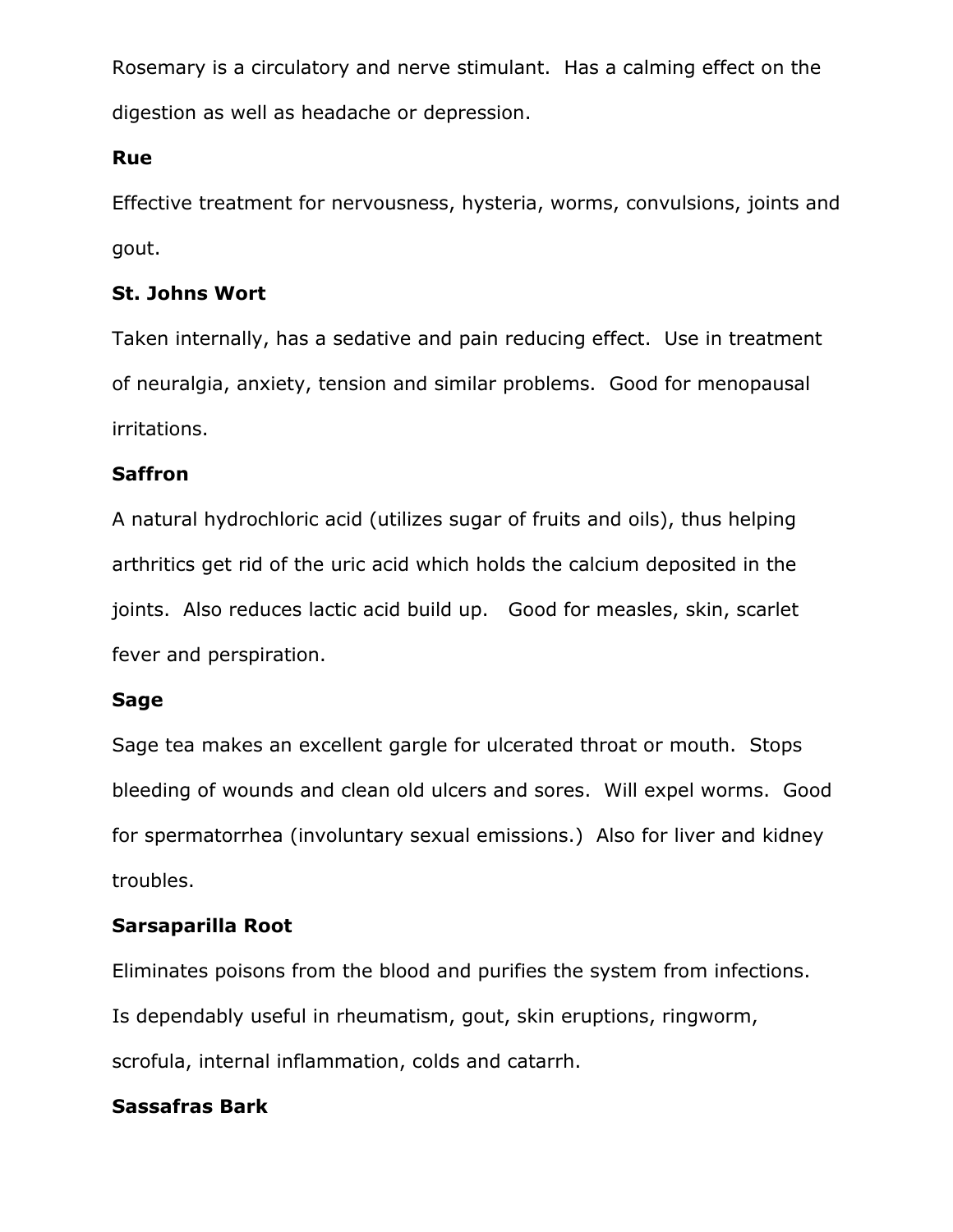Often called a spring medicine to purify the blood and cleanse the entire system. Valuable in colic and all skin diseases and eruptions.

### Saw Palmetto

Useful for the treatment of asthma, bronchitis, colds and is also a sedative. Also great for reproductive organs.

### Senna

Most effective as a strong laxative.

## **Skullcap**

Is more effective than quinine and is not as harmful as quinine is. Good in neuralgia, aches and pains. It is also one of the best nerve tonics. Reduces high blood pressure, heart conditions and disorders of the central nervous systems such as St. Vitus dance, shaking palsy, hydrophobia and epilepsy.

## Slippery Elm Bark

Use the inner portion of the bark. Vary valuable for mucus inflammation of the lungs, bowels, stomach, kidneys and bladder. Will sustain ulcerated and cancerous stomach when nothing else will.

## Squaw Vine

Excellent to take during pregnancy. Used for uterine problems, urinary troubles and other female complaints.

## Tansy

Can be useful for treatment of nervous disorders, worms and jaundice.

MUST BE AVOIDED DURING PREGNANCY.

## Thyme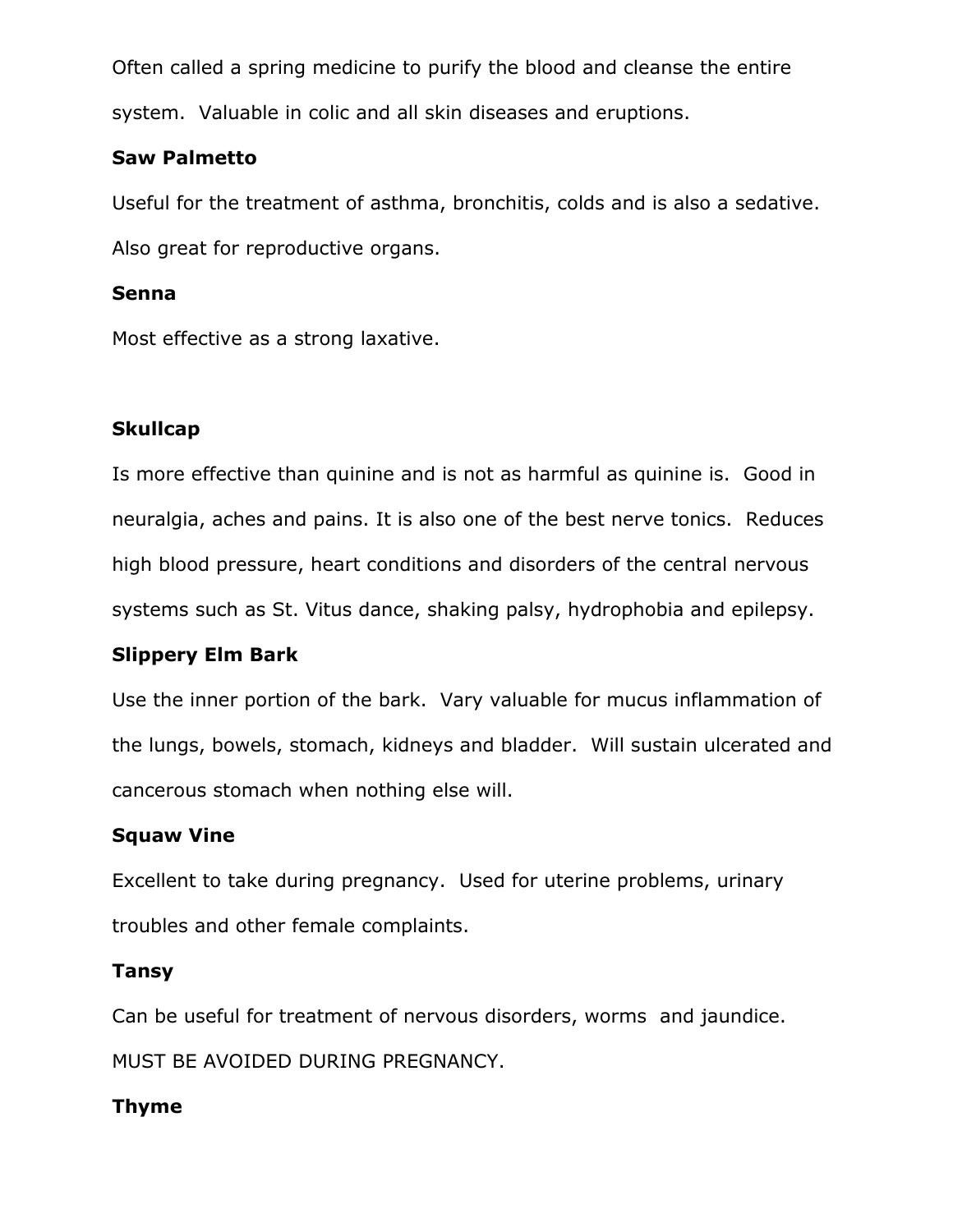Has a high content of oil. Good for internal use for coughs, throat and asthma as well as external use for infected wounds.

### Uva Ursi

Very useful in diabetes and all kinds of kidney troubles. Excellent remedy for piles, hemorrhoids, spleen, liver, pancreas and gonorrhea. Also good where there are mucus discharges from the bladder with pus and blood.

### Valerian

A nerve tonic. Used for epileptic fits and St. Vitus dance, nervous derangement or irritations. Excellent for children with measles and scarlet fever. Promotes sleep.

### Vervain

Also known as Wild Hyssop. Will strengthen the nervous system while easing depression and melancholia. Good for fever and best for colds.

#### Wahoo

A primary liver herb, it acts to remove congestion from the liver allowing free flow of bile thereby helping the digestive process. Also used in the treatment of jaundice and bladder problems. Will also relive constipation.

#### White Oak Bark

Good for varicose veins. Used in douches and enemas for internal tumors and swellings. One of the best remedies for piles and hemorrhoids, hemorrhages or any trouble of the rectum. It normalized the liver, kidneys and spleen.

## Wild Carrot

Also known as Queen Annes Lace, Wild Carrot is a diuretic, that acts as a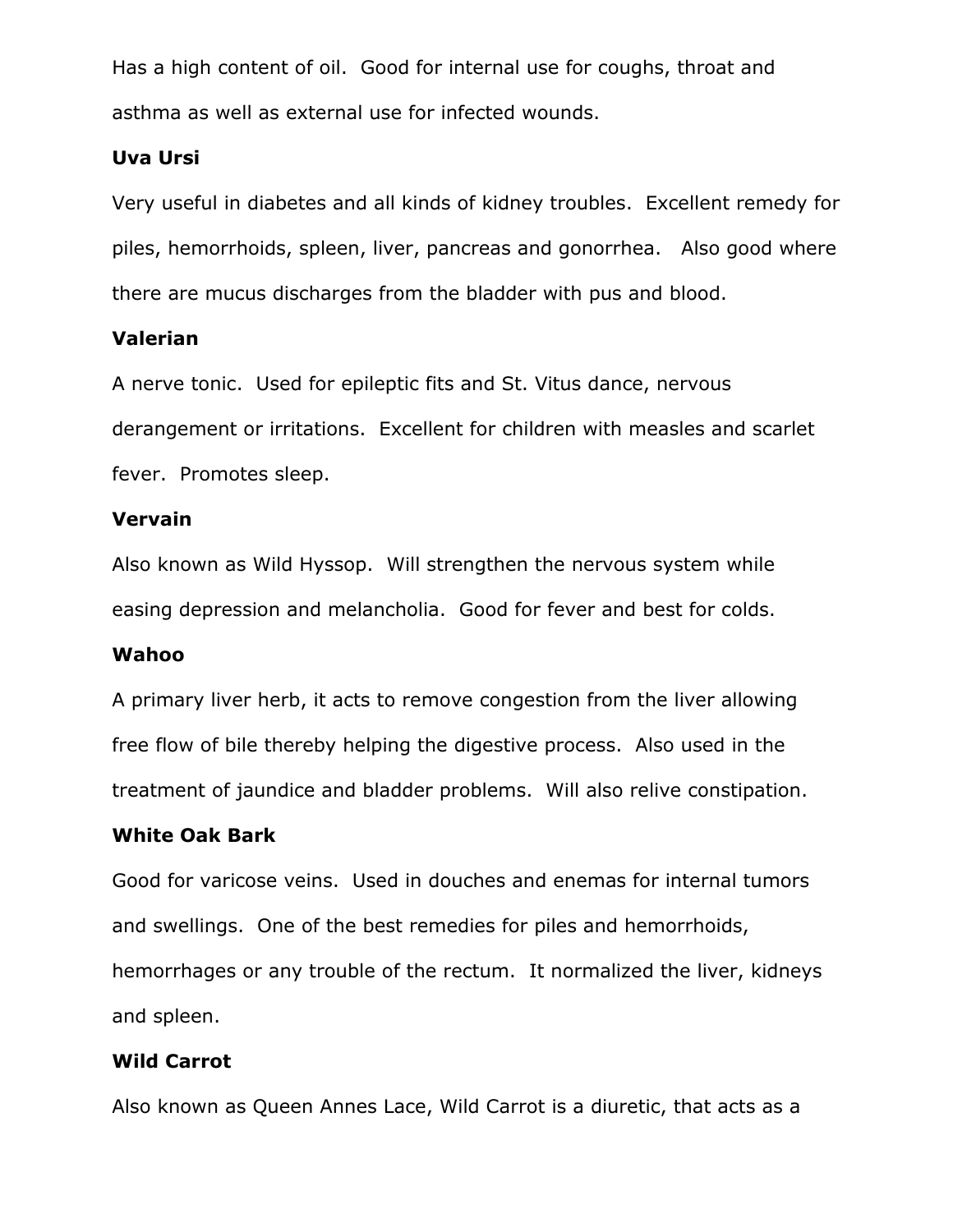urinary antiseptic which is why it is a treatment for cystitis, kidney stones, prostatitis. Also effective for gout and rheumatism.

## Witch Hazel

Use bark and leaves. A good tonic, it aids in treating menstruation, lungs, uterus, piles, circulation, tumors eyes and is effective as a douche.

## Wood Betony

Excellent healing herb for bronchitis, coughs and colds. Also good for kidney and bladder. This herb helps to correct a bed-wetting problem.

## Wormwood

A good tonic for treating liver, fever, and digestion.

## Yarrow

A tonic for run-down conditions and indigestion. If taken freely at the beginning of a cold, it will break it up in 24 hours. Has soothing and healing action on mucus membranes.

## Yellow Dock

Mineral rich plant, especially rich in iron. Excellent as a blood purifier and tones up the entire system.

## Yucca

Hope for arthritics. The extract from the plant has been used with surprising success on arthritis and rheumatism sufferers.

## CHOOSING THE RIGHT HERB

Nothing in the makeup of a plant tells us in what way it would be used the best. There are over a half million known herbs that could be used as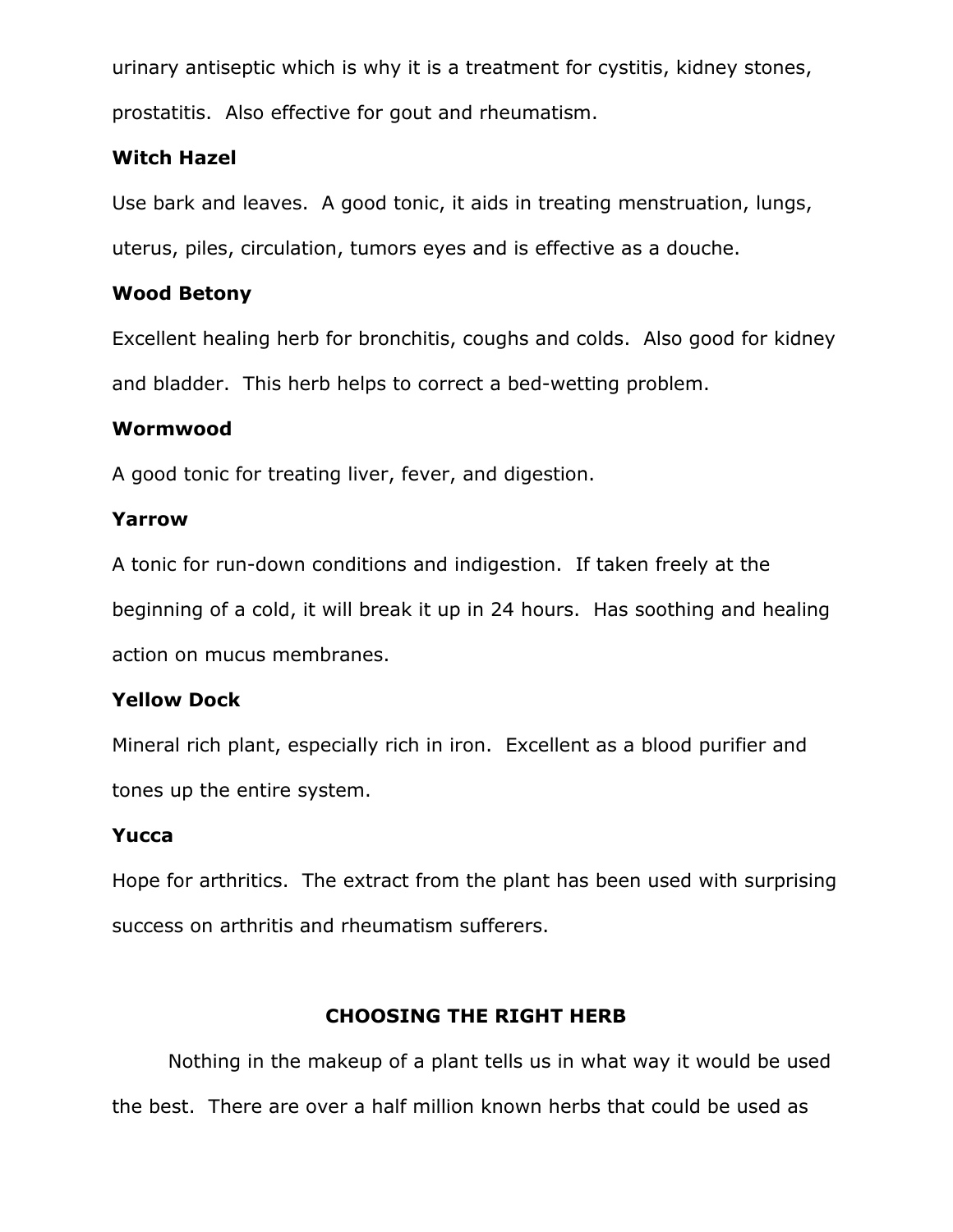possible remedies. In China, The Chinese Herbalist practitioners have over 2,000 that are readily available in their pharmacies.

Herbal remedies around the globe very in strength from very mild, gentle remedies that we even use as food to potential poisons if taken at the wrong dose.

Folk use of herbal remedies is familiar to all of us in some form or another. Rightly so, because this is how these remedies are learned. They are passed down from generation to generation. Unfortunately, that is what fuels the fire of the scientific community and their disdain. It really is their loss, because generations of experience and knowledge should not be so readily dismissed. In fact, many of our current pharmacological concoctions have their roots in herbal medicine.

Remedies and recipes for herbal teas are handed down from generation to generation and are still remembered and used to this day. Thankfully, the current changes in the world toward the traditional remedies is changing and changing for the better.

As we stated earlier there are countless numbers of herbal combinations that are useful for specific ailments. Additionally, certain herbs are recommended to target individual body parts and we will list them here: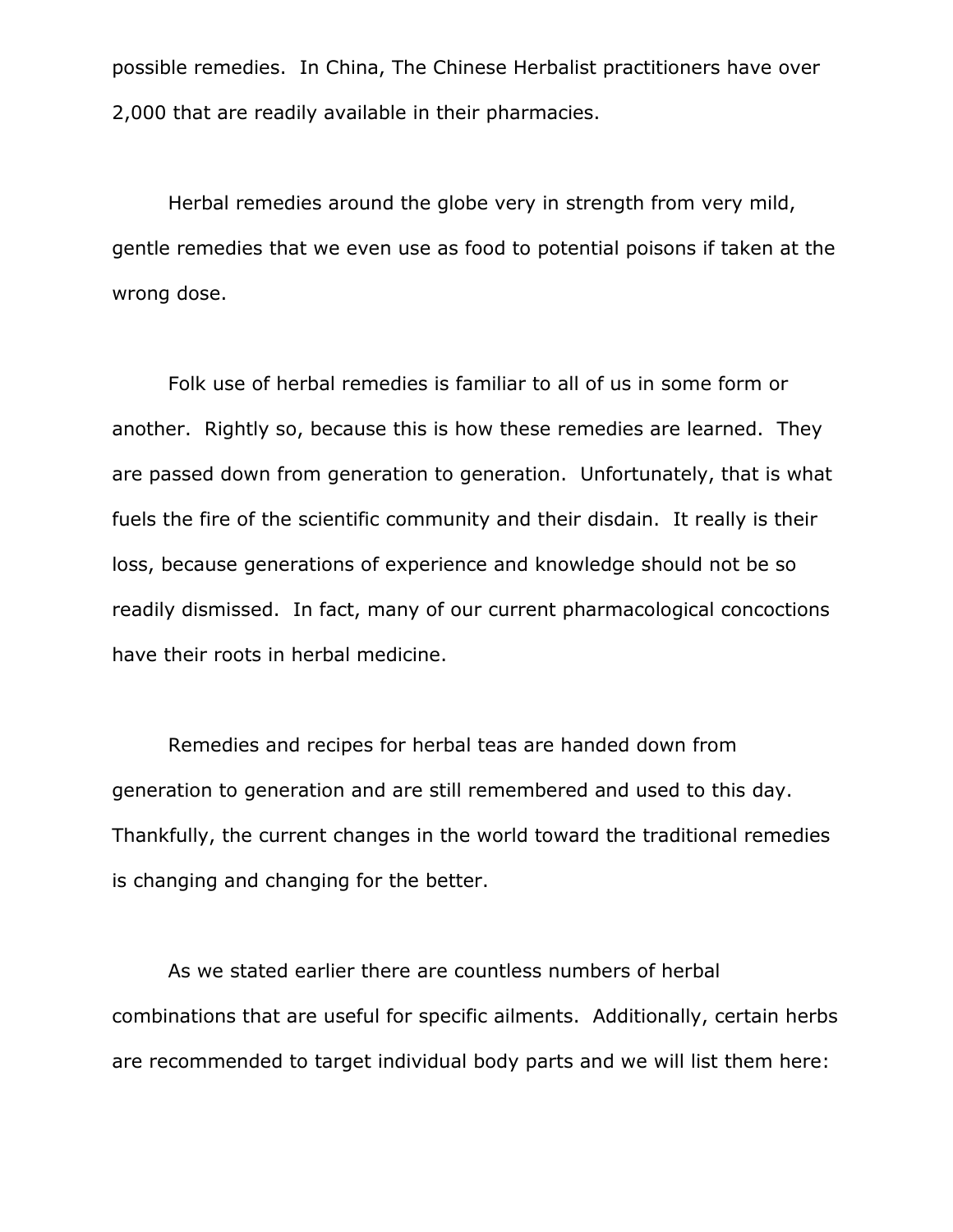Arteries - Kelp, Hawthorne Berries, Wheat Germ Oil, Garlic. Bioflavonoid herbs such as Ginkgo, Buckwheat and Lime Blossom are especially useful in strenghtening blood vessels.

Bladder - Juniper Berries, Bochu, Wild Carrot Seed, Gravel Root

**Blood Pressure** - European Mistletoe, Apple Bark

Bones - Comfrey, Horsetail Grass

**Brain** - Lily of the Valley, Ginseng, Gotu Kola

Circulation System - Cayenne (most powerful), Ginger, Bayberry Bark,

Prickly Ash

Digestive System - Hops, Papaya, Mustard Seed, Centaury, Gentian,

Agrimony, Oregon Grape Root, Wormwood

Ears - Eyebright, Golden Seal

Endocrine Glands - Ginseng, Sarsparilla, Yarrow, Licorice, False Unicorn

Root, True Unicorn Root, Pumpkin Seeds, Kelp

Fertility - Sarsparilla, False Unicorn Root, Damiana, Licorice

Gall Bladder - Olive Oil, Bayberry Bark, Comfrey

Hair - Rosemary, Sage, Henna

Heart - Wheat Germ, Hawthorne Berry, Tansy

Kidneys - Dandelion Root, Uva Ursi, White Poplar Bark, Sandalwood, Parsley

Large Intestine - Cascara Sagrada Bar, Squaw Vine for transverse colon

Liver - Oregon Grape Root, Dandelion, Mandrake, Maple Bark

Lungs - Comfrey, Mullein, Lobelia, Oat Straw, Pleurisy Root, Lungwort,

**Garlic** 

Mouth - Tincture of Cayenne, Bayberry Bark, Oak Bark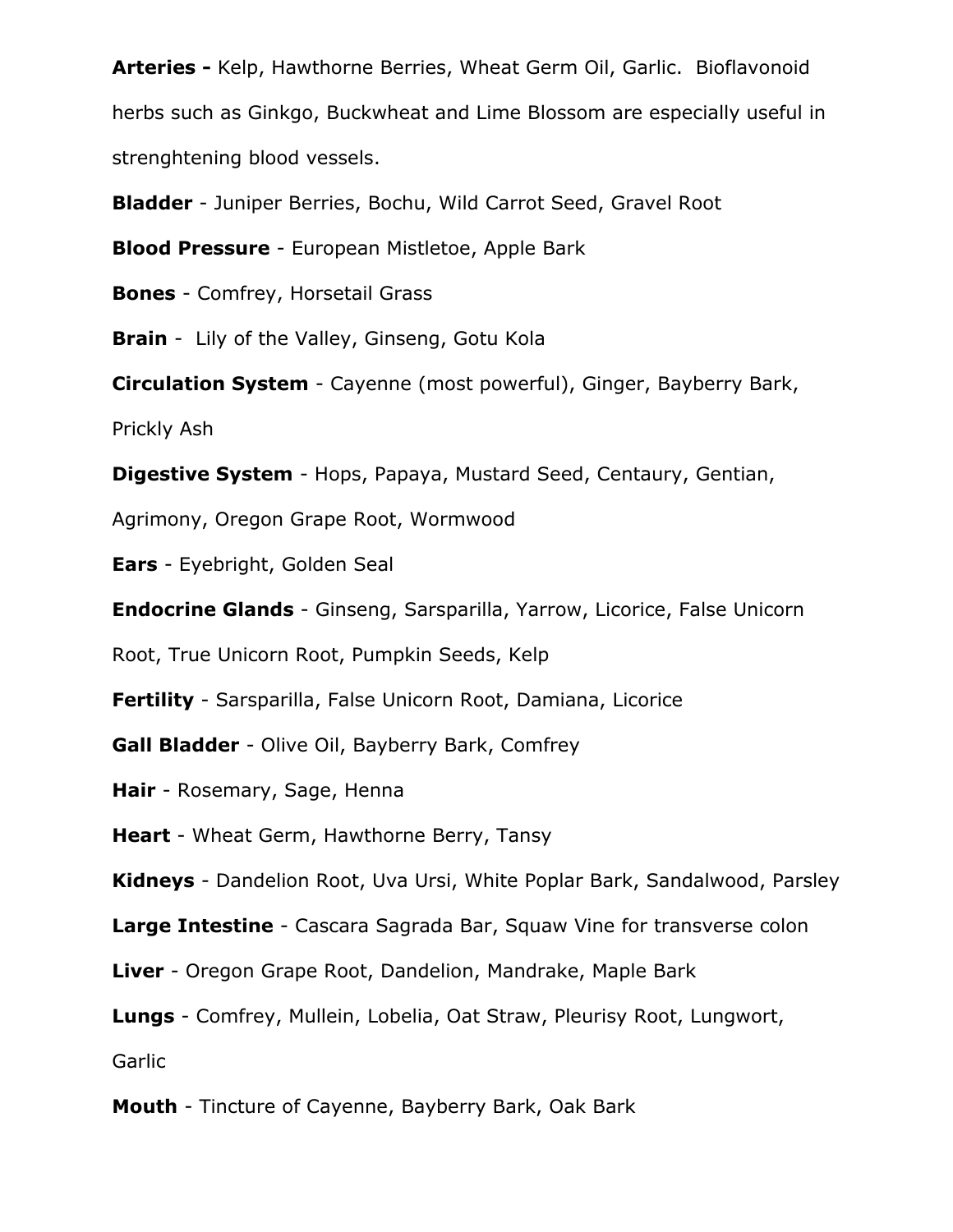Nervous System - Skullcap, Valerian, Hops, Lobelia, Ladies Slipper Root,

Passion Flowers, Linden Flowers

Nose - Bayberry Bark, Golden Seal (Snuff: 1 part Bayberry Bark 2 parts Golden Seal)

Pancreas - Cedar Berries, Yarrow, Periwinkle, Dandelion

Prostate - Pumpkin Seeds, Echinacea, Saw Palmetto Berries, Uva Ursi, Gravel Root

Respiratory - Cayenne, Lobelia, Hyssop, Oat Straw, Garlic, Mullein,

Elecampane and Coltsfoot.

**Skin** - Chickweed, Walnut Shell tincture

**Small Intestine** - Rhubarb Root, Slippery Elm

Spleen - Maple Leaves and Bark, Hyssop Tea with Steamed Figs, Bayberry Bark, Angelica

Stomach - Raspberry Leaf, Dandelion Root, Angelica, Centaury, Agrimony,

Calamus, Wormwood, Oregon Grape Root

Throat - Mullein, Sage, Golden Seal, Slippery Elm, Eucalyptus, Bay, Poppy

Seeds, Yerba Santa, Blood Root, Hyssop, Elecampane

Urinary - Dandelion root, Parsley Root, Wild Carrot Seed, Juniper Berries,

Uva Ursi and Corn Silk are useful.

Uterus and Vagina - Squaw Vine, Dong Kwai, Golden Seal Root, Oak Bark,

White Pond Lily, Trillium, Beth Root, Uva Ursi, Angelica, Myrrh, Yarrow,

Comfrey, Alfalfa, Saw Palmetto Berries

#### 47 HERBAL REMEDIES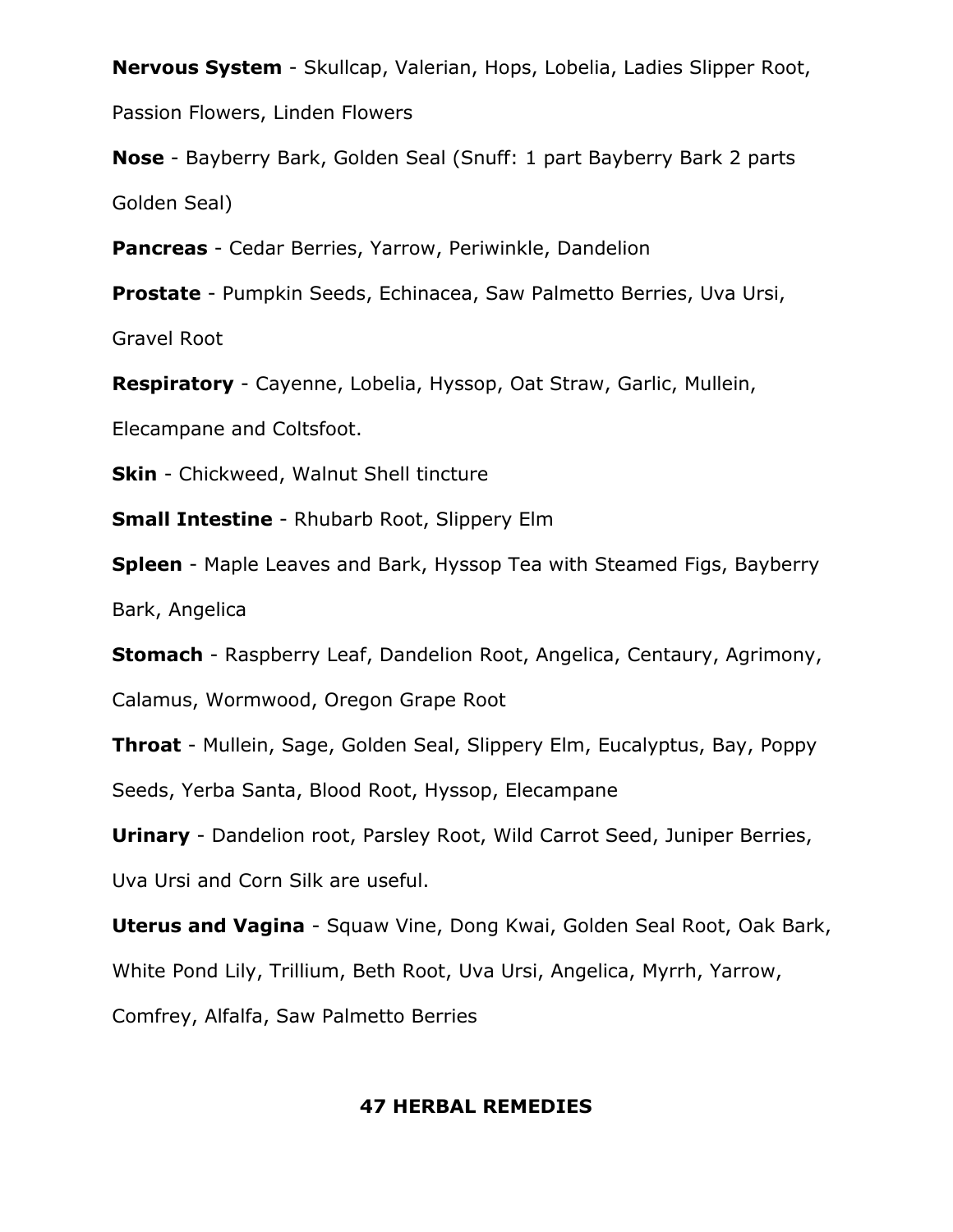#### Acne

Equal parts: Butternut, Burdock, Echinacea and Cleavers to 5ml of tincture applied three times a day.

#### Altitude Sickness

In a pot of boiling water, steep Cloves, Allspice, Bay Leaf, Celery Seed, Cinnamon and Marjoram in quantities to taste. Mix in the following mints: Basil, Savory and Thyme. Should be taken in advance of anticipated travel or hike.

#### Alzheimer's Disease

This disease affects four million Americans. It strikes about 10 percent of people over 65 and about half of those who live beyond 85. Acetylcholine is a brain chemical known as a neurotransmitter. Acetylcholine is a key ingredient to cognition and reasoning. People with Alzheimer's often have a deficiency of Acetylcholine. The problem with experimental and FDA approved drugs is their toxicity which carry a potential for liver disease. Since the premise is to slow the degeneration of Acetylcholine and preserve what is already in the brain, there are herbs that can help. It just makes sense to look at herbal alternatives, specifically those herbs that contain compounds that prevent the breakdown of Acetylcholine. Horsebalm, Rosemary, Brazil Nut, Dandelion, Fava Beans, Fenugreek, Ginkgo, Sage, Stinging Nettle, Willow and Gotu Kola are all beneficial for the treatment of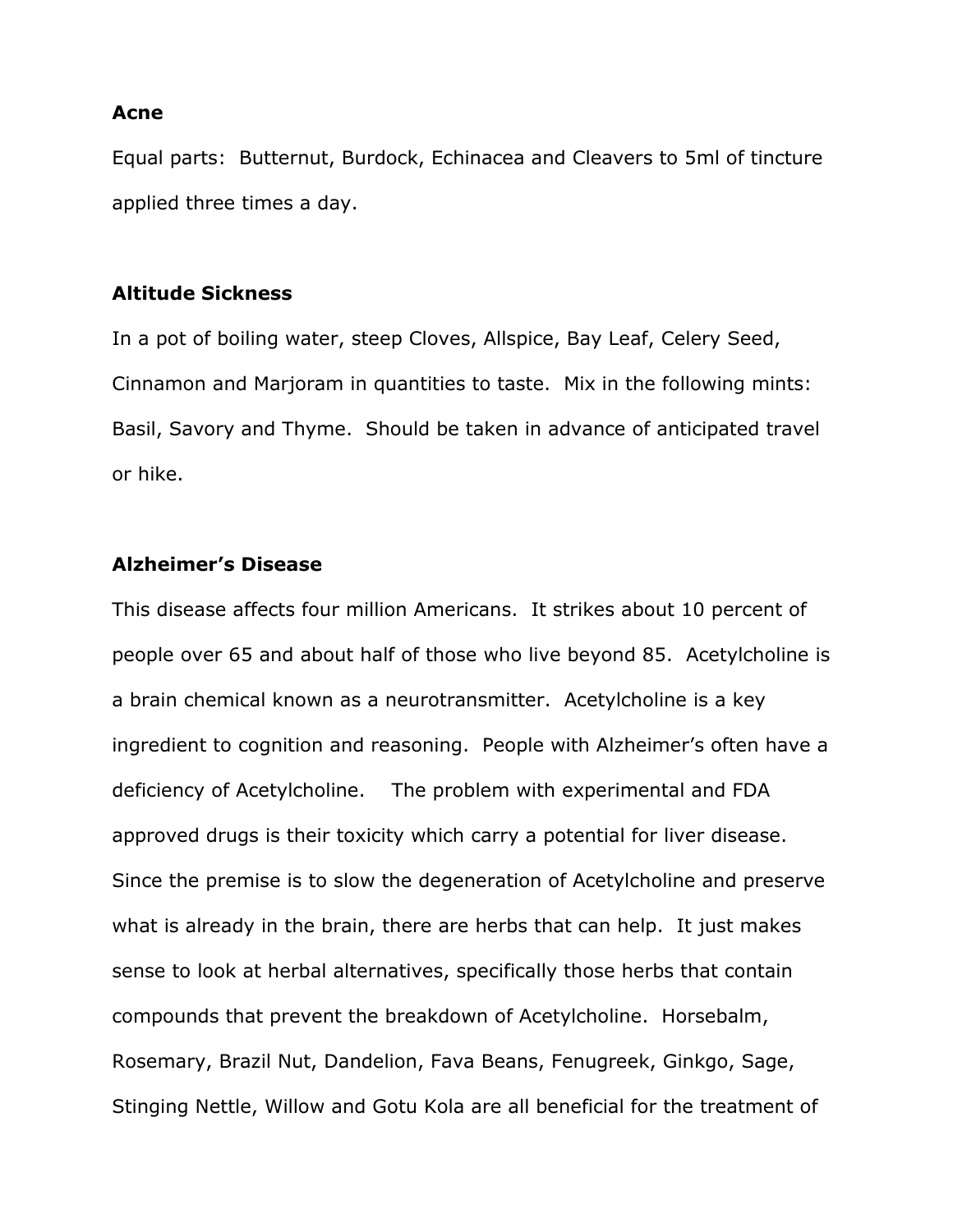Alzheimer's. Those herbs that can be added as dietary supplements are encouraged. Horsebalm helps to prevent the breakdown of Acetylcholine. Add a few droppers of Horsebalm to a favorite herbal shampoo. Research has also shown that adding foods high in lecithin is promising. Plant foods such as Dandelion Flowers, Poppy Seeds, Soybeans and mung beans should also be added to the diet.

#### Arthritis

The term Arthritis literally translates to "joint inflammation." If you suffer from Arthritis, chances are you have taken drugs to combat the effects or tried other "home remedies." If you haven't yet tried "Urtication," it might be helpful. The term "Urtication" comes from the botanical name, Urtica dioica and dates back some 2,000 years to biblical times. Urtica dioica is "Stinging Nettle. The treatment is to grasp the nettles in a gloved hand and swat the sore joints with the nettles. This may seem bizarre, but the practice has proven to be so effective for some sufferers of arthritis that they now maintain a nettle plant on their window sill.

#### Asthma

Ephedra sinica (Ma Huang) is an excellent bronchodilator. The natural form of Ephedra is better tolerated than the synthetic "edphedrine" causing fewer negative heart symptoms.

> Gumweed 24 parts tincture Pill Bearing Spurge 24 parts tincture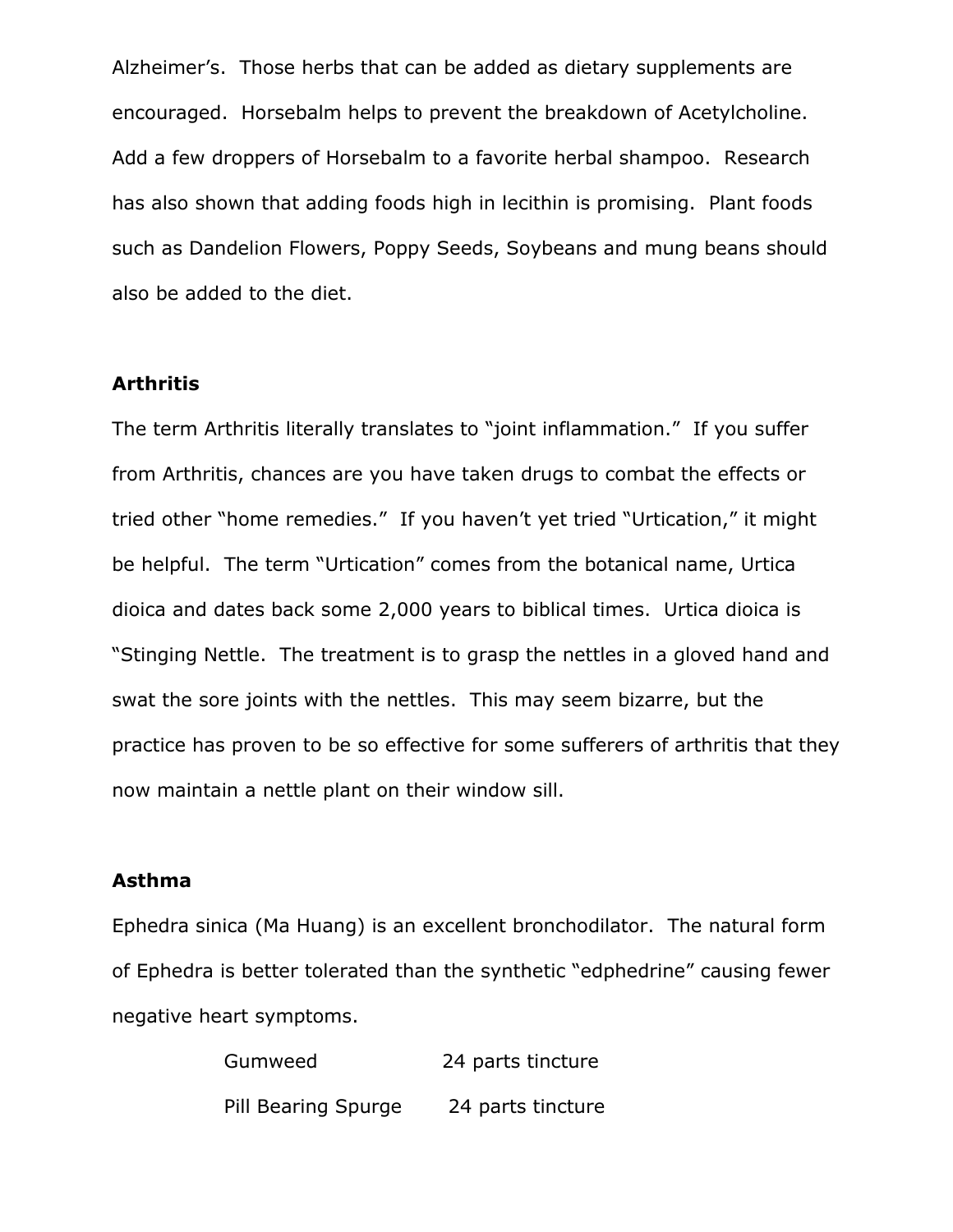| Lobelia       | 12 parts tincture |
|---------------|-------------------|
| Wild Cherry   | 12 parts tincture |
| Licorice Root | 12 parts tincture |
| Motherwort    | 12 parts tincture |
| Ma Huang      | 10 parts tincture |
| Aniseed       | 1 parts e.o.      |

5ml. of mixture taken 3 times a day. If Pill Bearing Spurge proves difficult to obtain then double the amount of Gumweed to make up for it.

### Athlete's Foot

Fungicidal essential oils are the most effective topical treatment. Examples are Myrrh, Ti-Tree and Garlic. The treatment will be smelly but will also show dramatic results.

#### Bad Breath

Chewing on parsley will eliminate bad breath. Chewing on Cardamom is very effective as Cardamom actually kills bad breath bacteria.

#### **Bronchitis**

Try two teaspoons of horehound per one cup of boiling water. Add lemon and licorice to taste.

#### Bruises

Crush and chop chilled parsley and apply to bruised area. Parsley will pull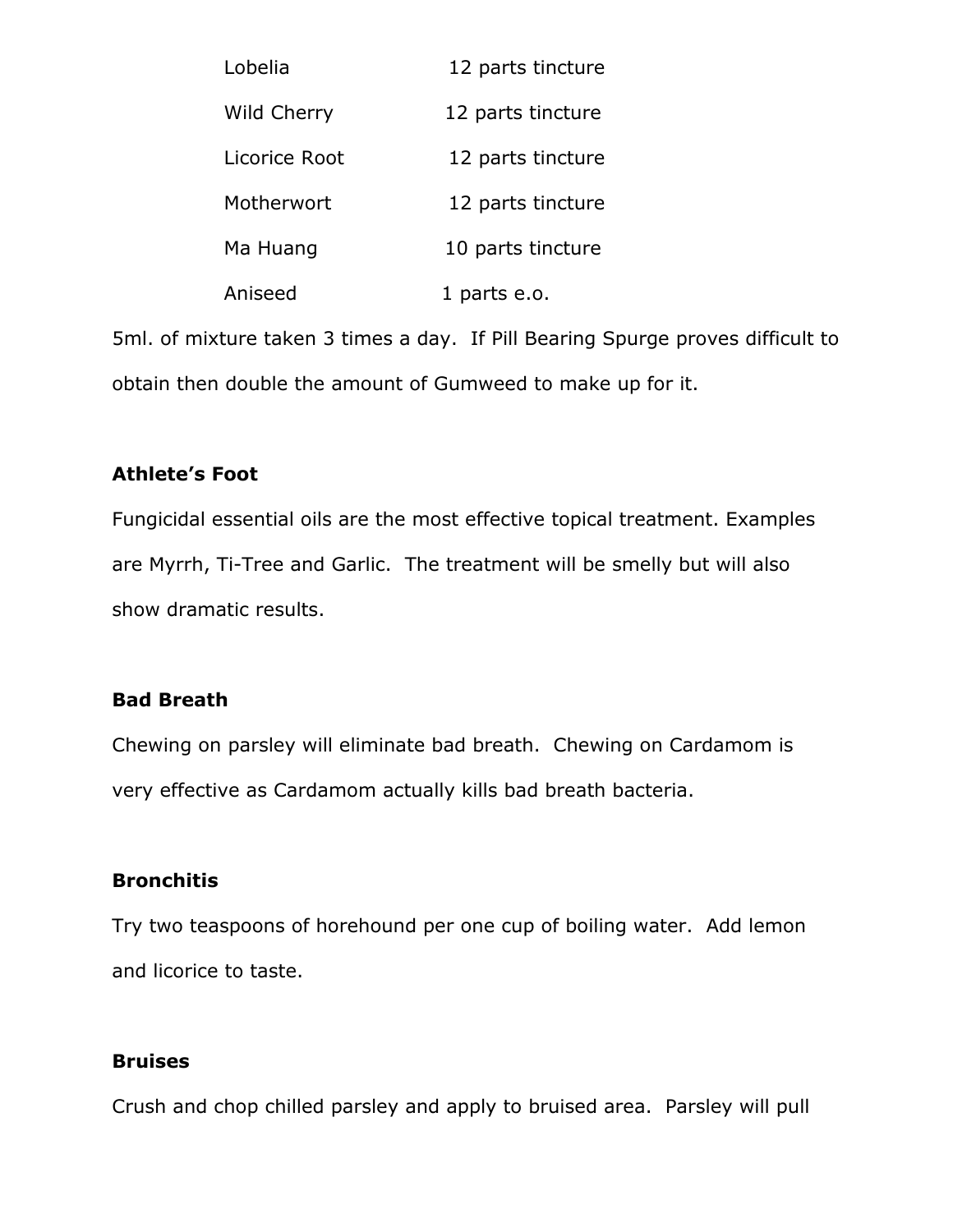the color from the bruising very quickly. Possible to have the discoloration gone within 24 hours.

#### Burns

There are three levels of burns. First degree only hurts the outer layer of skin, like a sunburn. Second degree burns will develop blisters indicating the burn has penetrated deeper into the skin and is more painful. The worst type of burn is a third-degree burn and is a medical emergency. For minor first and second degree burns, use a leaf from an aloe plant for instant relief.

#### Cancer

Let's make it perfectly clear that as of this writing there is no known cure for Cancer. In fact, the term itself is ambiguous and can be any type of malignant illness. What we will give you here is a Cancer and Blood Purifier:

- 4 parts Licorice Root
- 4 parts Red Clover
- 2 parts Burdock Root
- 2 parts Stillingia
- 2 parts Berberis Root
- 2 parts Poke Root
- 1 part Cascara Amarga
- 1 part Prickley Bark
- 1 part Buckthorne Bark

Fill gelatin capsules. Take 1 on the first day, 2 on the second until you reach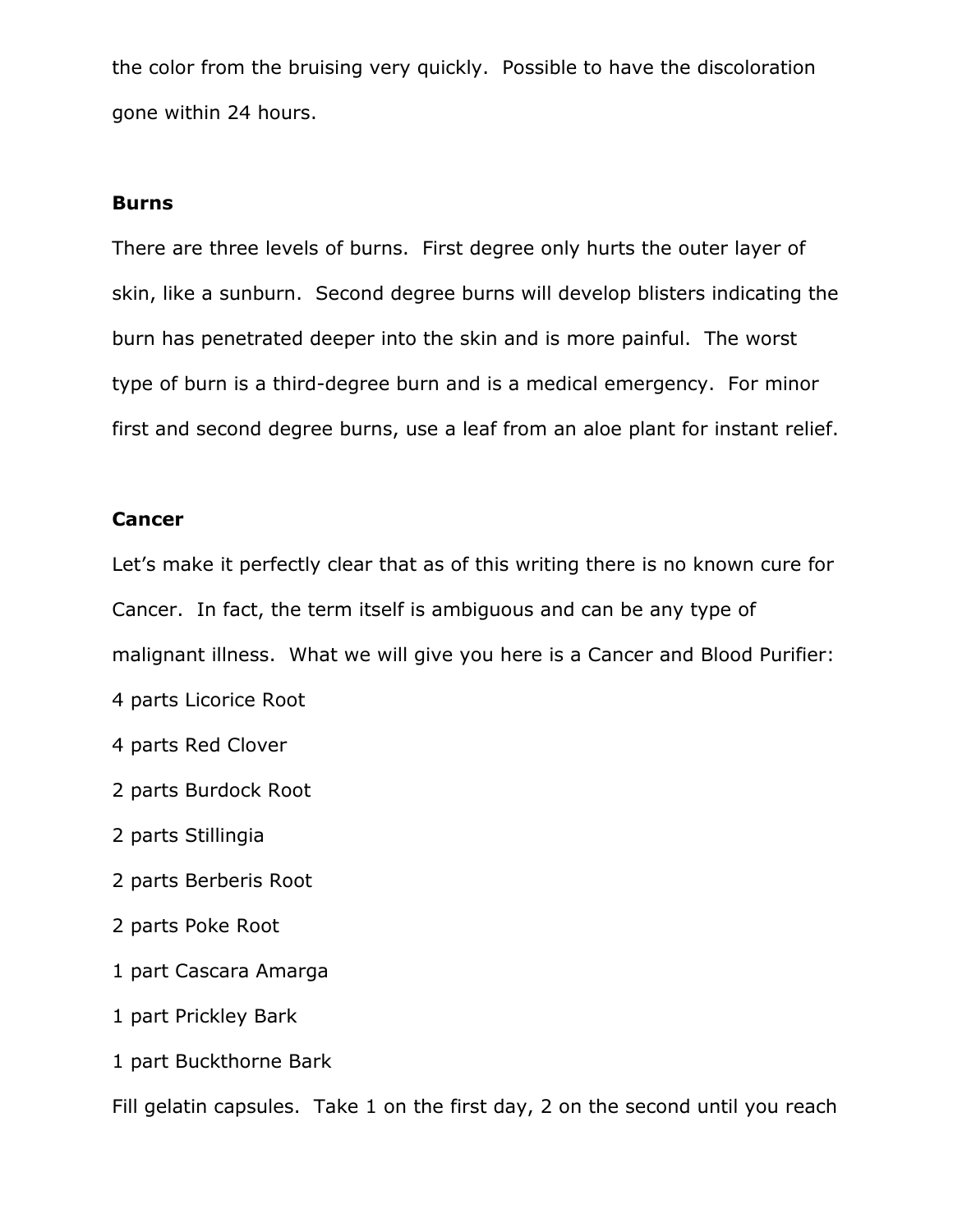36 per day for 2 years. Avoid vinegar, pork and tomatoes.

#### Canker Sores

Mouth wash: Equal parts Marshmallow and Chamomile infused to be gargled often. Also consider Balm and St. John's Wort.

#### Colds and Flu

At the first sign of sniffles, immediately ingest Echinacea. There are over 200 viruses that can cause the common cold. They are shared by coughing, sneezing and by hand. Therefore, the first treatment is prevention! Wash hands often and well, using a good anti-bacterial soap. Eating garlic can help in the prevention of colds and flu. Here are a few other remedies:

Pour a cup of boiling water over a couple of tablespoons of fresh, shredded Ginger Root. Makes a good hot tea that is effective against the most common cold viruses.

#### Constipation

One to three tablespoons of whole or crushed Flaxseed two or three times a day will help with chronic constipation. Be sure you get at least eight glasses of water a day to keep the bulk moving through the digestive system.

#### Coughing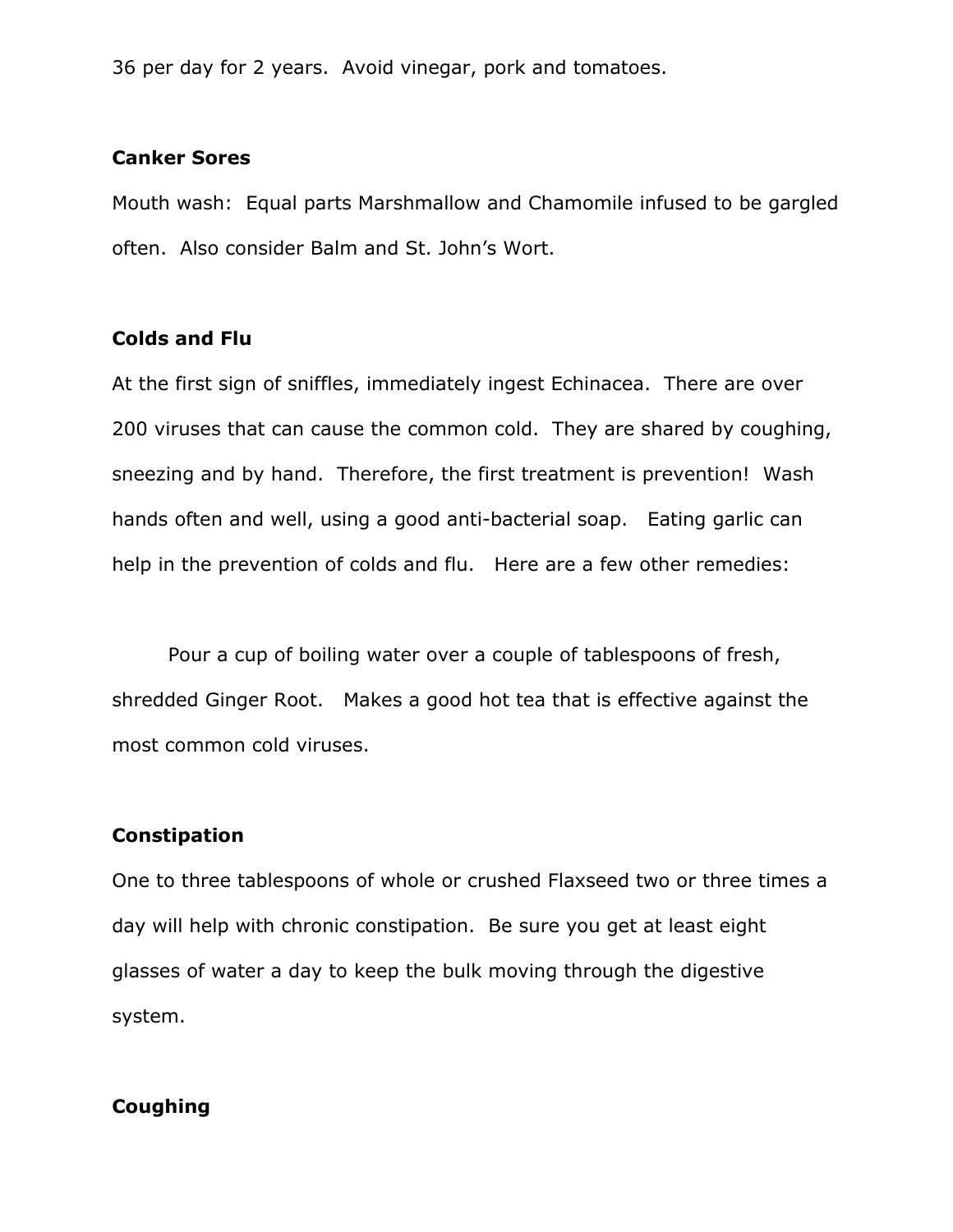Slice a large onion into rings. Place in deep bowl. Cover the slices with organic honey. Allow to stand overnight. In the morning strain the liquid creating a simple cough elixir.

#### **Dandruff**

Create an herbal scalp rinse.

Add one teaspoon of Potassium Chloride (find in salt section at the supermarket) into 6 cups of water. Heat until the Potassium Chloride dissolves. Chop four ounces of fresh Celandine (if fresh is not available use a half cup of the dried herb instead).Add Celandine to the solution. Allow to stand for two hours. Then boil slowly for 20 minutes. Strain out the plant material, and simmer reducing to one and one half cups. Add eight ounces of glycerin and continue simmering reducing the liquid slowly to two cups. Strain the result and bottle it. Store in cool place. Use once or twice a day as a hair rinse.

#### Depression

Persistent depression is a serious disorder and you should see your doctor for treatment. In the meantime you might like to try a Licorice tea. Simply add some to any of your favorite herbal teas. Using up to approximately 3 cups of tea a day or more or ingesting larger amounts can produce headache, lethargy, sodium and water retention, loss of potassium and high blood pressure. At least eight Licorice compounds are monoamine oxidase (MAO) inhibitors which are compounds capable of potent antidepressant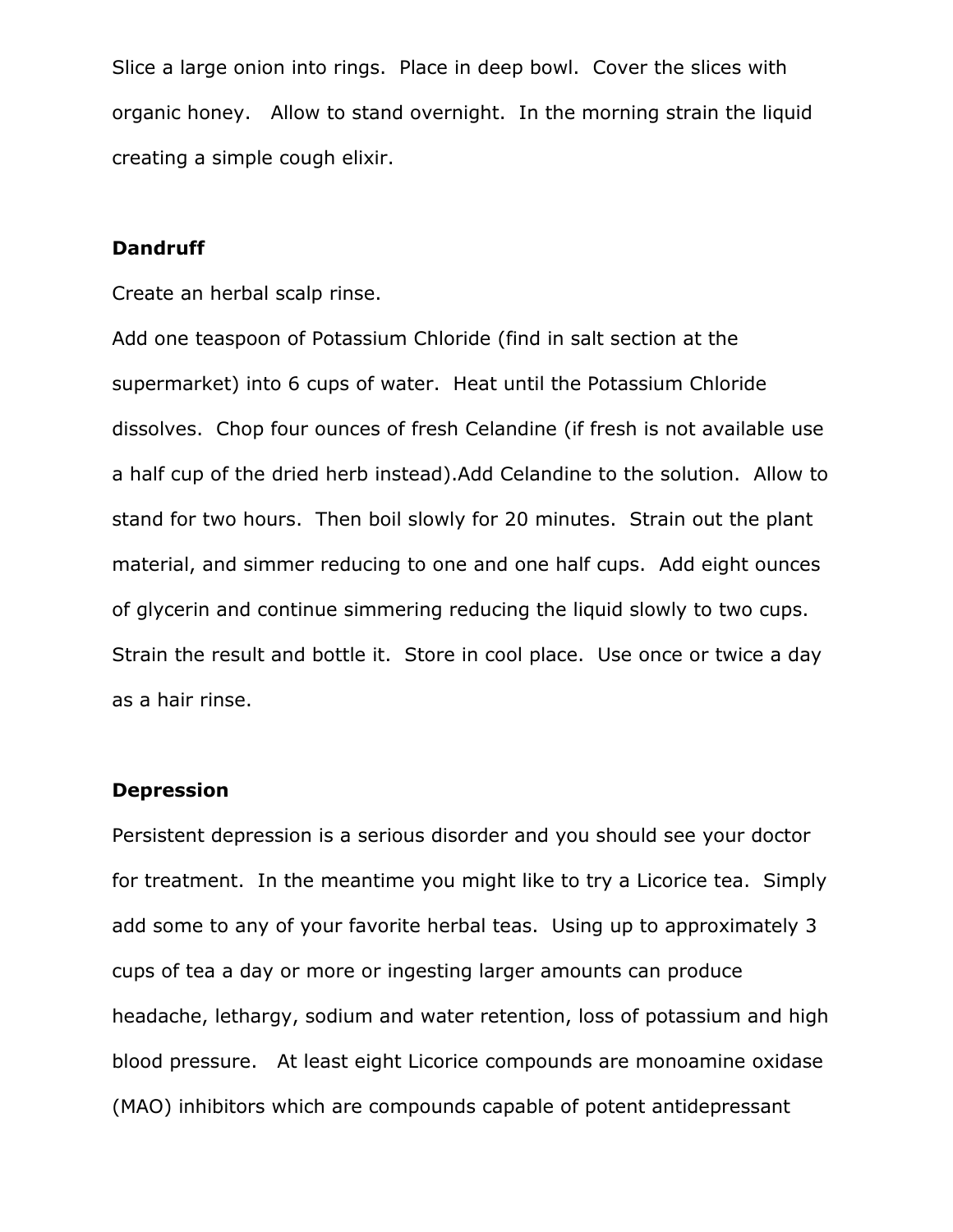action.

### Diarrhea

Use two to three teaspoons of Agrimony (high tannin content) leaves to make a tea.

Apple pulp is rich in pectin. Try eating applesauce.

Use cooked carrots to treat diarrhea in infants. Will soothe the digestive tract while providing nutrients that are lost during the attack.

In all cases, drink plenty of water to prevent dehydration.

### Earache

Taken internally, Garlic can help cure a middle ear infection. A few drops of Garlic oil in the ear can't hurt either. You can also try using a teaspoon of dried Echinacea in tea.

#### Fever

Two to three teaspoons of Elder flowers a day in tea will help reduce feverish chills.

Try Ginger tea or eat candied ginger or sip ginger ale. Add peppermint to fever-fighting teas.

## **Flatulence**

Ever wonder why the instructions on packages of beans recommend soaking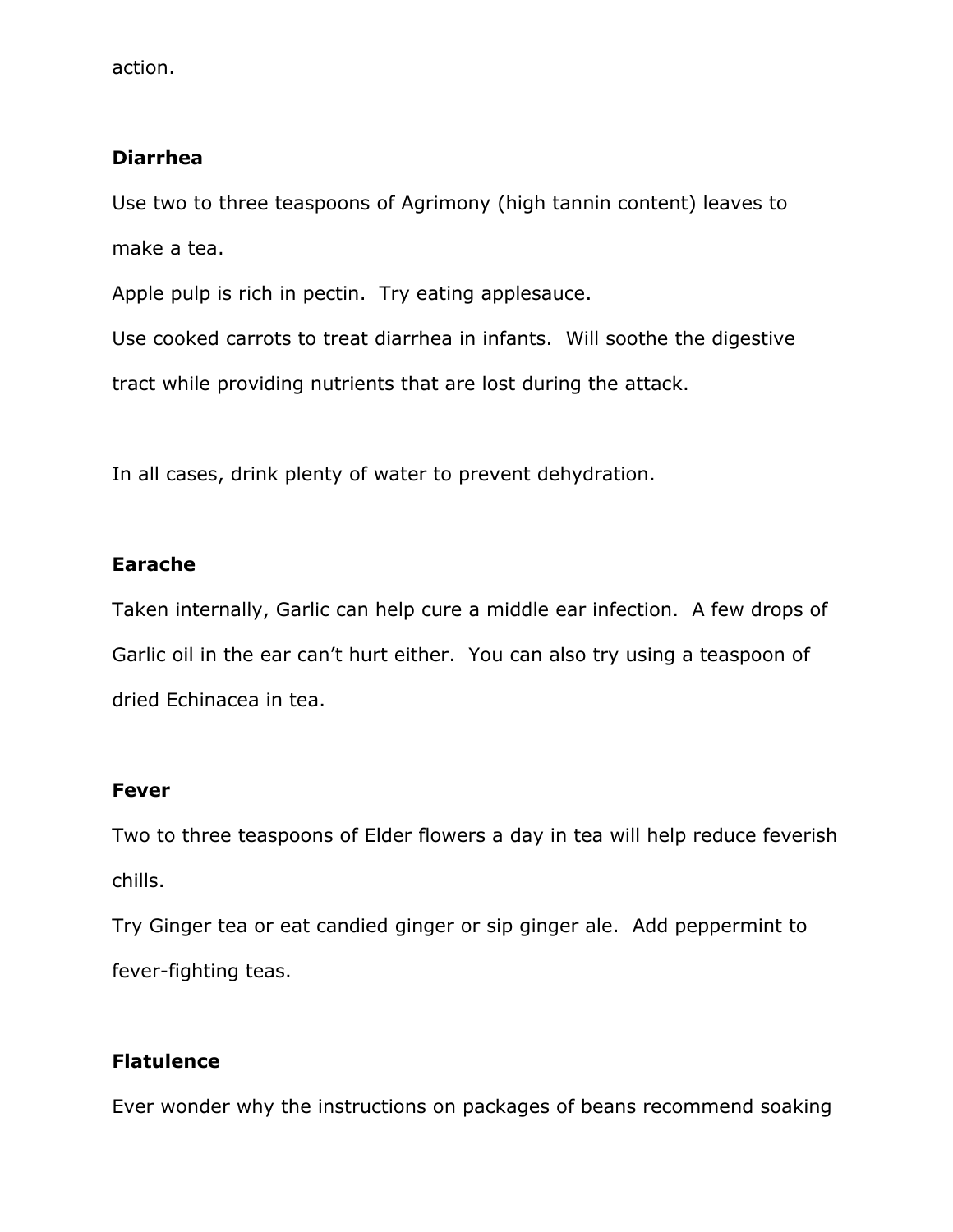the beans overnight? It actually has nothing to do with the recipe, but everything to do with an anti-gas remedy. You can also deflate flatulence with a tea made up of Camomile, Caraway, Dill, Fennel, Lemon Balm and Peppermint. Sweeten with Licorice.

#### Gallstones and Kidney Stones

The best way to treat these diseases is with prevention and that begins with drinking six to eight glasses of water each day. This keeps the urine too diluted to create the stones in the first place. Drink several cups of Stinging Nettle Tea each day to prevent and treat kidney stones. To one cup of boiling water, steep one teaspoon of finely chopped dried herb.

#### Gout

It is purported that Celery Seed keeps uric acid below critical levels. Try taking two to four tablets of celery seed extract daily.

#### Headache

No single treatment works for all headaches. Feverfew is probably the best known treatment. Some people try ingesting the leaves directly, causing mouth sores. The good news is that you can also brew a tea with two to eight fresh leaves steeping in boiling water. Do not boil the leaves however, as it breaks down the effectiveness. Pregnant women SHOULD NOT take Feverfew nor should women who are breast feeding.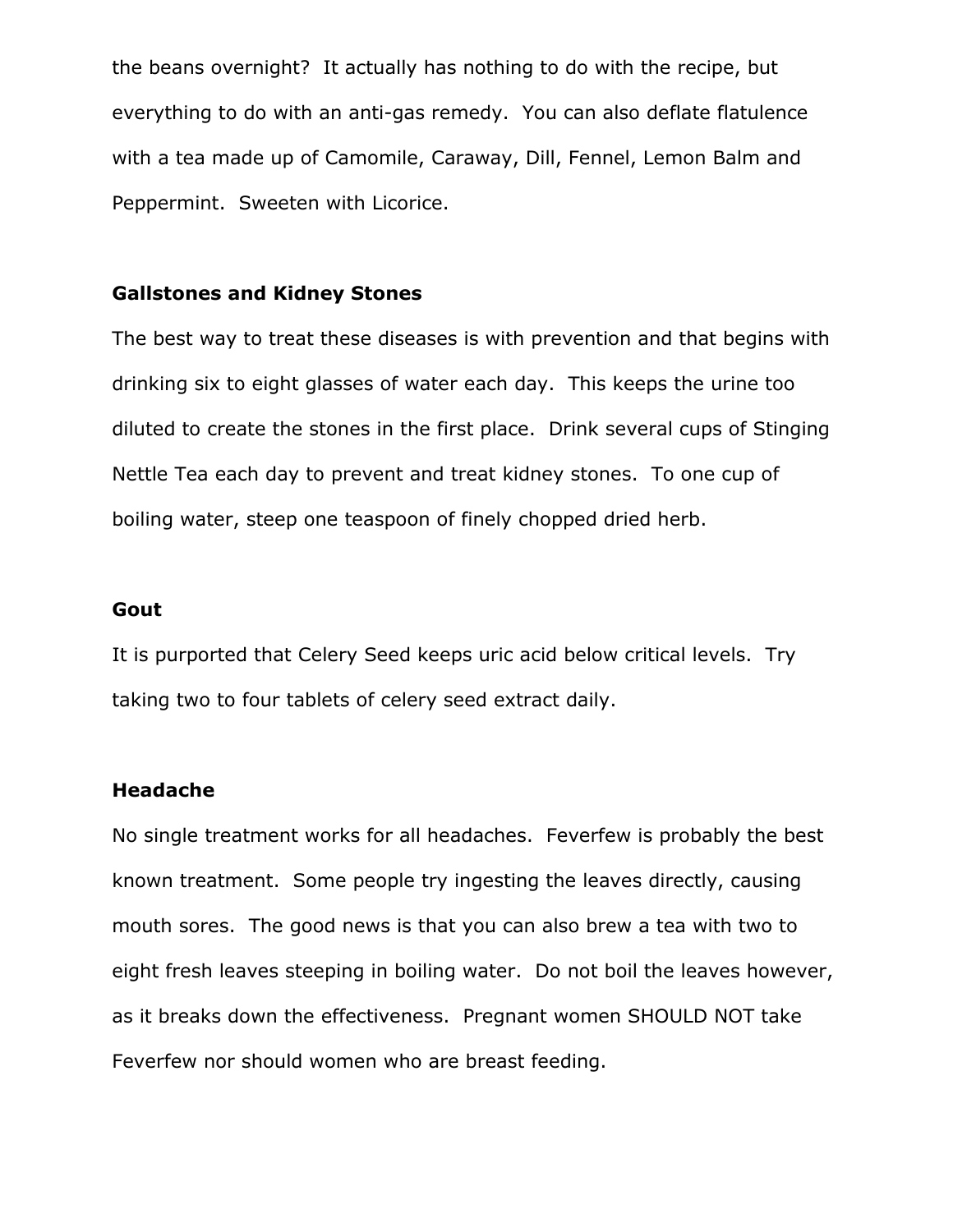#### Heartburn

Camomile is the best source for heartburn and stomach problems. Licorice might be a second choice, but take care. Too much Licorice will produce headache, lethargy, and a potential serious loss of potassium as well as the possibility of high blood pressure.

#### Hemorrhoids

Use the following salve after each bowel movement.

One teaspoon Calendula One teaspoon Camomile One teaspoon Yarrow One teaspoon Plantain One teaspoon St. John's Wort Mix each herb in powdered form with enough emollient oil (almond) to form a paste then apply.

#### High Blood Pressure

Try vegetable soup. Yes, vegetable soup. Add any of the following: Celery, Garlic, Hawthorn, Kudzu, Onion, Tomato, Broccoli, Carrot, Purslane (any anything else that contains magnesium), Saffron, Valerian, Fennel, Oregano, Black Pepper, Basil and Tarragon. Consume on a regular basis. Eliminate pork, beef, and alcohol from your diet. Eat more plant foods and herbs and use a good vitamin regimen.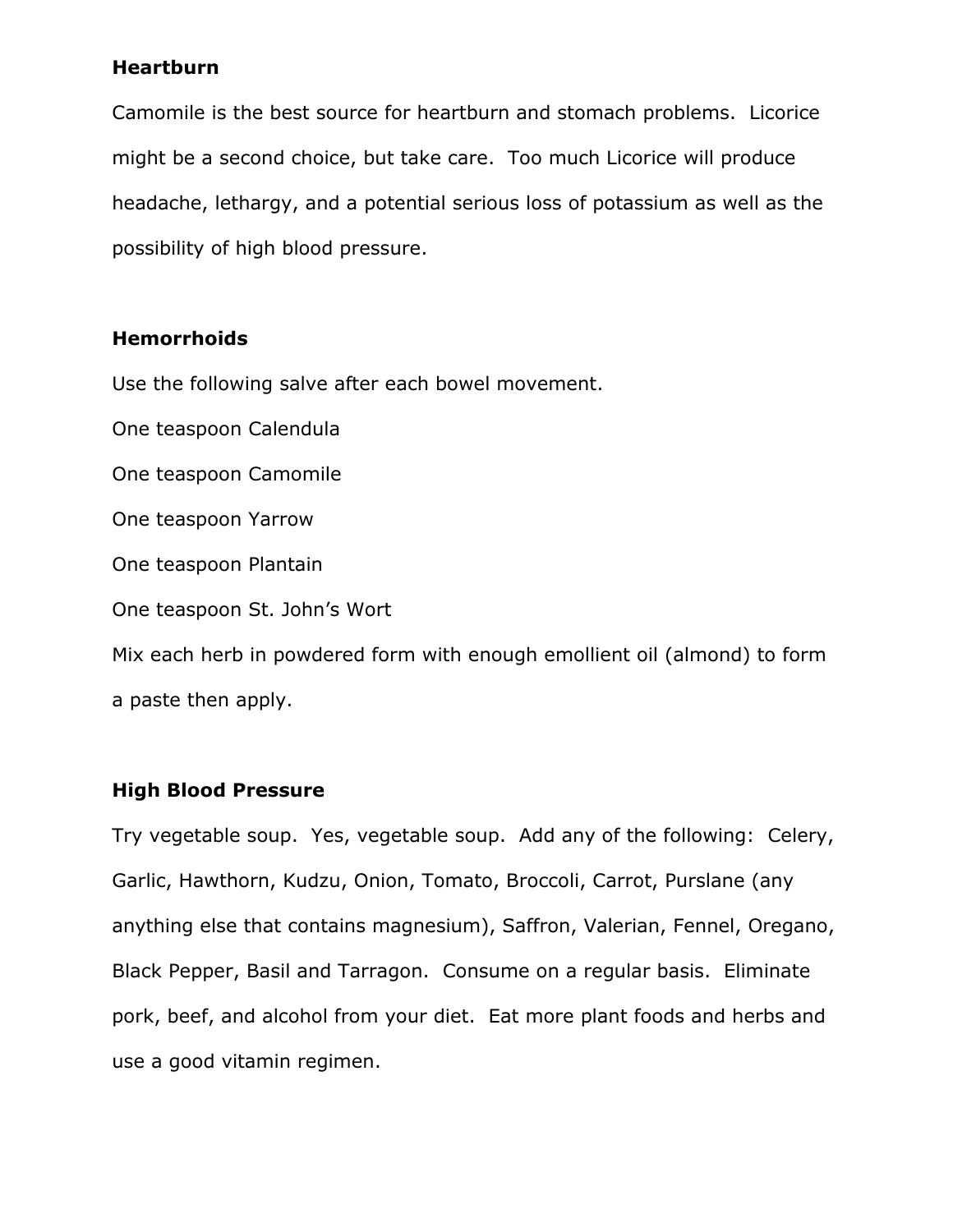#### Indigestion

Create a tincture of:

A dash of Angelica, Anise, Camomile, Coriander, Fennel, Ginger, Rosemary and Turmeric along with two dashes of any mint herbs. Steep these herbs overnight in the refrigerator in a mixture of alcohol and water (one shot of vodka per cup of spring water). Drink as a tea or mix with juice.

### Insect Bites/Stings

Try using Citronnela Oil. Do not use without first diluting. Add several drops to vegetable oil and rub directly on your skin.

### Insomnia

Lemon Balm is a sedative as well as a stomach soother. Try a tea made with two to four teaspoons of dried herb per cup of boiling water.

#### Liver Problems

Use Milk Thistle for all types of liver troubles. Available in capsule form at health food stores.

#### Menopause

Black Cohosh is recommended for many "female complaints." It contains estrogenic substances that relieve menopausal symptoms, especially hot flashes. Native American women knew to use it for childbirth and other gynecological problems. Try 2 parts Chasteberry, 1 part St. John's Wort and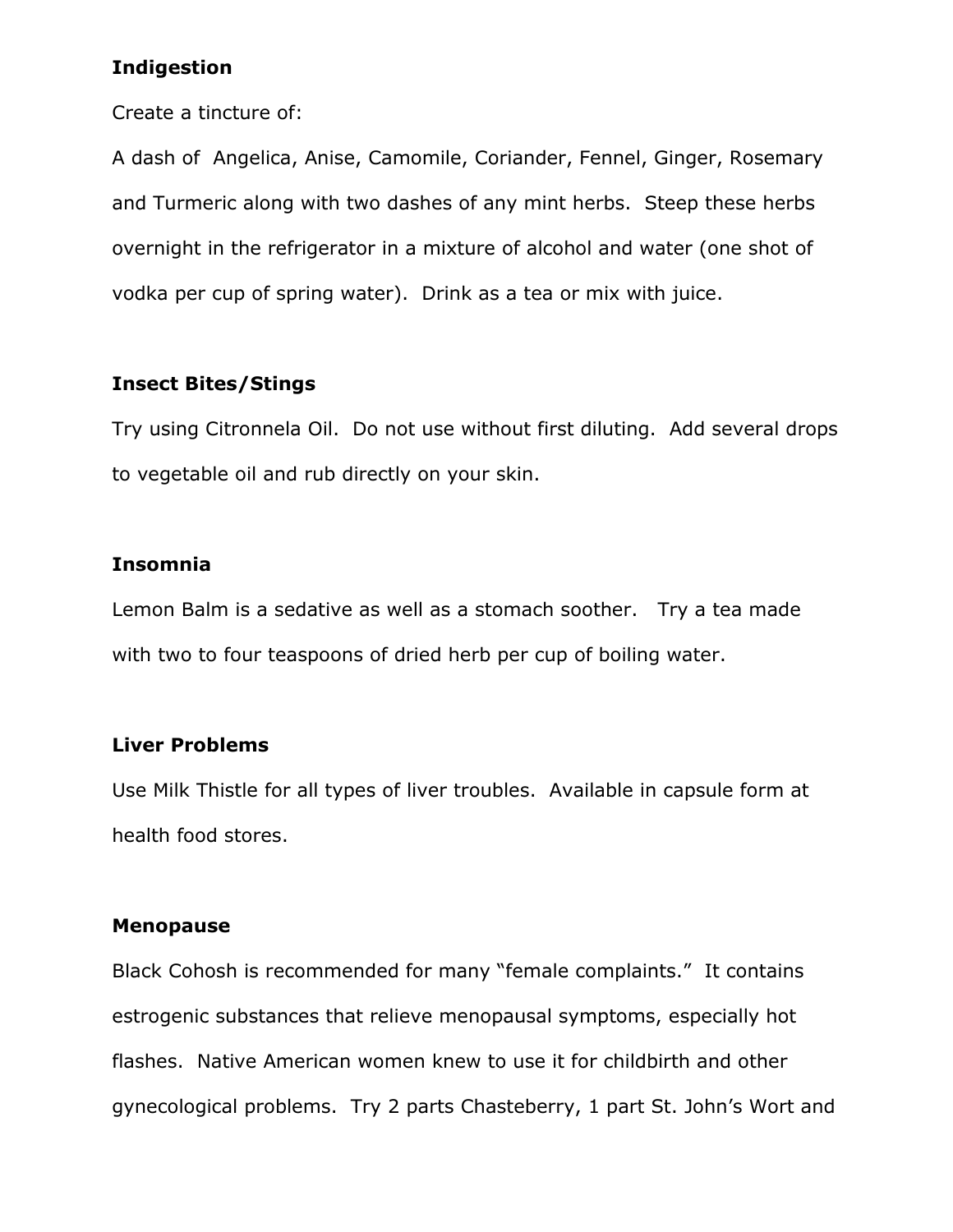1 part Life Root. To 5ml of tincture taken three times a day.

#### Motion Sickness and Nausea

Raspberry leaf tea, used for morning sickness is also a good treatment for motion sickness. Ginger is another treatment for motion sickness. Munch it or buy Ginger capsules at the health food store.

#### **Osteoporosis**

Few people know that high protein diets leech calcium from bone. Reduce protein intake and try this broth:

Place leftover fish bones in a large pot. Add a few quarts of water. Bring to a boil. Cover and simmer 30 minutes. Add a couple handfuls of finely chopped Cabbage, Dandelion Greens, Stinging Nettle greens, Parsley, Pigweed and Purslane. Season to taste with salt, pepper and any other seasonings you prefer. Remove fish bones before serving as a vegetable/herb soup or as a stock for hearty bean soup.

#### Pain

Use clove oil for toothache, applied directly to the painful tooth.

Red Pepper contains capsaicin that stimulates the release of endorphins. Use in recipes.

Willow bark contains salicin, the original aspirin. Start with a low dose tea. If you are allergic to aspirin, avoid this treatment.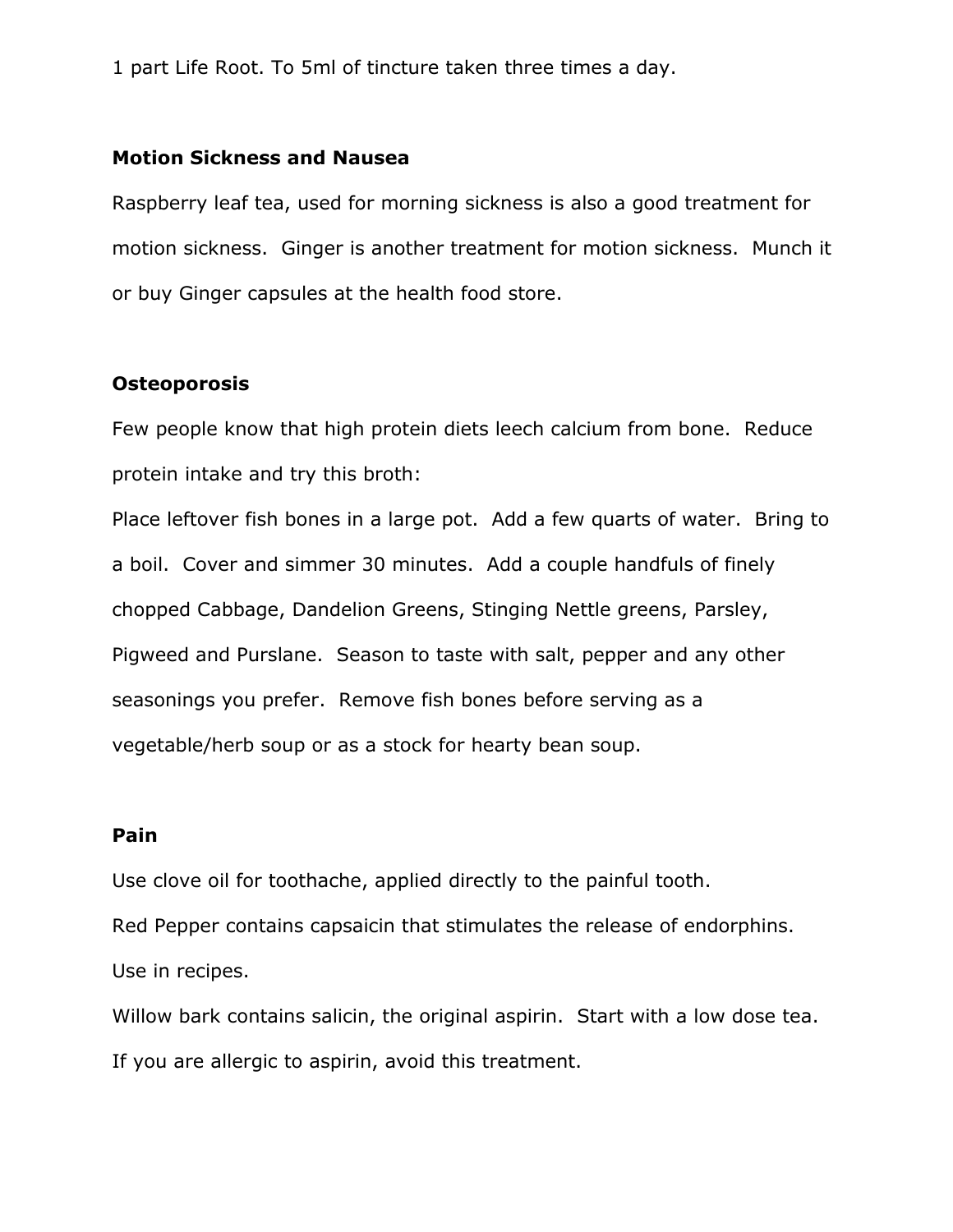#### Pneumonia

There is no substitute for your doctors recommendations, but you might enhance treatment with a tea comprised of Dandelion. Cook the greens and roots. And drink the juice that remains after the green are cooked. If fresh Dandelion is not available, use the dried herb.

#### Prostate Enlargement

Make a spread of Saw Palmetto, Licorice and Pumpkin Seeds. Place a half cup of fresh Pumpkin Seeds in a food processor. Add one Saw Palmetto Capsule contents (without the capsule), and add a few drops of Licorice extract. Blend until smooth. You may add a little Brazil Nut oil to make it spread easier. Eat a couple of tablespoonfuls every day. Make small batches at a time to insure freshness.

#### Psoriasis

Folk healers have recommended rubbing mashed Avocado on psoriasis patches. If nothing else, it is cool and soothing.

#### Shingles

Try using a mixed mint tea. Use lots of Lemon Balm plus ay other mints you would like: Hyssop, Oregano, Peppermint, Rosemary, Sage, Self Heal, Spearmint or Thyme. Add a little Licorice as well. Drink it, of course, but also try applying it directly to the rash.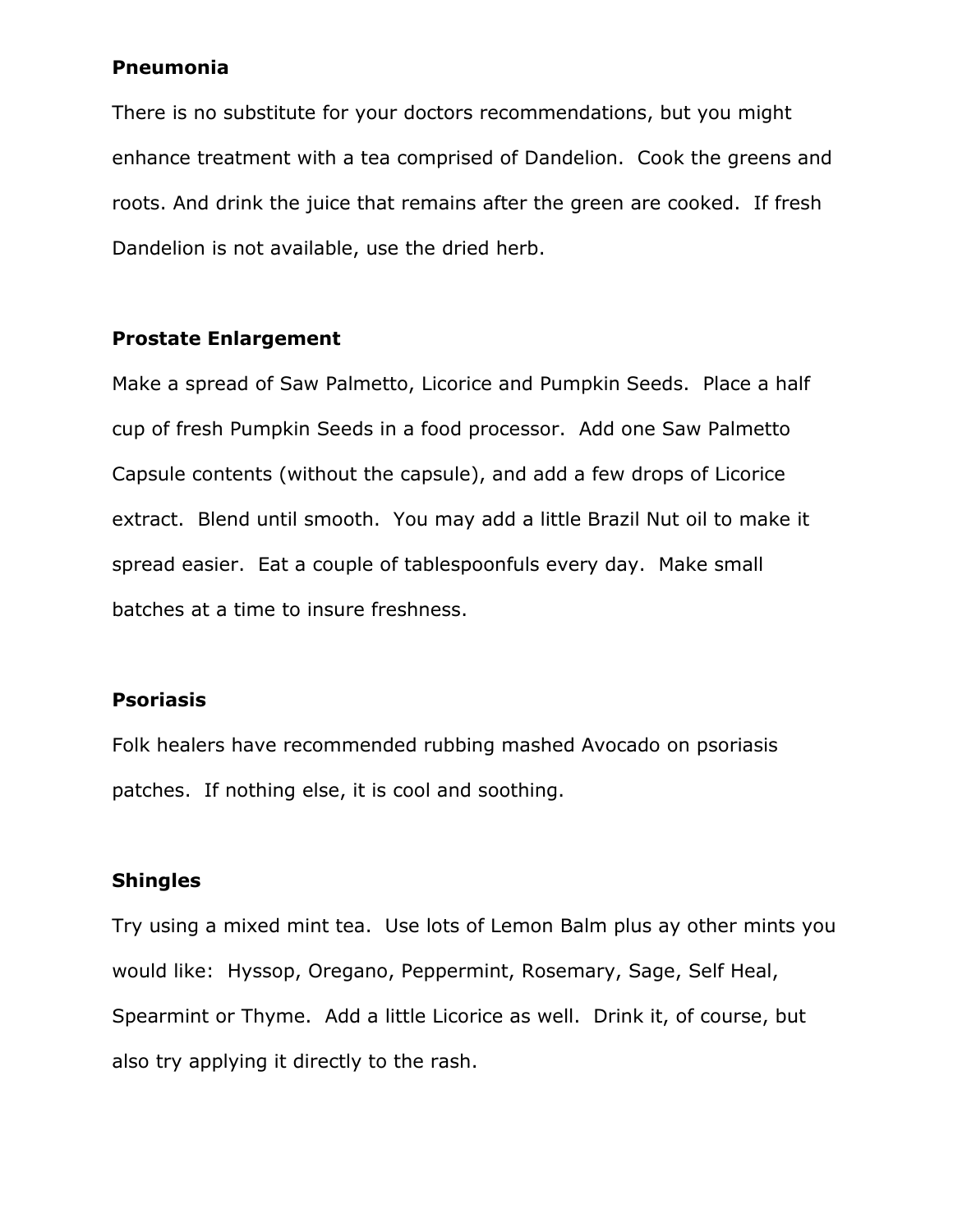#### Sinusitis

Create your favorite vegetable soup. Add heaping amounts of Garlic, Onions, Horseradish, Hot Pepper and Ginger. Enjoy the dish while feeling your sinuses open.

#### Skin Problems

In addition to Aloe, the best known herb for skin treatment, try Evening Primrose Oil. Apply directly to the irritation. Should be available in your health food store.

### Sore Throat

Slipper Elm capsules will do the trick for a raging sore throat. Just remember that it is probably a portent of a cold, flue or strep to come. Another treatment is a few teaspoons of crushed Euclyptus leaves per cup of boiling water for a soothing tea.

#### Sunburn

Use wet teabags to apply to sunburned areas. Aloe applied to the affected areas is always a good recommendation. Calendula speeds the healing of burns. You can probably find commercial creams that contain Calendula at your health food store.

#### Swelling

One of the active components in Ginger is Zingibain. One gram of Zingibain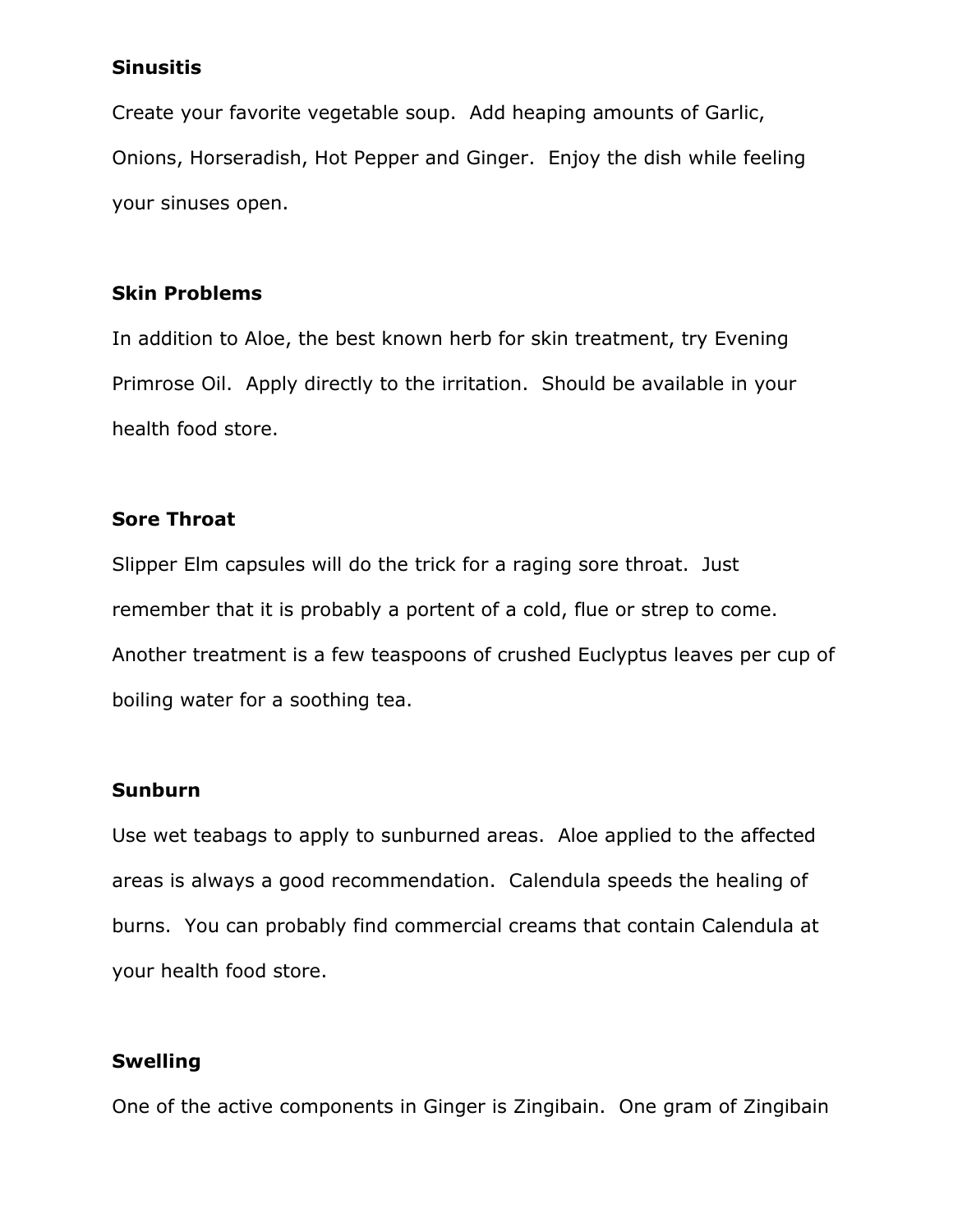can tenderize as much as 20 pounds of meat. The most pleasant method of ingesting Ginger is to eat Ginger candy. Pineapple is also known to contribute to the reduction of swelling. Tastes good too! Dandelion is a potent diuretic and can remove some of the excess fluid that causes swelling. Youc an also purchase capsules.

#### Tinnitus

Hands down, Ginkgo is the best treatment for Tinnitus. The best way to take it as an extract which you will probably only find in a health food store. When shopping look for 50:1 on the label. 40mgs per day is recommended to treat Tinnitutis.

#### **Tonsillitis**

Echinacea and Goldenseal are a good bet to treat Tonsillitis. Combine the two as a tea and gargle as well as ingest.

#### Toothache

As mentioned earlier, Clove Oil is a good treatment for toothache. Another is a compress of Ginger and Red Pepper. Mix the powdered spices in enough water to form a paste. Use a small cotton ball to dip in the paste then apply the cotton directly to the tooth without letting it touch the gum. If it is too hot, rinse your mouth and try a different remedy.

#### Ulcers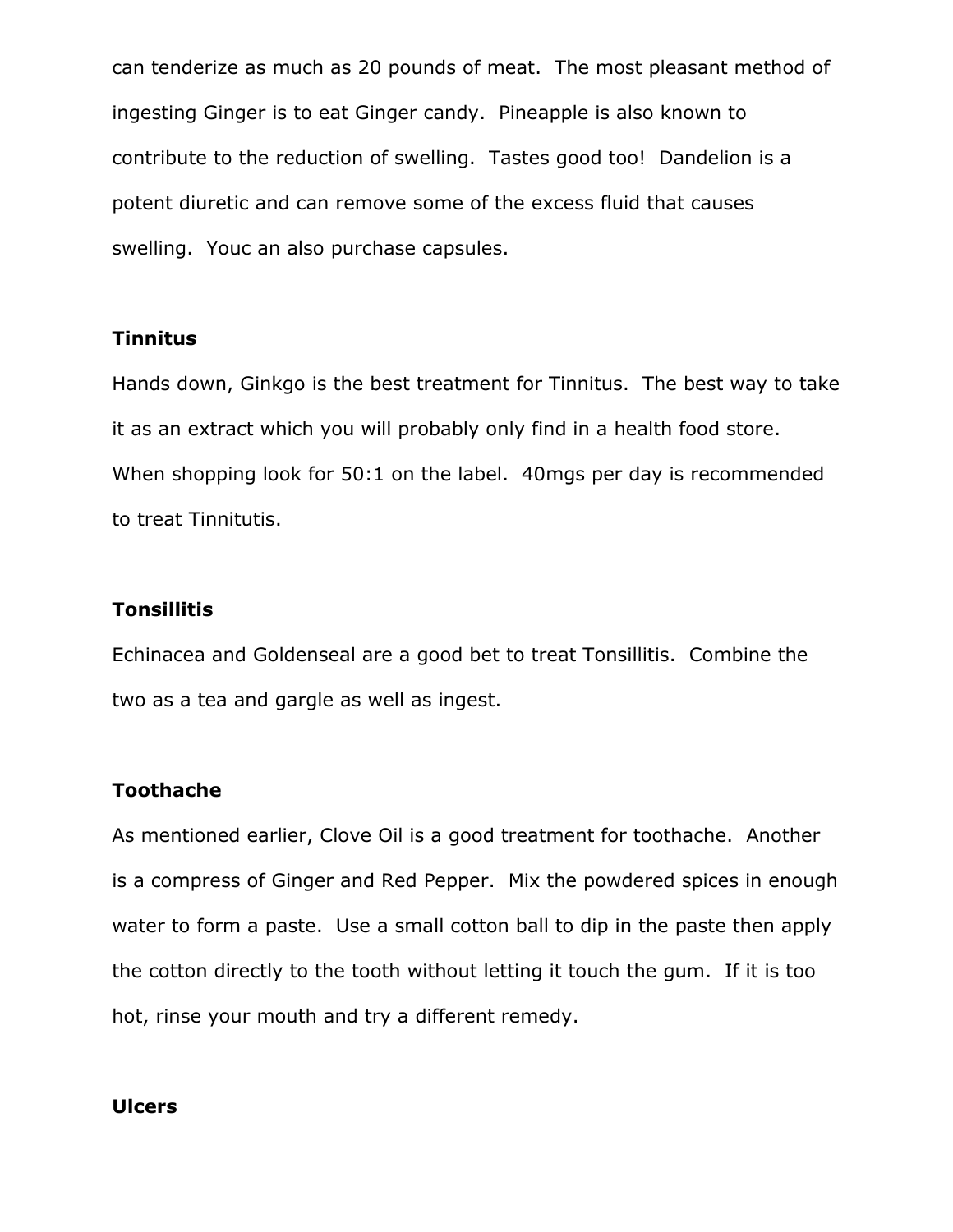You may find this recipe too tasty to be called a treatment! Bananas, Pineapple, Blueberries, Ground Cinnamon, Ground Cloves, Ground Ginger, Honey. Cut up the bananas and pineapple and place in a serving bowl. Add blueberries and season generously with the Cinnamon, Cloves and Ginger and sweeten with the Honey. Or, use above ingredients to create a anti-ulcer drink.

#### Vaginitis

Carefully peel a clove of Garlic so that no nicks are made in the meat. Wrap in clean gauze with a clean, unbleached string creating a small tampon like packet. Insert into the vagina each night for up to six nights. If this treatment does not cure the infection see your physician.

#### Yeast Infections

Mix two to three drops of Tea Tree Oil in a tablespoon of yogurt. Soak a tampon in the mixture. Insert the tampon at night for up to six nights. Care must be taken when using any plant extracts. They are extremely concentrated and even in small doses can cause harm.

#### HARMFUL EFFECTS AND THINGS TO AVOID

Herbs are good medicine. There is no doubt about that fact. However, there are over 300,000 higher plant species. A good herbalist may know of one or two thousand of them. This means that even an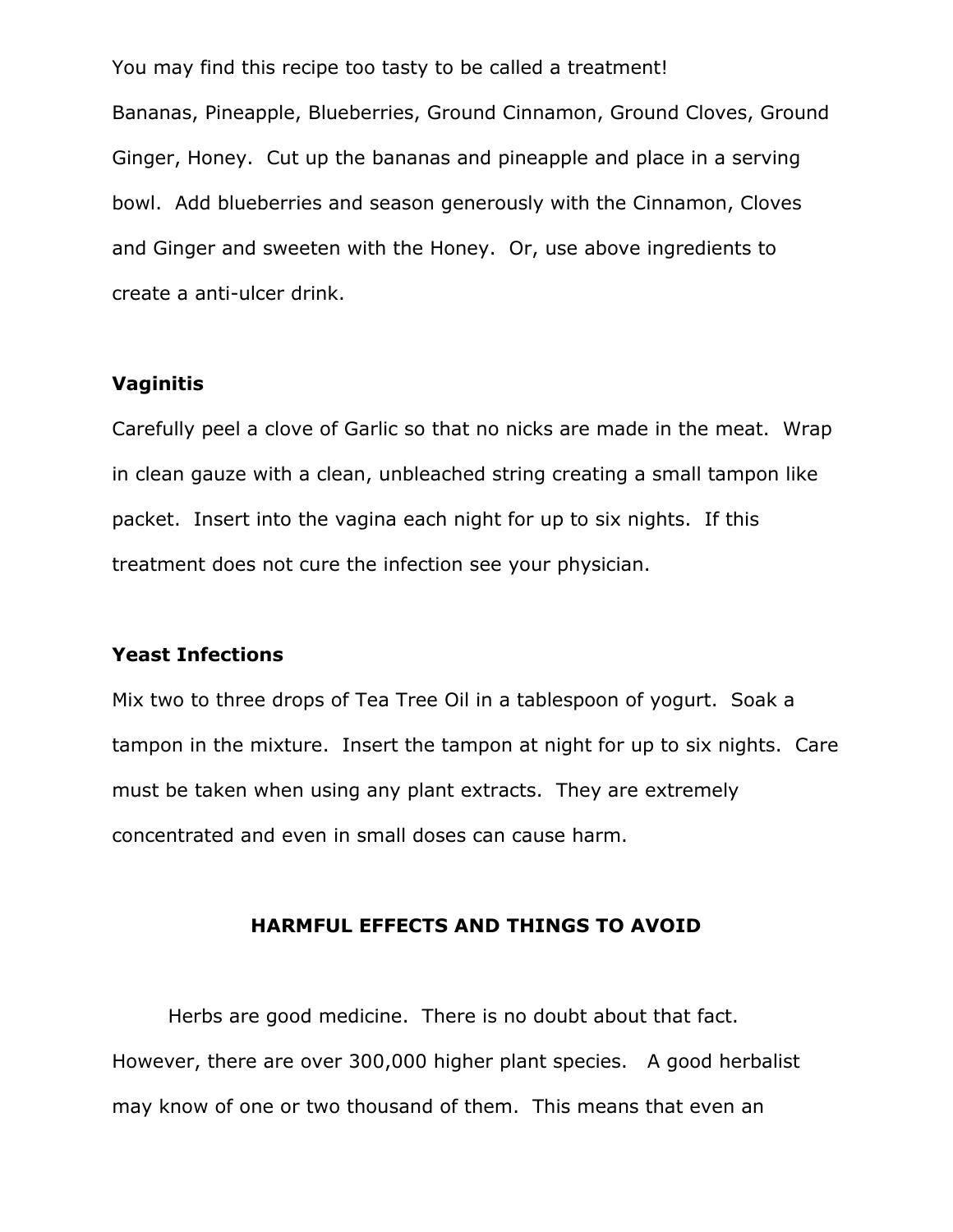experienced herbalist can make mistakes. Let's take a look at some of the most common problems.

Pregnant women should avoid barberry root bark, cascara sagrada, feverfew, juniper berries, mugwort, pennyroyal, pokeroot, rue, senna, southernwood, tansy, thuja and wormwood. All of those herbs can increased a risk for miscarriage. Safe herbs during pregnancy would be Manna, Butternut Bark or Root, Flax Seed, Slippery Elm and Lemon Verbena.

No matter what herb(s) you are taking, be mindful of anything unexpected. Stop taking whatever it is and consult an expert you can trust.

Make certain you have the correct diagnosis. Diagnosis is not easy and sometimes doctors make mistakes. Generally, however, a doctor is much better equipped to diagnose. Discuss any planned herbal discipline you plan to undertake with your physician.

Watch for any allergic reactions. Even though you may have never had any allergies in the past, if you are embarking on an herbal journey, watch carefully for any adverse reactions. If you experience difficulty in breathing within 30 minutes of trying a new herb, food or drug, call 911 immediately! You may be having an anaphylactic reaction which is the most severe form of allergic reaction. This condition can quickly become fatal unless treated promptly. This reaction is rare, but you need to be careful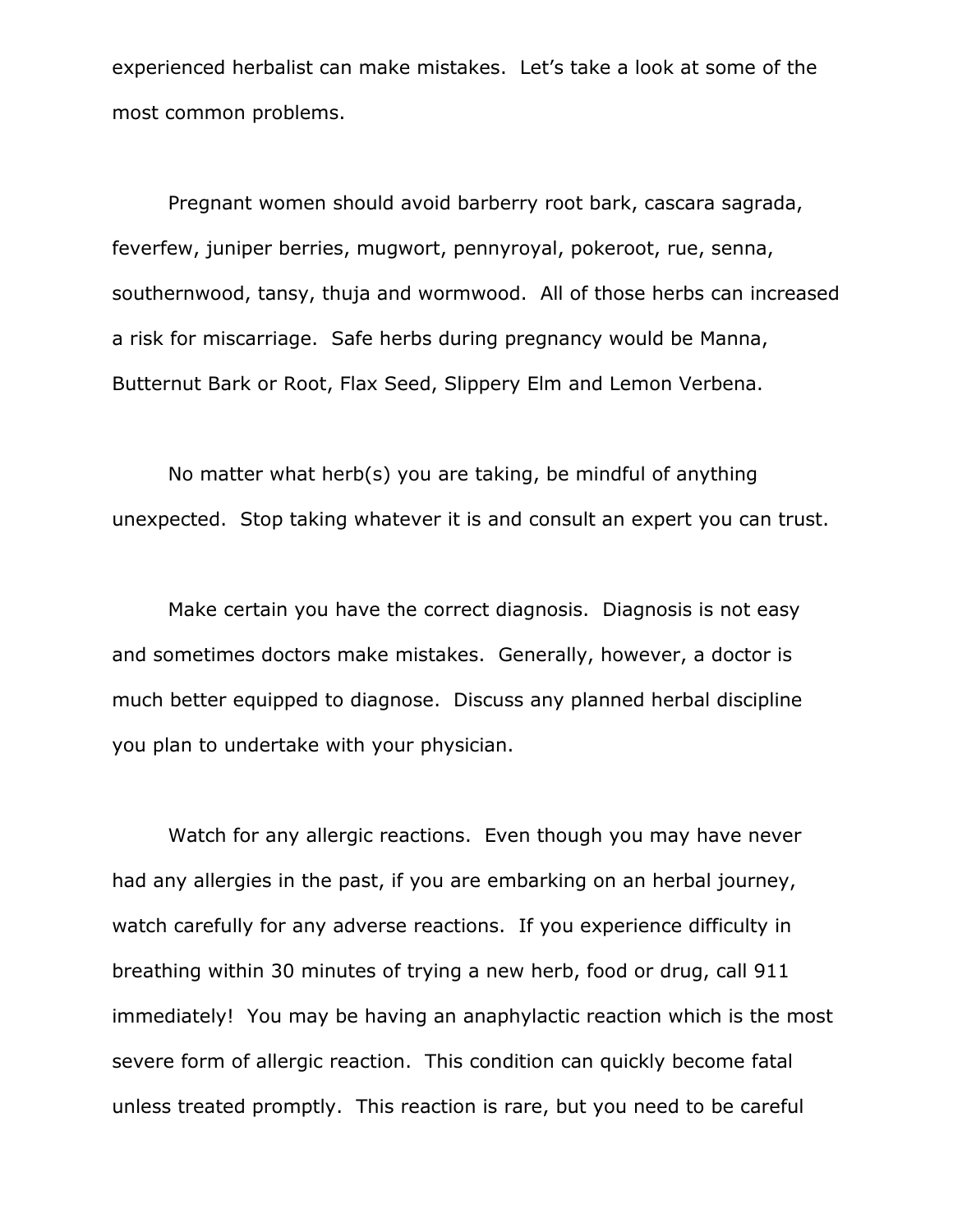and be aware.

Watch for any interactions. Medicines often interact negatively with one another. So do herbs. Always be careful when taking more than one drug or herb or a combination of both. If you suspect an interaction consult your physician or pharmacist.

One interaction that you should be aware of is Antidepressants known as monoamine oxidase (MAO) inhibitors. They interact badly with wine, cheese and many other foods. St. John's Wort is also an MAO inhibitor so the same food restrictions apply. If you plan on using St. John's Wort, discuss it with your physician or pharmacist.

Lastly, make certain that both your physician AND your herbalist are fully aware of all medications and/or herbal treatments you are using.

#### QUICK FACTS AND TIPS

#### Hemorrhoids:

Cayenne will stimulate circulation. Nettles and Irish Moss increase blood circulation. A potato suppository (raw potato) inserted overnight brings healing to hemorrhoids. Slippery Elm or Flax Seed will do the same.

#### Diarrhea: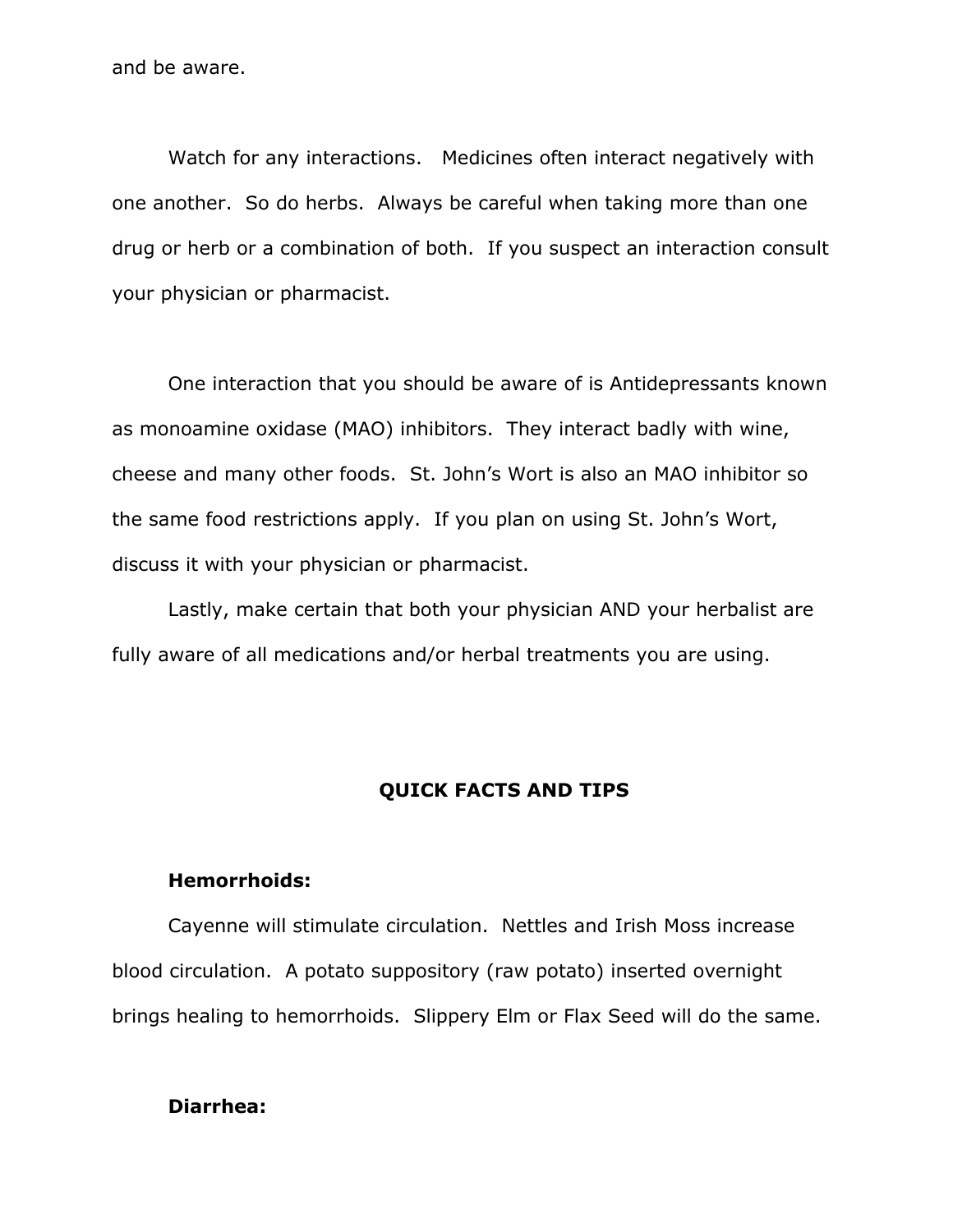Barley or rice water stop diarrhea. Boil one cup of rice or barley in 8 cups of water for on hour. Celery juice, coconut milk or lime juice can be added to cool colon. Blackberry root, Bush Monkey Flower or White Oak are antiseptic herbs.

#### Pain:

3 parts Confrey, 1 part Lobelia and 1 part Cayenne.

#### Garlic:

Externally for skin disorders such as ringworm, scabies, and lice. Make a strong tea 3 times a day for 2 weeks to ingest. Syrup of Garlic for catarrh, asthma, tuberculosis, regulating blood pressure, heart weakness and internal ulceration. To cover odor or tast of Garlic, use Oil of Anise, Caraway, Fennel Cinnamon or Peppermint.

#### Golden Seal:

Removes B Vitamins from the body.

#### Stress:

1 ounce Bayberry Bark, 2 ounces Ginger, 1 ounce White Pine, 1 dram Clover, 1 dram of Cayenne. Mix all together under stress. Put one teaspoon in a cup of boiling water for 15 minutes.

#### Antispasmodic Tincture: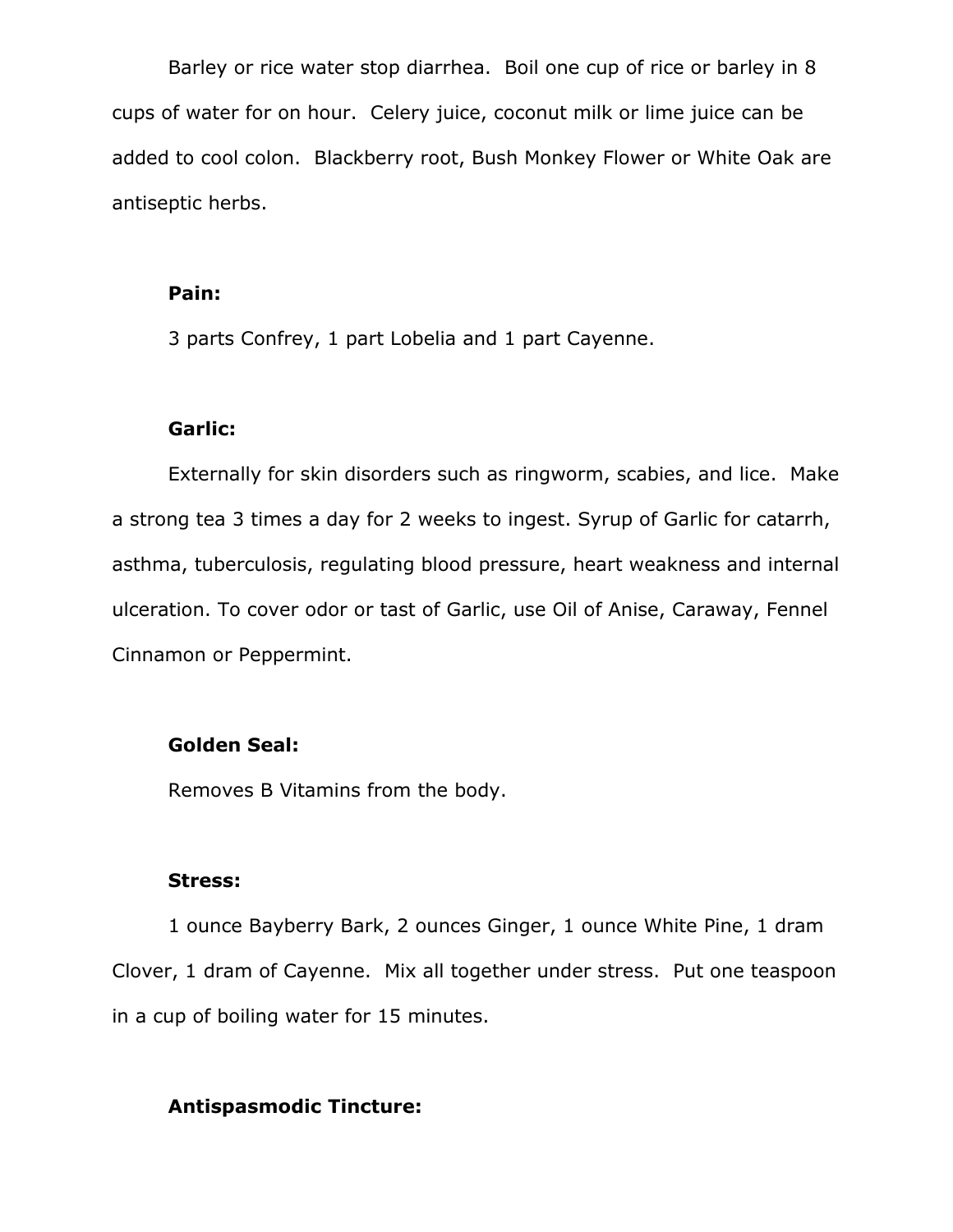1 ounce Lobelia Seed, 1 ounce Skullcap, 1 ounce Skunk Cabbage Root, 1 ounce Black Cohosh, ½ ounce Cayenne.

Ad above to one pint of boiling water for ½ hour. Add 1 pint of Apple Cider Vinegar and bottle for use.

Dose: 8 to 15 drops in cup of hot water every hour. For shock,

cramps, epilepsy, hysteria, lock jaw, poisonous bites and stings.

## Homemade Toothpaste:

1 pinch powdered Sage

1 ounce powdered Myrrh

1 pound powdered Arrow Root

20 drops Oil of Clover

12 drops Oil of Bergamot

½ ounce powdered chalk

3 ounces powdered Oris Root

4 teaspoons tincture of Vanilla

15 drops Oil of Rose Geranium

Add honey to get desired consistency

## Nerve Tonic:

- 1 part Black Cohos Root
- 1 part Cayenne
- 1 part Hops
- 1 part Ladys Slipper Root

Powder and mix. Place in gelatin capsules. Take two capsules three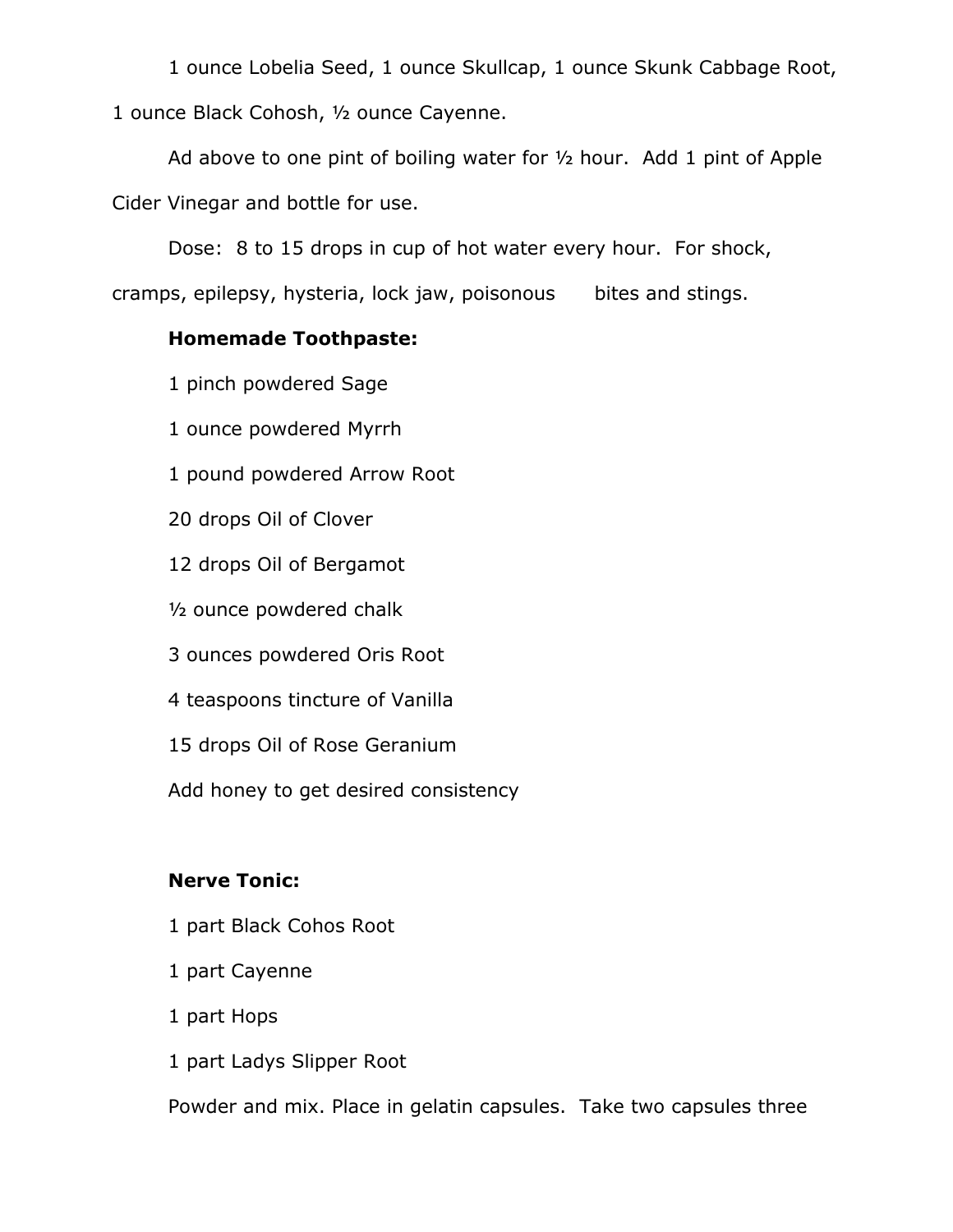## First Aid Kit:

Charcoal for external drawing of poisons

Oil of Garlic

Antispasmodic tincture

Peppermint Oil for nausea

Sweating Herbs - ½ Elder Flower and ½ Peppermint

## Liniment:

- 2 ounces powdered Myrrh
- 1 ounce powdered Golden Seal
- ½ ounce Cayenne
- 1 quart Apple Cider Vinegar

Mix together, shake each day for seven days then strain and bottle.

#### Gout:

Eat a minimum of four ounces of fresh Bing Cherries each day. If fresh cherries are not in season drink bottled or buy concentrate and have on tablespoon three times a day.

#### Hangover:

Rub a wedge of lemon in each armpit.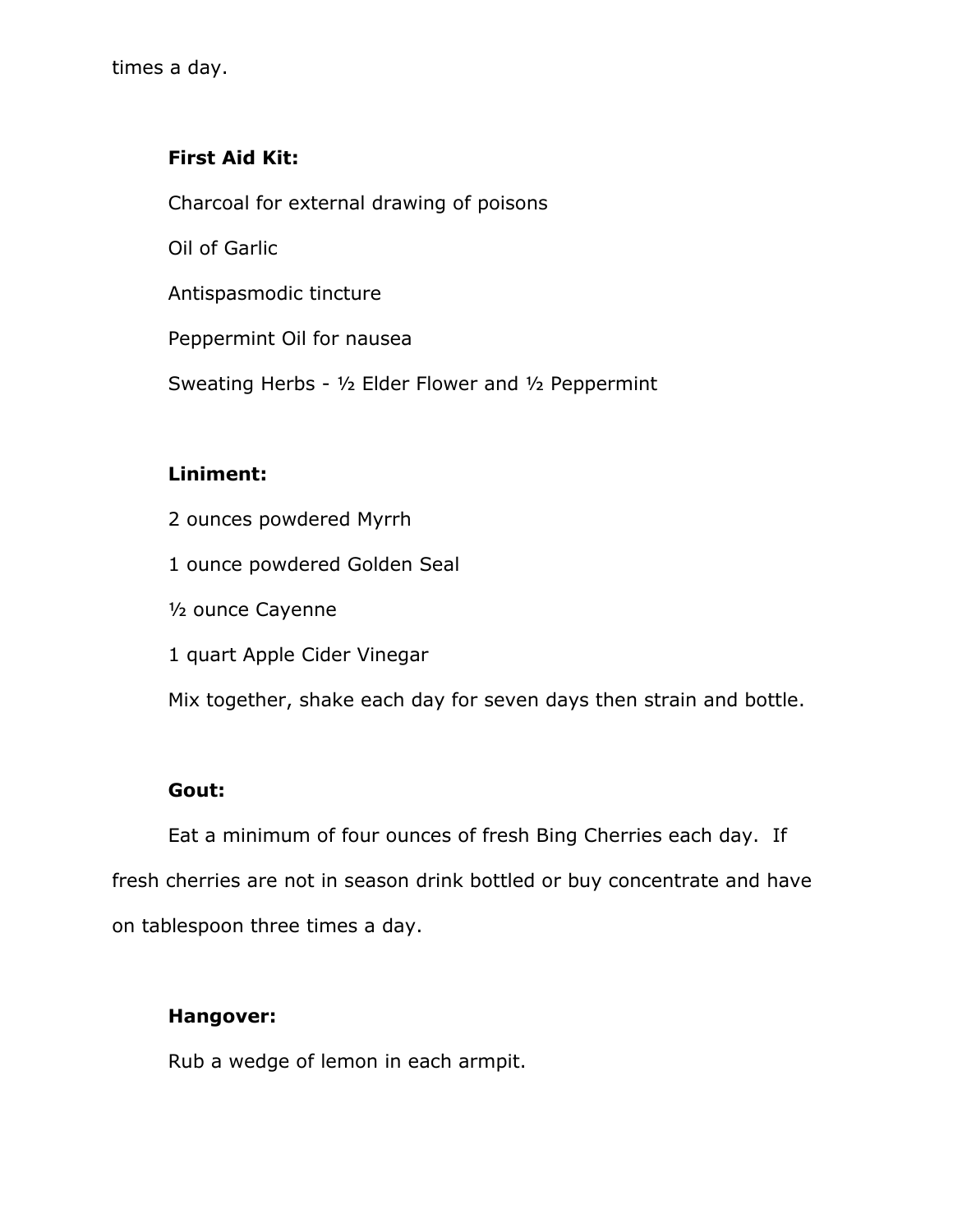### Migraine Headache:

At the first sign, dip a toothpick in Cayenne Pepper and sniff in each nostril.

#### HERBAL RESOURCES

HerbMed® - an interactive, electronic herbal database - provides hyperlinked access to the scientific data underlying the use of herbs for health. It is an impartial, evidence-based information resource provided by the nonprofit http://www.amfoundation.org, Inc. http://www.herbmed.org/

MedlinePlus - A service of the U.S. National Library of Medicine and the National Institutes of Health.

http://www.nlm.nih.gov/medlineplus/herbalmedicine.html

American Botanical Council - Online resource for herbal news and information. http://www.nlm.nih.gov/medlineplus/herbalmedicine.html

**Find More Fantastic Health, Beauty, Fitness, and Niche eBooks & Articles 1001 Beauty Tips :** http://www.1001beautytips.com **My Mind My Body My Soul:** http://mymindmybodymysoul.com **Free Weight Loss and Fitness Articles:** http://www.fattofitness.com